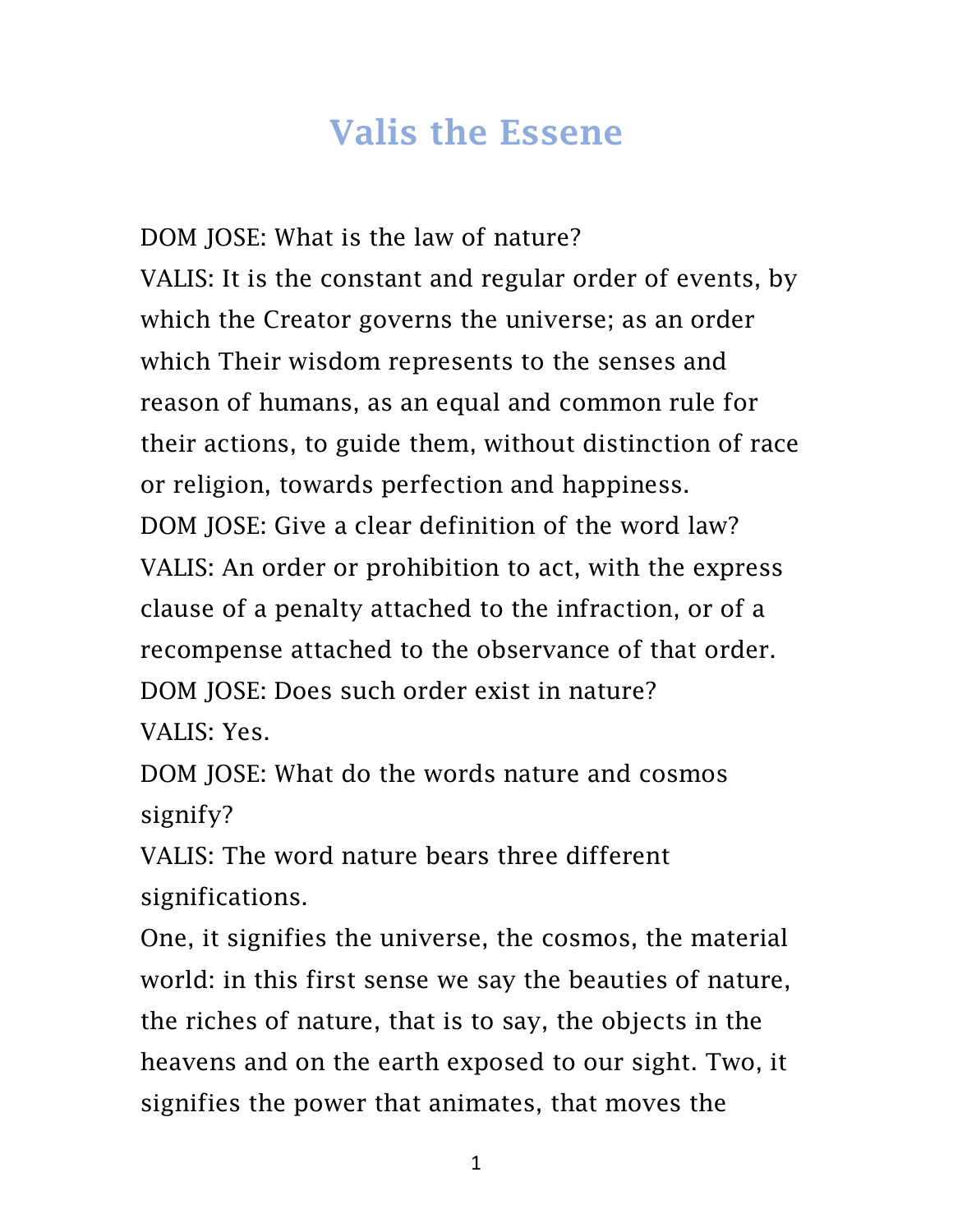universe, considering it as a distinct being, such as the soul is to the body; in this second sense we say, "The intentions of nature, the secrets of the universe." Three, it signifies the partial operations of that power on each being, or on each category of beings; and in this third sense we say: "The nature of humanity is an enigma; every being acts according to its nature. Wherefore, as the actions of each being, or of each species of beings, are subject to constant and general rules, which cannot be infringed without interrupting and troubling the general or particular order, those rules of action and of motion are called natural laws or cosmic laws. DOM JOSE: Give me examples of those laws. VALIS: It is a law of nature that the sun illuminates successively the surface of the terrestrial globe; - that its presence causes both light and heat; - that heat acting upon water, produces vapors; - that those vapors rising in clouds into the regions of air, dissolve into rain or snow, and renew instantly the waters of fountains and rivers. It is a law of nature that water flows downwards; that it endeavors to find its level; that it is heavier than air; that all bodies tend toward the earth; that flame ascends towards the heavens; - that it disorganizes vegetables and animals; that air is

2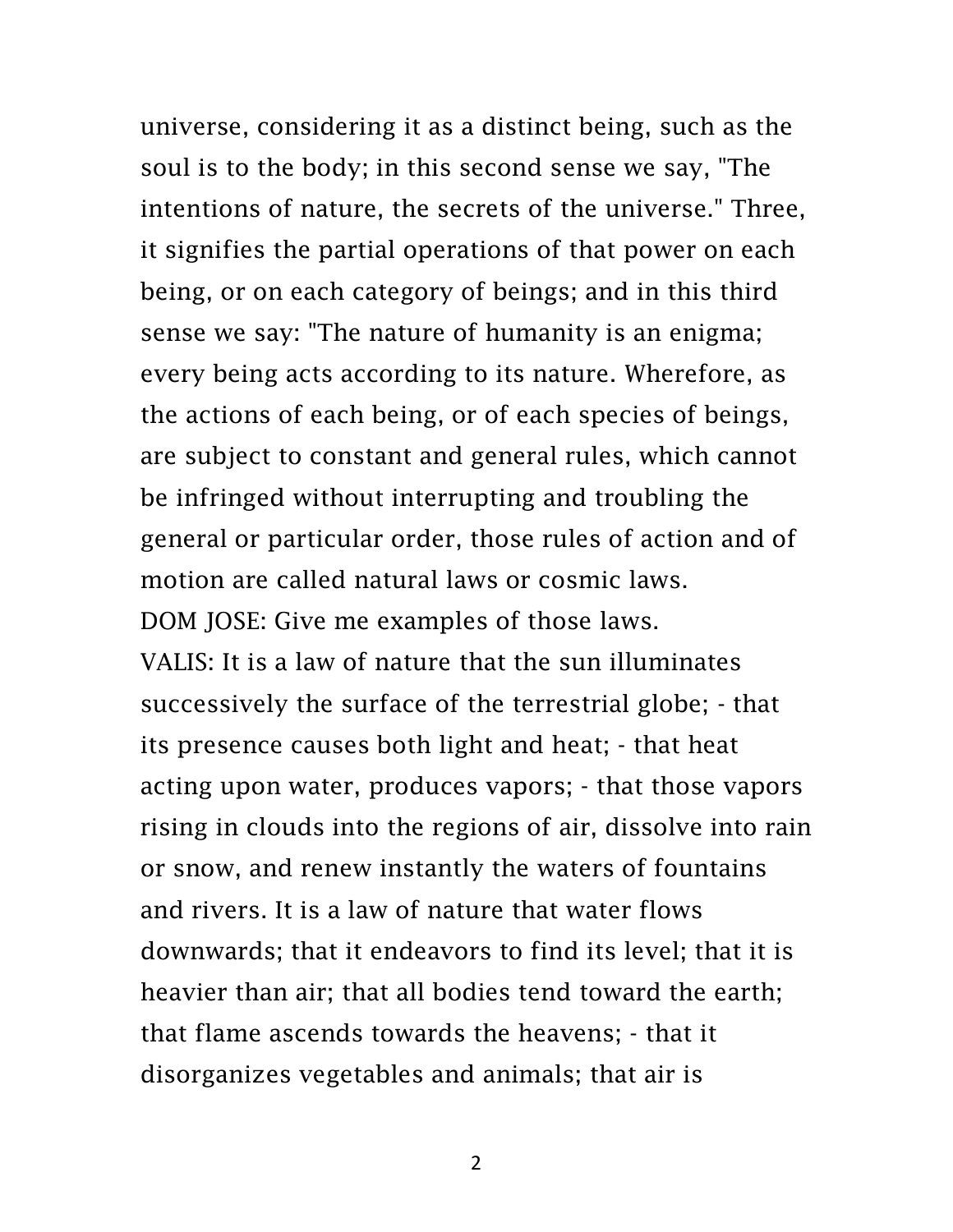essential to the life, etc. Wherefore, as all those and similar facts are immutable, constant and regular, so many real orders result from them for humanity to conform themselves to, with express clause of punishment attending the infraction of them, or for welfare attending their observance. So that if humanity pretends to see clearly in darkness, if one goes in contradiction to the course of seasons, or the action of the elements; if he pretends to remain underwater without being drowned, to touch fire without burning oneself, to deprive oneself of air without being suffocated, to swallow poison without destroying oneself, one receives from each of these fractions of the law a corporeal punishment proportional to one's fault; but if, on the contrary, one observes and practices each of those laws according to the regular and exact relations they have to one, one preserves one's existence and renders it as happy as it can be: and as the only and common end of all these laws, considered relatively to mankind, is to preserve, and render them happy, it has been agreed upon to reduce the idea to one simple expression, and to call them collectively the natural and cosmic laws.

Joseph: what are the essentials of the natural and

3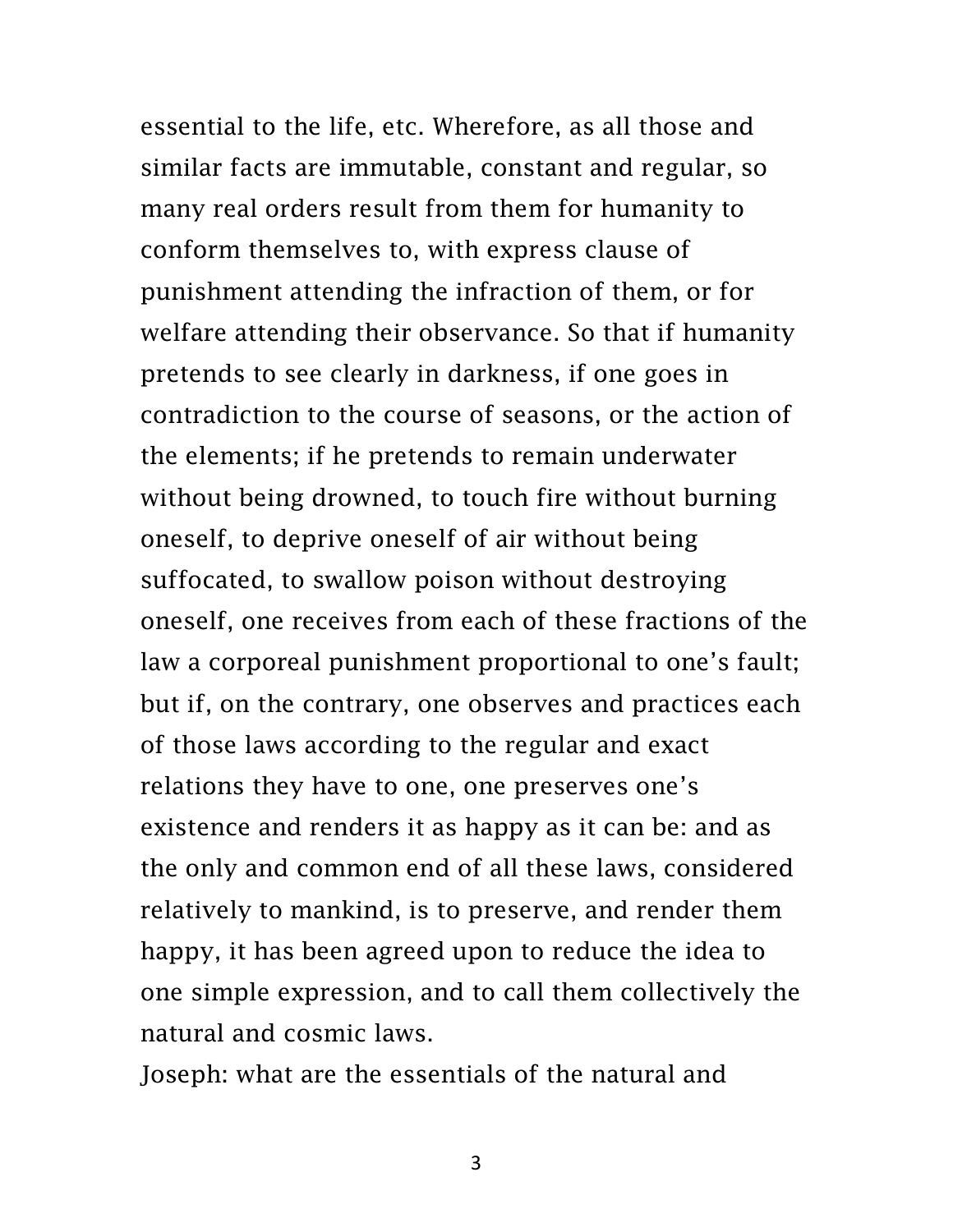cosmic laws?

VALIS: There can be assigned ten principal ones.

DOM JOSE: Which is the first?

VALIS: To be inherent to the existence of things, and consequently, primitive and anterior to every other law: so that all those that humanity has received, are only limitations of it, and their perfection is ascertained by the resemblance they bear to this primordial model. DOM JOSE: Which is the second?

VALIS: To be derived immediately from the Creator, and presented by Them to each one, whereas all other laws are presented to us by humans, who may be either deceived or deceivers.

DOM JOSE: Which is the third?

VALIS: To be common to all times, and to all countries, that is to say, one and universal.

DOM JOSE: Is no other law universal?

VALIS: No: for no other is agreeable or acceptable to all the people of the earth; they are all local and accidental, originating from circumstances of places and of persons; so that if such a person had not existed, or such an event happened, such a law would never have been enacted.

DOM JOSE: Which is the fourth essential?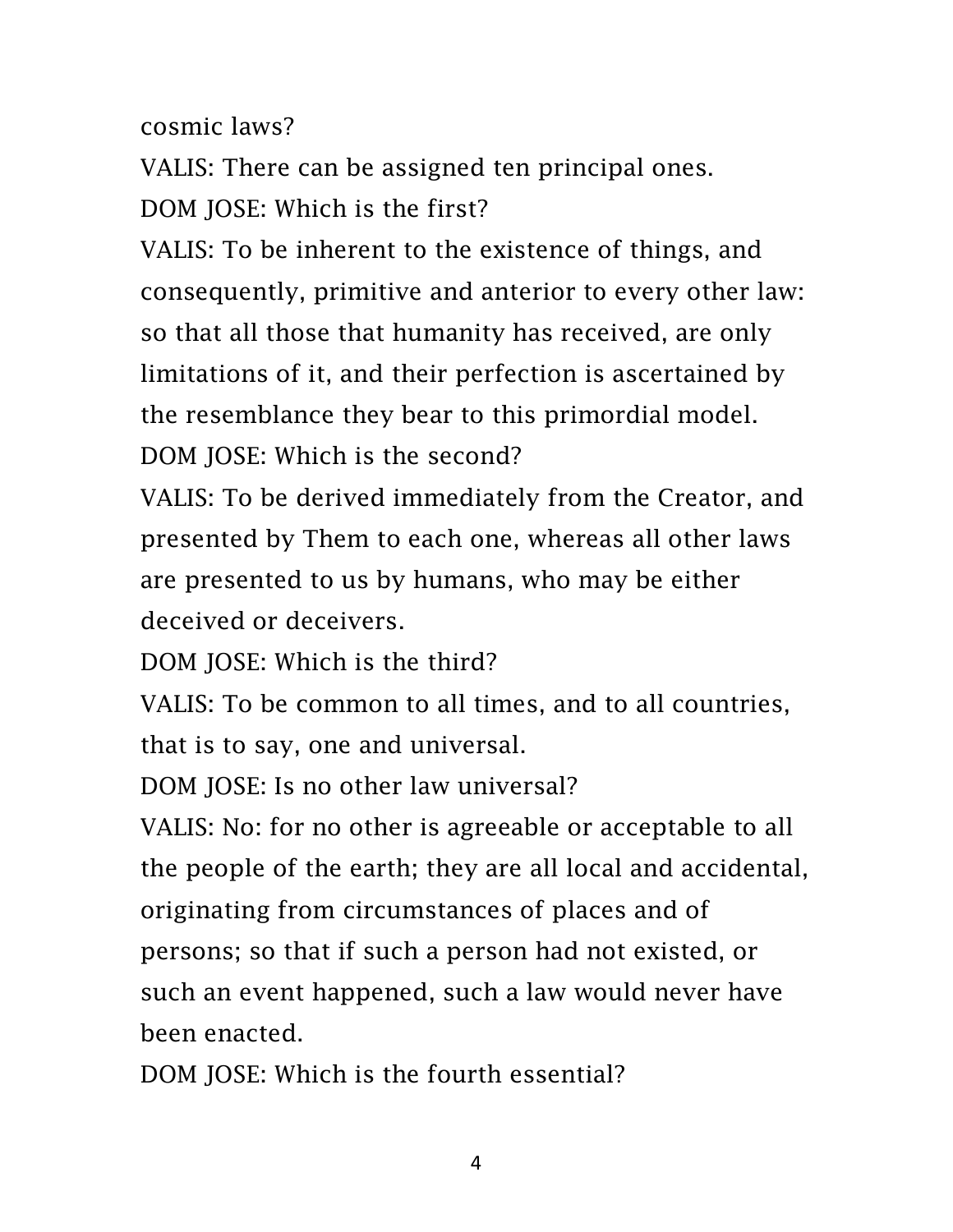VALIS: To be uniform and invariable.

DOM JOSE: Is no other law uniform and invariable? VALIS: No: for what is good and virtue according to one, is evil and vice according to another; and what one and the same law approves of at one time, it often condemns at another.

DOM JOSE: Which is the fifth essential.

VALIS: To be evident and palpable, because it consists entirely of facts incessantly present to the senses, and to demonstration.

DOM JOSE: Are not other laws evident?

VALIS: No: for they are founded on past and doubtful facts, on equivocal and suspicious testimonies, and on proofs inaccessible to the senses.

DOM JOSE: Which is the sixth essential?

VALIS: To be reasonable, because its precepts and entire doctrine are conformable to reason, and to the human understanding.

DOM JOSE: Is no other law reasonable?

VALIS: No: for all are in contradiction to reason and the understanding of humans, and tyrannically impose on one a blind and impracticable belief.

DOM JOSE: Which is the seventh essential?

VALIS: To be just, because in that law, the penalties are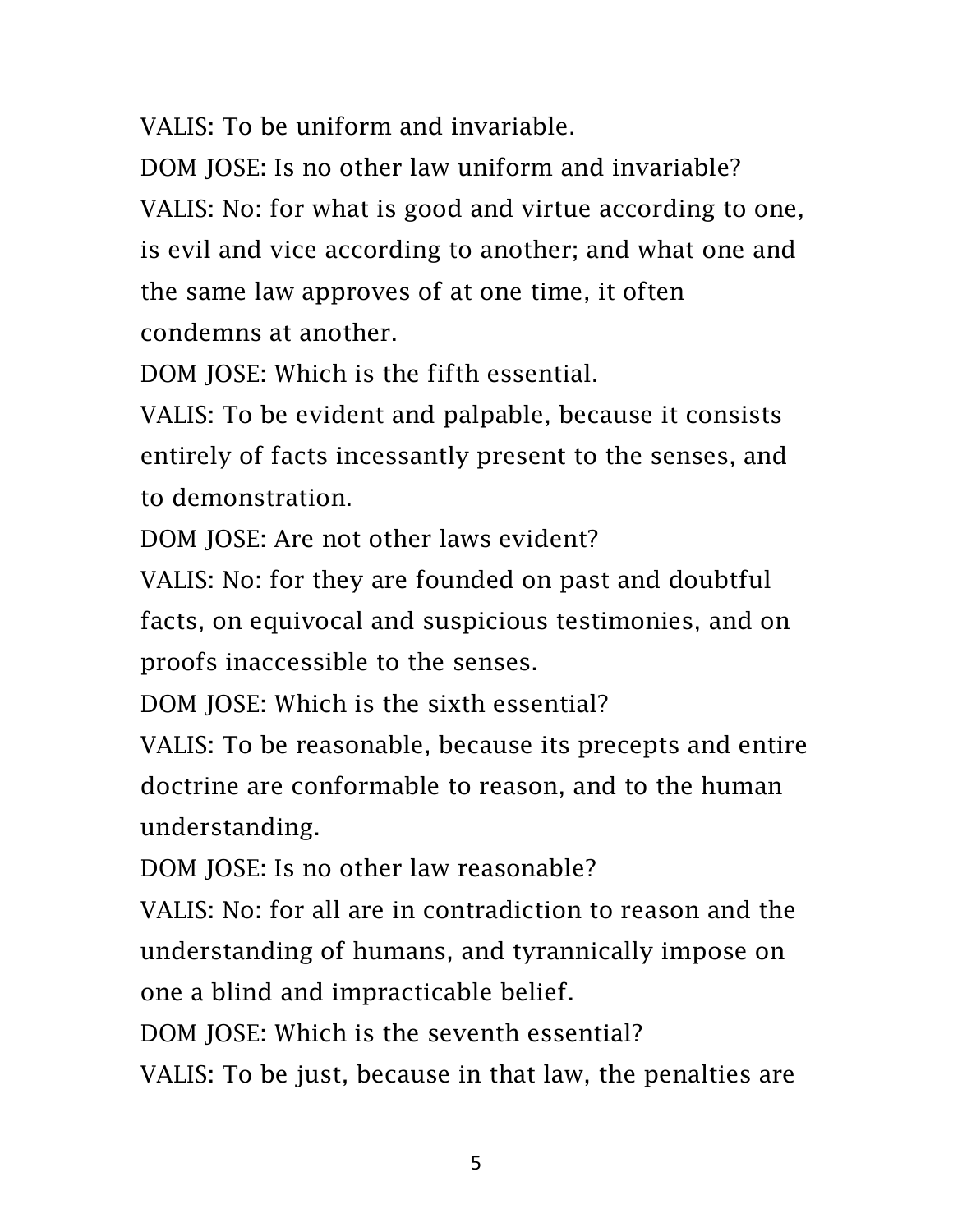proportionate to the infractions.

DOM JOSE: Are not other laws just?

VALIS: No: for they often exceed bounds, either in rewarding deserts, or in punishing delinquencies, and consider as meritorious or criminal, null or indifferent actions.

DOM JOSE: Which is the eighth essential?

VALIS: To be pacific and tolerant, because in the law of nature, all humans being siblings and equal in rights, it recommends to them only peace and toleration, even for errors.

DOM JOSE: Are not other laws pacific?

VALIS: No: for all preach dissension, discord and war, and divide mankind by exclusive pretensions of truth and domination.

DOM JOSE: Which is the ninth essential?

VALIS: To be equally beneficent to all humans, in teaching them the true means of becoming better and happier.

DOM JOSE: Are not other laws beneficent likewise? VALIS: No: for none of them teach the real means of attaining happiness; all are confined to pernicious or futile practices; and this is evident from facts, since after so many laws, so many religions, so many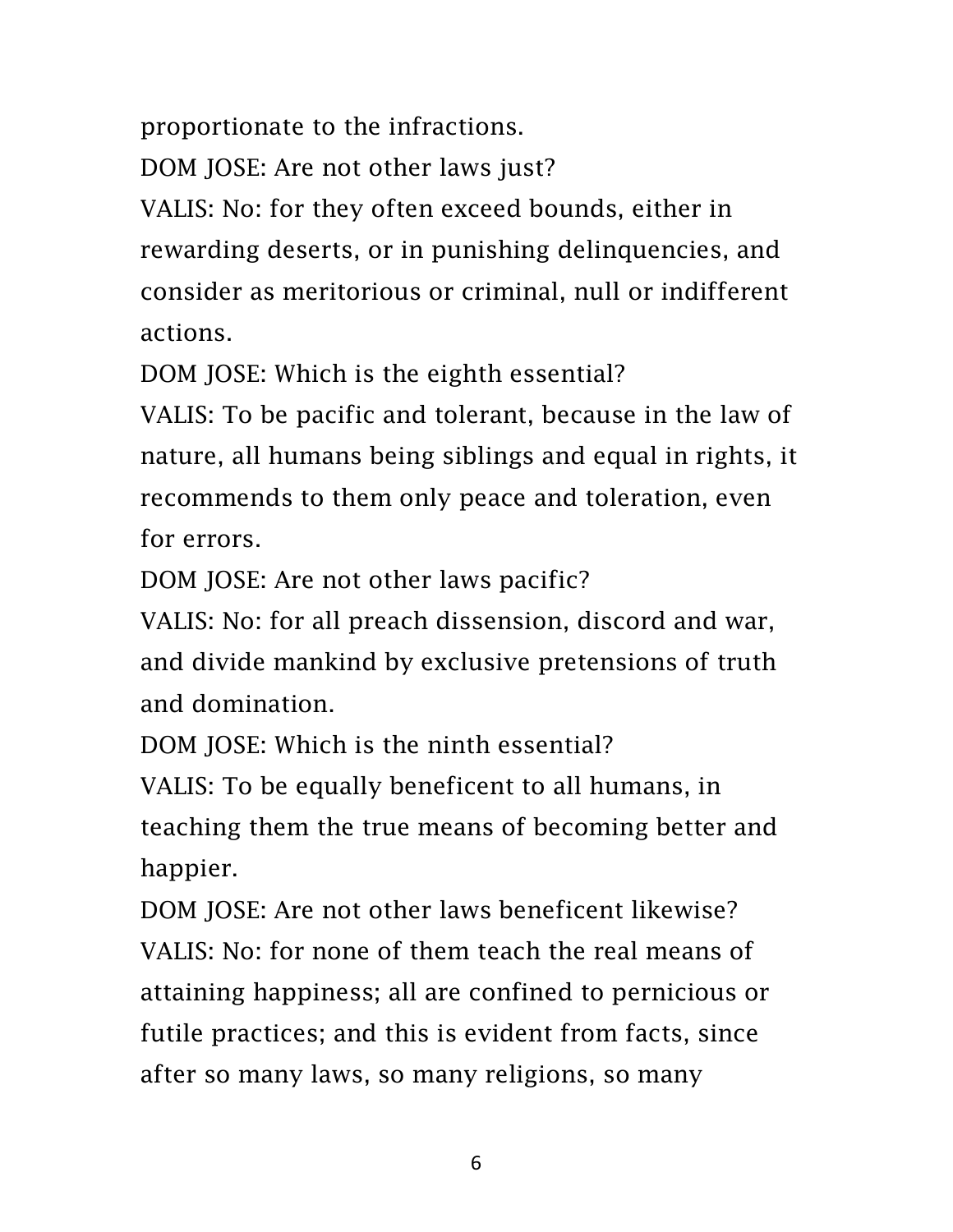legislators and prophets, humans are still as unhappy and ignorant, as they were eight thousand years ago. DOM JOSE: Which is the tenth essential of the natural laws?

VALIS: That it is alone sufficient to render people happier and better, because it comprises all that is good and useful in other laws, either civil or religious, that is to say, it constitutes essentially the moral part of them; so that if other laws were divested of it, they would be reduced to unreal and imaginary opinions devoid of any practical utility.

DOM JOSE: Recapitulate all ten essentials.

VALIS: We have said that the law of nature is:

- 1. Primordial
- 2. Immediate
- 3. Universal
- 4. Invariable
- 5. Evident
- 6. Reasonable
- 7. Just
- 8. Pacific
- 9. Beneficent
- 10. Alone Sufficient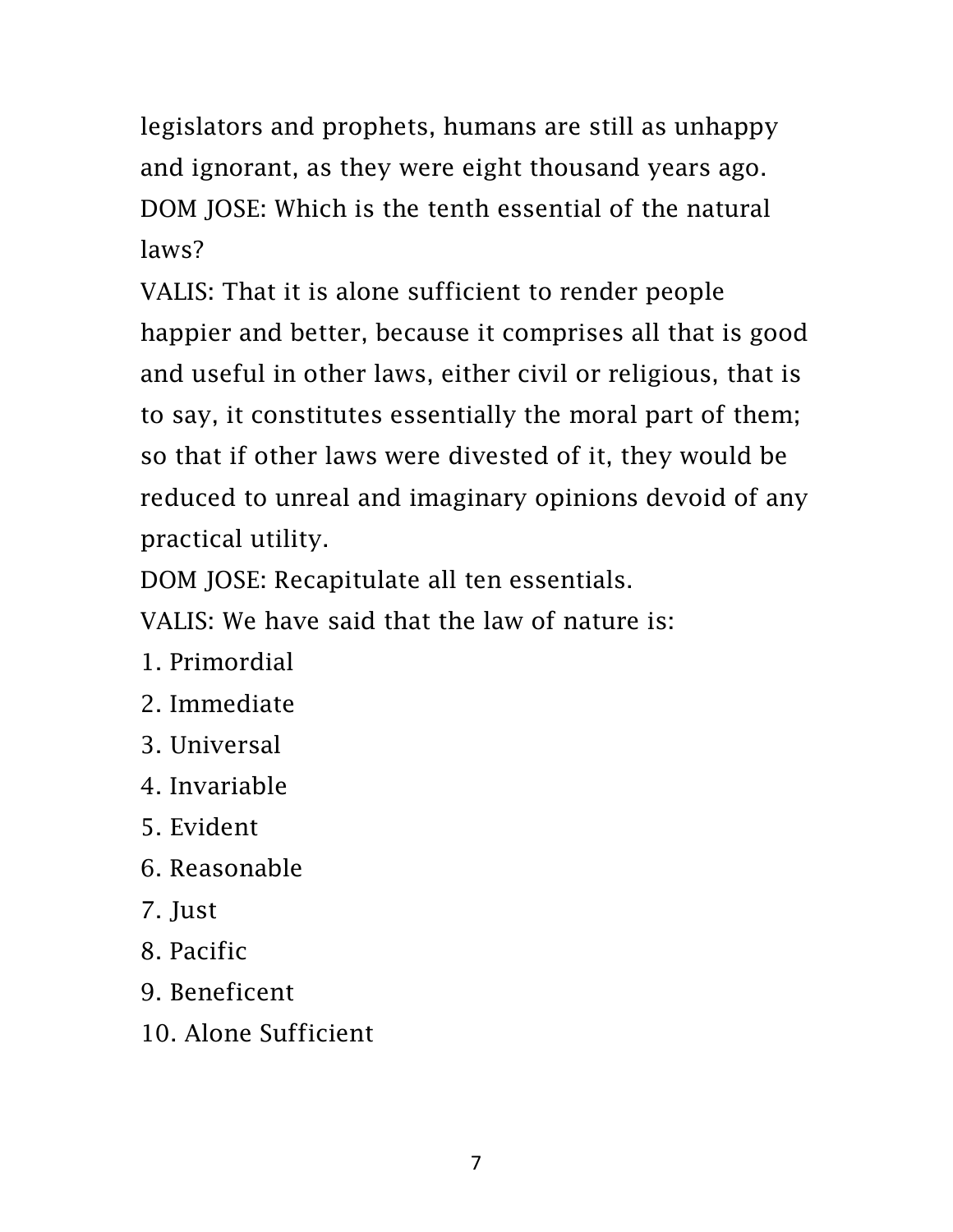And such is the power of all these attributes of perfection and truth, that when in their disputes the theologians can agree upon no article of belief, they recur to the natural and cosmic laws, the neglect of which, say they, forced God to send from time to time prophets to proclaim new laws; as if God enacted laws for particular circumstances, as men do; especially when the first subsists in such force, that we may assert it to have been at all times and in all countries the rule of conscience for every one of sense or understanding. DOM JOSE: If, as you say, it emanates immediately from the Creator, does it teach His existence? VALIS: Yes, most positively: for, to any one whatever, who observes with reflection the astonishing spectacle of the universe, the more one meditates on the properties and attributes of each being, on the admirable order and harmony of their motions, the more it is demonstrated that there exists a supreme Intelligence, a universal and identic Mover, designated by the appellation of God; and so true it is that the natural and cosmic laws suffice to elevate one to the knowledge of the Creator, that all which humans have pretended to know by supernatural means, has constantly turned out ridiculous and absurd, and that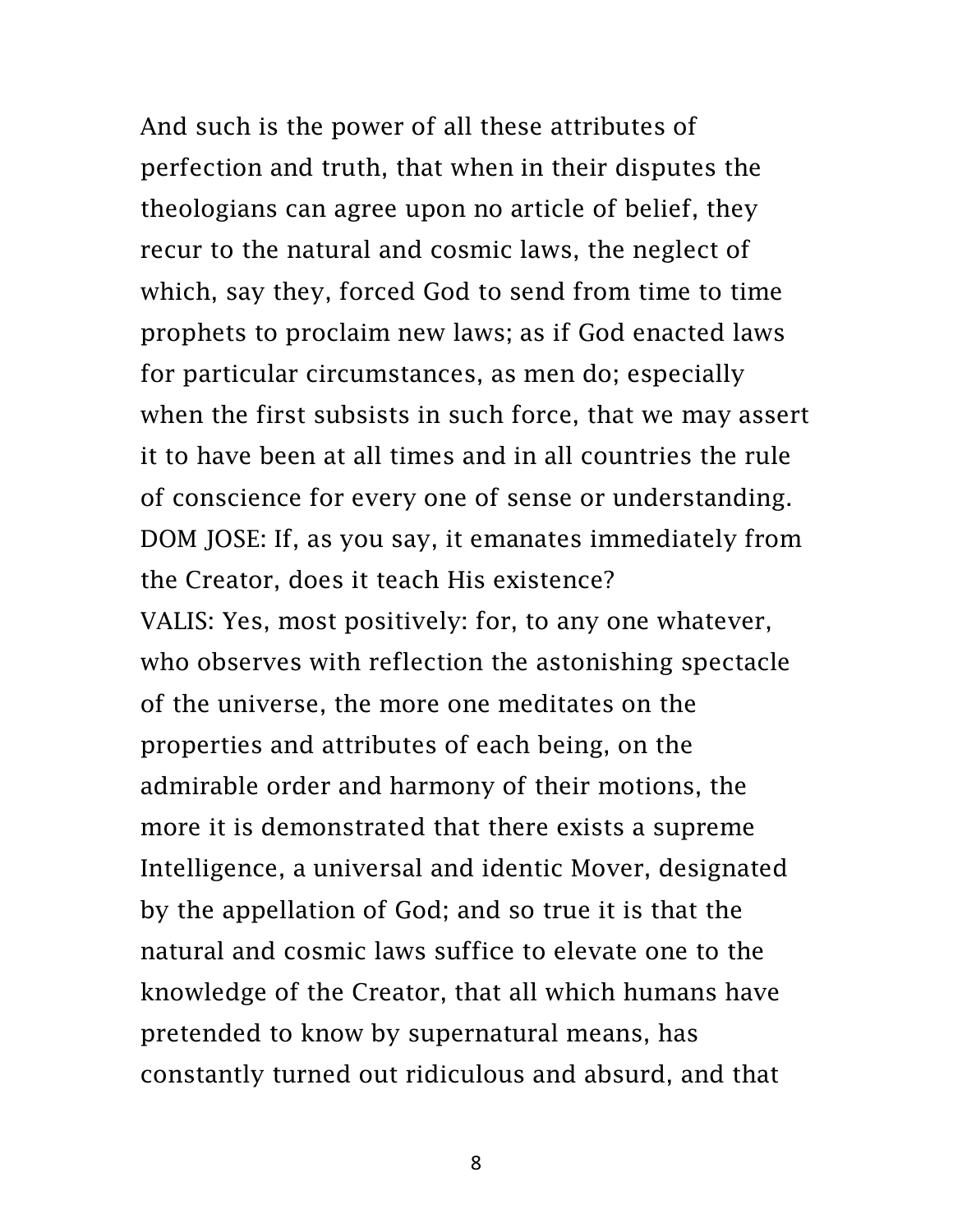they have ever been obliged to recur to the immutable conceptions of natural and cosmic reasons.

DOM JOSE: Then it is not true that the followers of the natural and cosmic laws are atheists?

VALIS: No: it is not true; on the contrary, they entertain stronger and nobler ideas of the Divinity than most other people; for they do not sully Him with the foul ingredients of all the weaknesses and passions entailed on chaotic humanity.

DOM JOSE: What worship do they pay to Him? VALIS: A worship wholly of action; the practice and observance of all the rules which the supreme wisdom has imposed on the life of each being; eternal and unalterable rules, by which it maintains the order and harmony of the universe, and which, in their relations to man, constitute the natural and cosmic laws. DOM JOSE: Were the natural and cosmic laws known

before this period?

VALIS: It has been at all times spoken of; most legislators pretend to adopt it as the basis of their laws; but they only quote some of its precepts, and have only vague ideas of its totality.

DOM JOSE: Why?

VALIS: Because, though simple in its basis, it forms in

9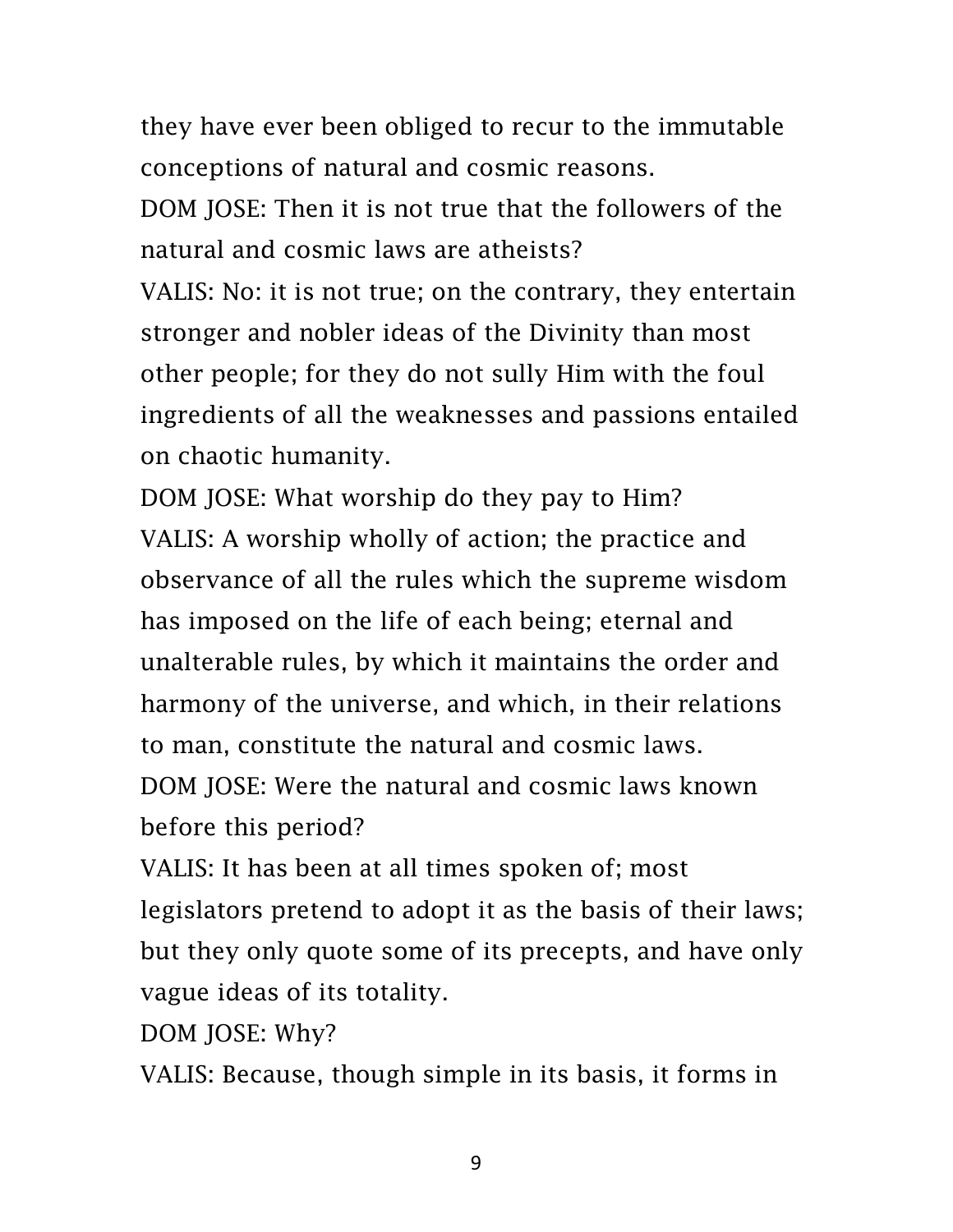its developments and consequences, a complicated whole which requires an extensive knowledge of facts, joined to all the sagacity of reasoning.

DOM JOSE: Does not instinct alone teach the natural and cosmic laws?

VALIS: No; for by instinct is meant nothing more than that blind sentiment by which we are actuated indiscriminately towards everything that flatters the senses.

DOM JOSE: Why, then, is it said that the natural and cosmic laws are engraved in the hearts of all people? VALIS: It is said for two reasons: first, because it has been remarked, that there are acts and sentiments common to all people, and this proceeds from their common organization; secondly, because the first philosophers believed that people were born with ideas already formed, which is now demonstrated to be erroneous.

DOM JOSE: Philosophers, then, are fallible?

VALIS: Yes, sometimes.

DOM JOSE: Why so?

VALIS: First, because they are human; secondly, because the ignorant call all those who reason, right or wrong, philosophers; thirdly, because those who reason on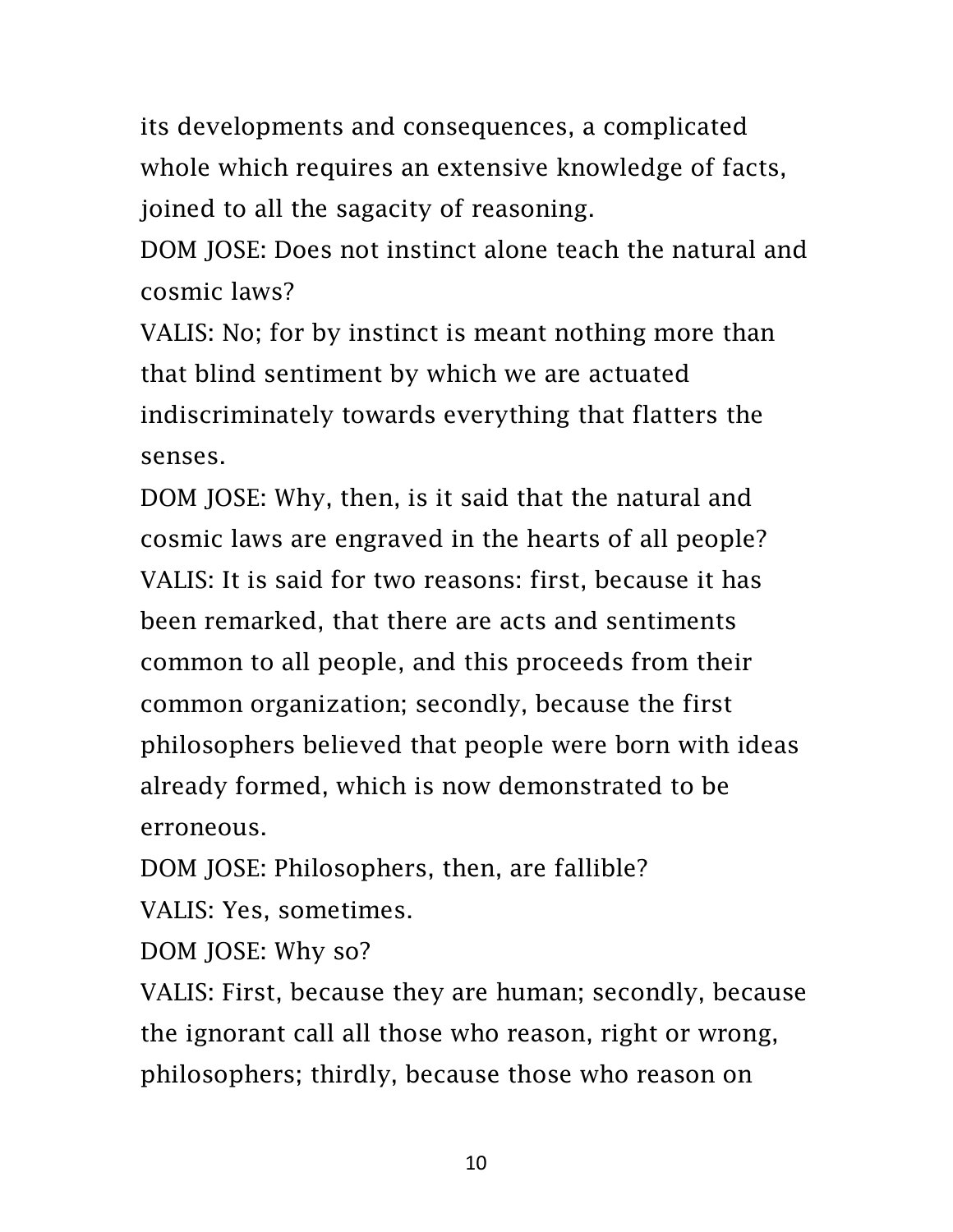many subjects, and who are the first to reason on them, are liable to be deceived.

DOM JOSE: if the natural and cosmic laws be not written, must they not become arbitrary and ideal? VALIS: No: because they consist entirely in facts, the demonstration of which can be incessantly renewed to the senses, and constitutes a science as accurate and precise as geometry and mathematics; and it is because the natural and cosmic laws form an exact science, that humans, born ignorant and living inattentive and heedless, have had hitherto only a superficial knowledge of them.

DOM JOSE: Explain the principles of the natural and cosmic laws with relation to humanity.

VALIS: They are simple; all of them are comprised in one fundamental and single precept.

DOM JOSE: What is that precept?

VALIS: It is self-preservation.

DOM JOSE: Is not happiness also a precept of the law of nature?

VALIS: Yes: but as happiness is an accidental state, resulting only from the development of humanity's faculties and their social system, it is not the immediate and direct object of nature: it is in some measure, a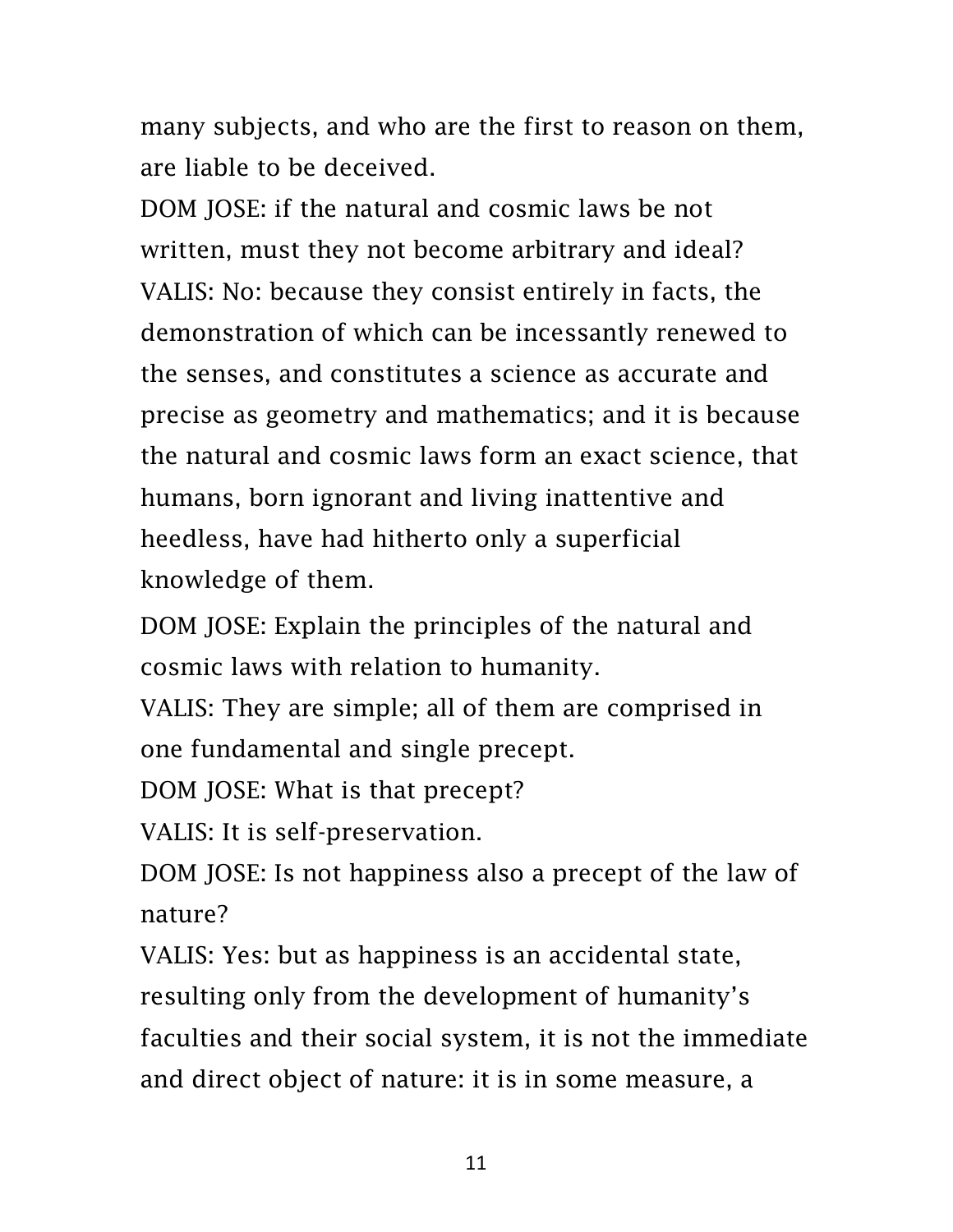superstructure annexed to the necessary and fundamental object of preservation.

DOM JOSE: How does nature order humanity to preserve itself?

VALIS: By two powerful and involuntary sensations, which it has attached, as two guides, two guardian angels to all their actions: one a sensation of pain, by which it admonishes him of, and deters them from everything that tends to destroy him; the other, a sensation of pleasure, by which it attracts and carries him towards everything that tends to their preservation and the development of their existence.

DOM JOSE: Pleasure, then, is not an evil, a sin, as fanatics pretend?

VALIS: No, only inasmuch as it tends to destroy life and health, which, by the avowal of those same fanatics, we derive from God Himself.

DOM JOSE: Is pleasure the principal object of our existence, as some philosophers have asserted?

VALIS: No; not more than pain; pleasure is an incitement to live as pain is a repulsion from death.

DOM JOSE: How do you prove this assertion? VALIS: By two palpable facts: one, that pleasure, when taken immoderately, leads to destruction; for instance,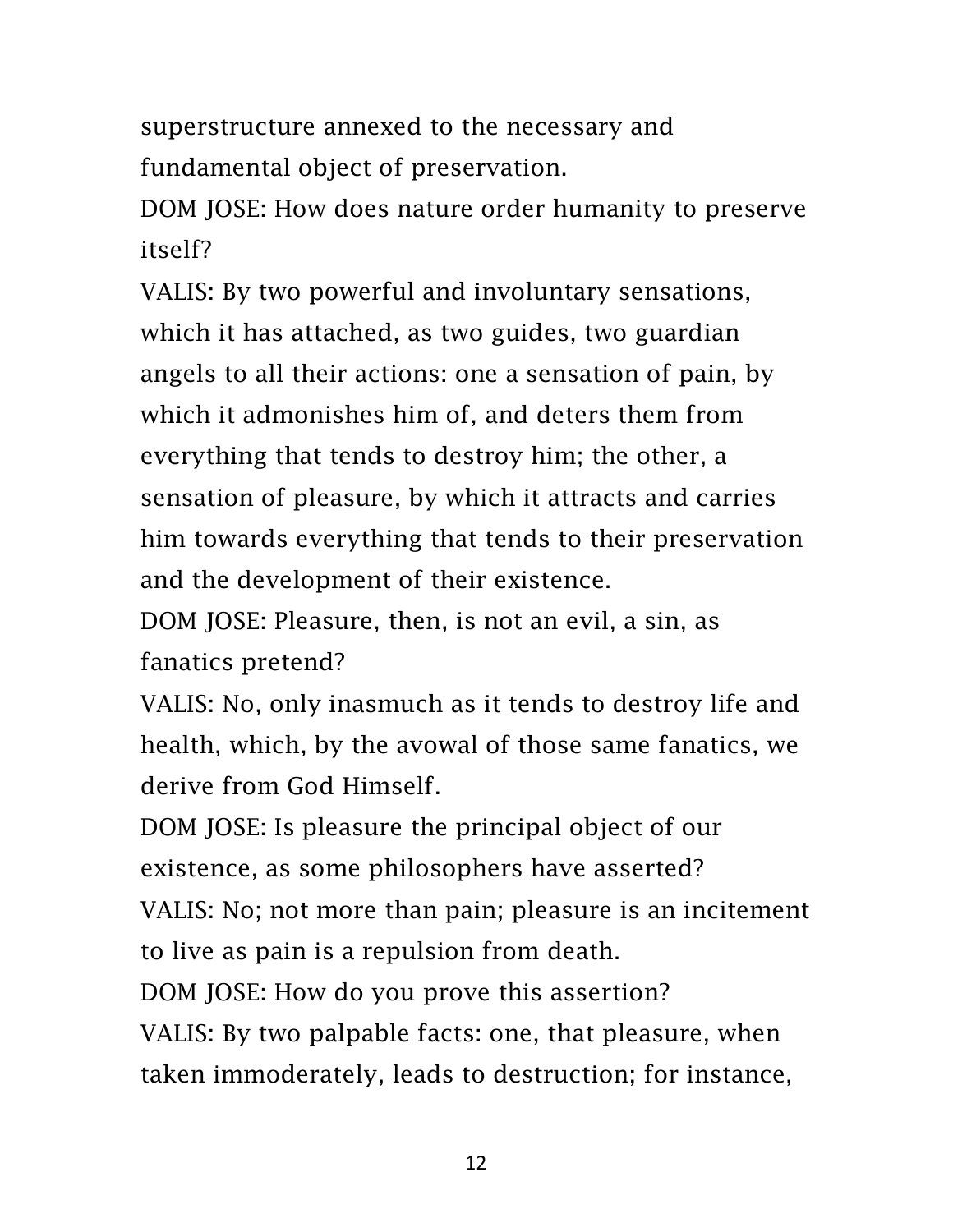a person who abuses the pleasure of eating or drinking, attacks their health and injures their life. The other, that pain sometimes leads to self-preservation; for instance, a person who permits a mortified member to be cut off, suffers pain in order not to perish totally. DOM JOSE: But does not even this prove that our senses can deceive us respecting the end of our preservation? VALIS: Yes; they can momentarily.

DOM JOSE: How do our sensations deceive us? VALIS: In two ways: by ignorance, and by passion. DOM JOSE: When do they deceive us by ignorance? VALIS: When we act without knowing the action and effect of objects on our senses: for example, when a person touches nettles without knowing their stinging quality, or when one swallows opium without knowing its soporiferous effects.

DOM JOSE: When do they deceive us by passion? VALIS: When, conscious of the pernicious action of objects, we abandon ourselves, nevertheless, to the impetuosity of our desires and appetites: for example, when a person who knows that wine intoxicates, does nevertheless drink it to excess.

DOM JOSE: What is the result?

VALIS: That the ignorance in which we are born, and the

13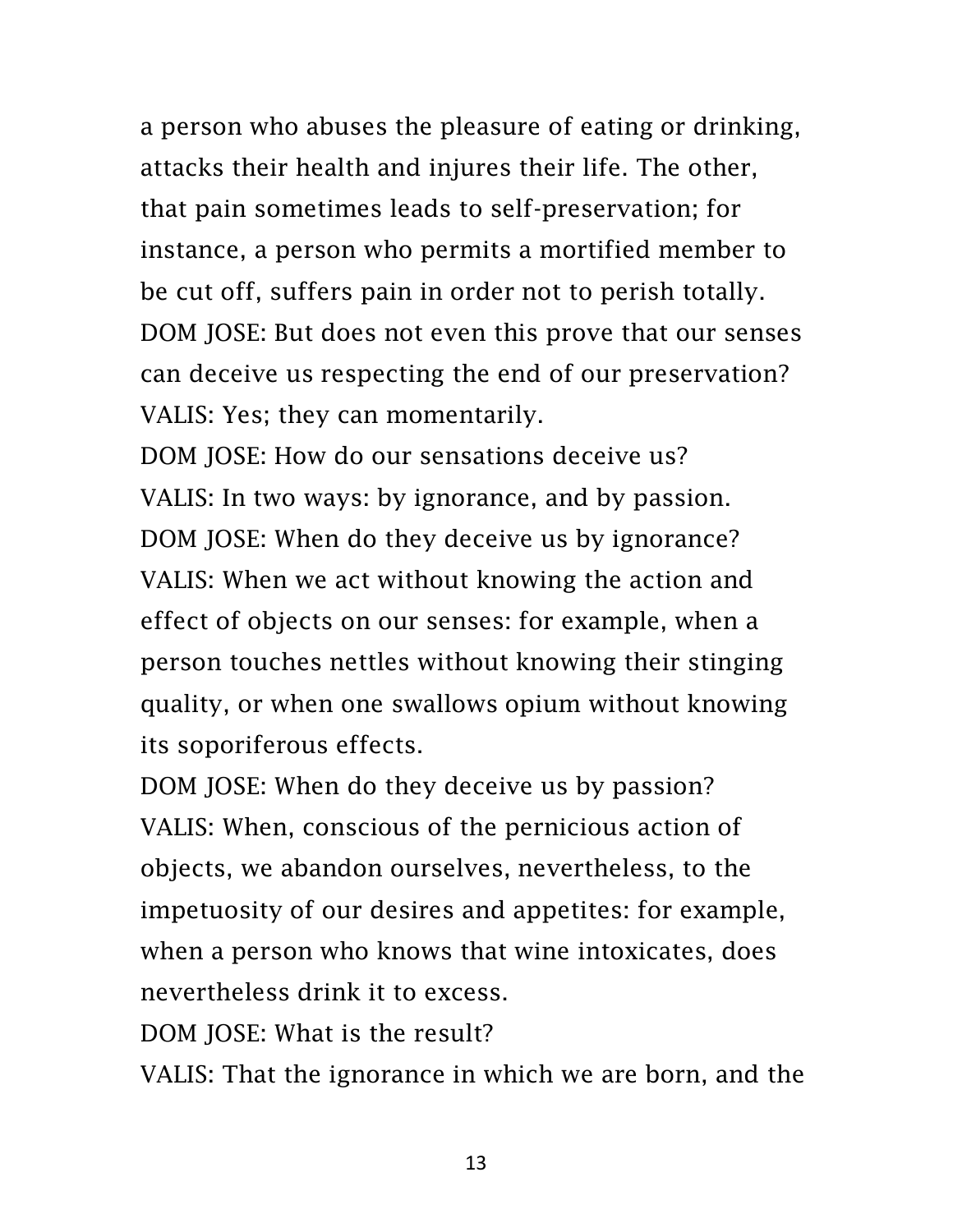unbridled appetites to which we abandon ourselves, are contrary to our preservation; that, therefore, the instruction of our minds and the moderation of our passions are two obligations, two laws, which spring directly from the first law of preservation.

DOM JOSE: But being born ignorant, is not ignorance a natural law?

VALIS: No more than to remain in the naked and feeble state of infancy. Far from being a natural law, ignorance is an obstacle to the practice of all its laws. It is the real primordial sin.

DOM JOSE: Why, then, have there been thinkers who have looked upon it as a virtue and perfection? VALIS: Because, from a strange or perverted disposition, they confounded the abuse of knowledge with knowledge itself; as if, because people abuse the power of speech, their tongues should be cut out; as if perfection and virtue consisted in the nullity, and not in the proper development of our faculties.

DOM JOSE: Instruction, then, is indispensable to humanity's existence?

VALIS: Yes, so indispensable, that without it one is every instant assailed and wounded by all that surrounds them; for if one does not know the effects of fire, one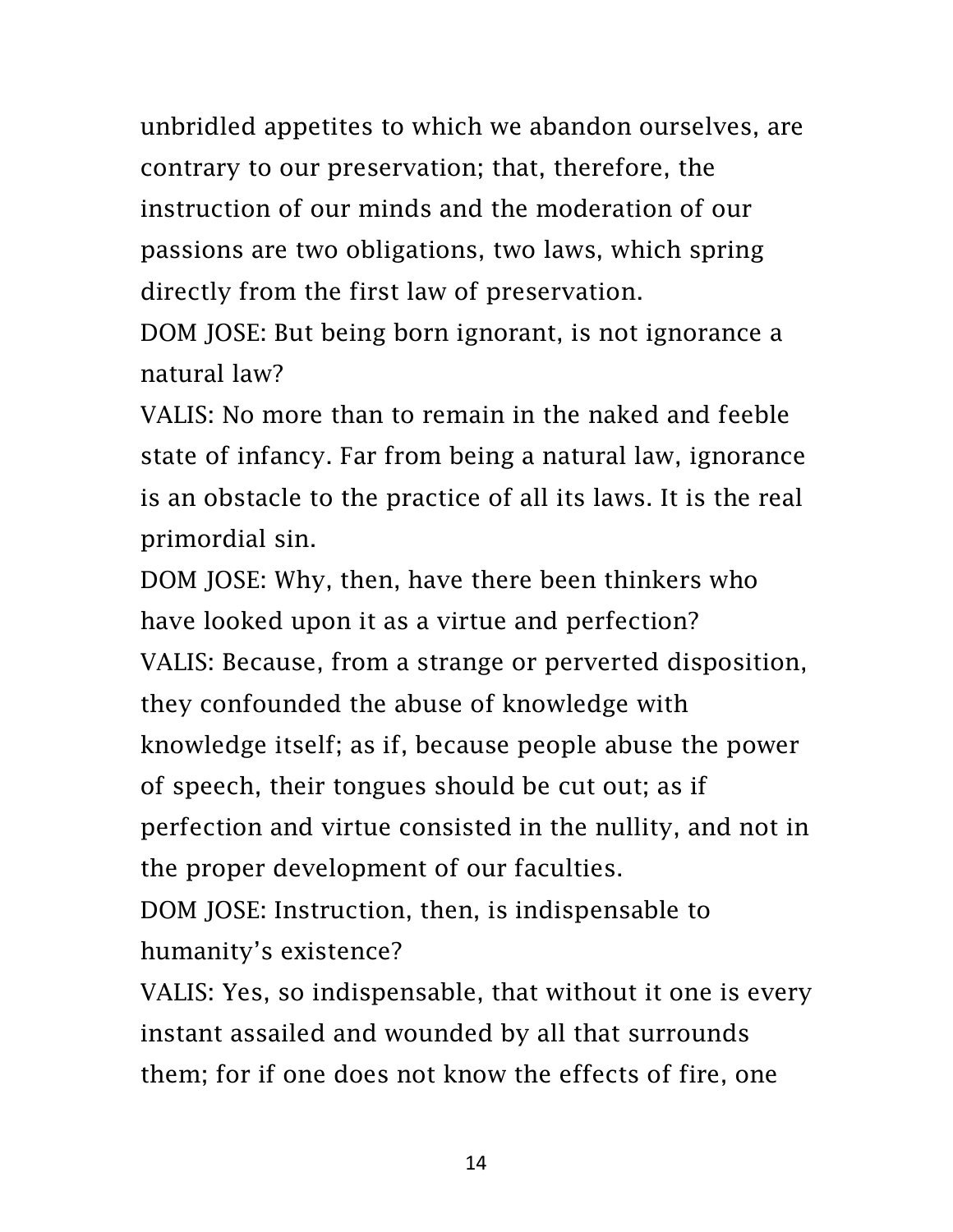burns oneself; those of water one drowns oneself; those of poison, one poisons oneself; it in the savage state, one does not know the wiles of animals, and the art of seizing game, one perishes through hunger; if in the social state, one does not know the course of the seasons, one can neither cultivate the ground, nor procure nourishment; and so on, of all their actions, respecting all their wants.

DOM JOSE: But can a person individually acquire this knowledge necessary to their existence, and to the development of one's faculties?

VALIS: No; not without the assistance of their fellow humans and by living in society.

DOM JOSE: But is not society to humanity a state against nature?

VALIS: No: it is on the contrary a necessity, a law that nature imposed on them by the very act of their organization; for, first, nature has so constituted humanity, that they cannot see their species of another sex without feeling emotions and an attraction, which induce them to live in a family, which is already a state of society; secondly, by endowing them with sensibility, she organized one so that the sensations of others reflect within one, and excite reciprocal sentiments of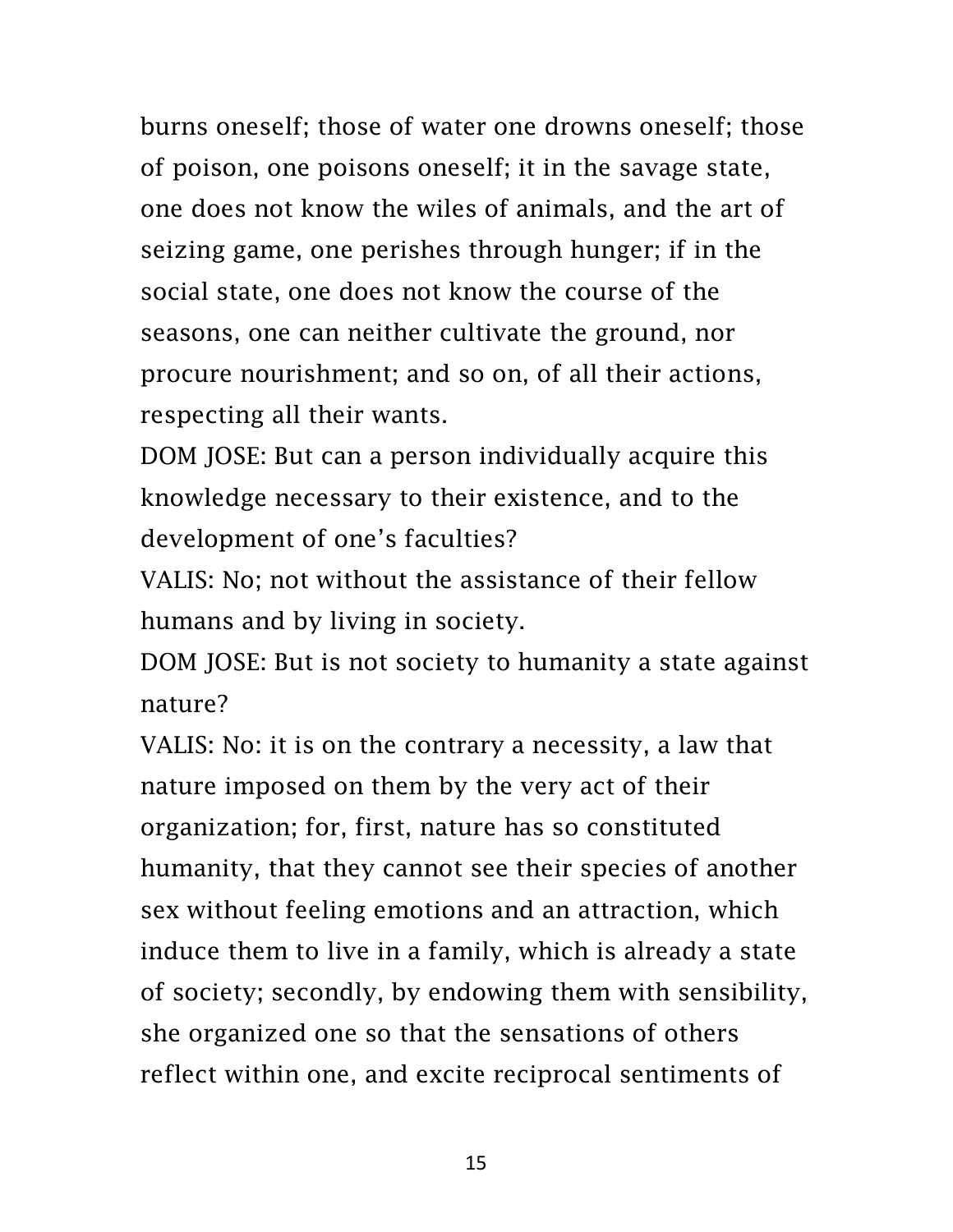pleasure and of grief, which are attractions, and indissoluble ties of society; thirdly, and finally, the state of society, founded on the wants of humanity, is only a further means of fulfilling the law of preservation; and to pretend that this state is out of nature, because it is more perfect is the same as to say, that a bitter and wild fruit of the forest, is no longer the production of nature, when rendered sweet and delicious by cultivation in our gardens.

DOM JOSE: Why, then, have some philosophers called the savage state the state of perfection?

VALIS: Because, as I have told you, the vulgar have often given the name of philosopher to whimsical geniuses, who, from moroseness, from wounded vanity, or from a disgust to the vices of society, have conceived unreal ideas of the savage state, in contradiction with their own system of a perfect humanity.

DOM JOSE: What is the true meaning of the word philosopher?

VALIS: The word philosopher signifies a lover of wisdom; and as wisdom consists in the practice of the natural and cosmic laws, the true philosopher is one who knows those laws, and conforms the whole tenor of their conduct to them.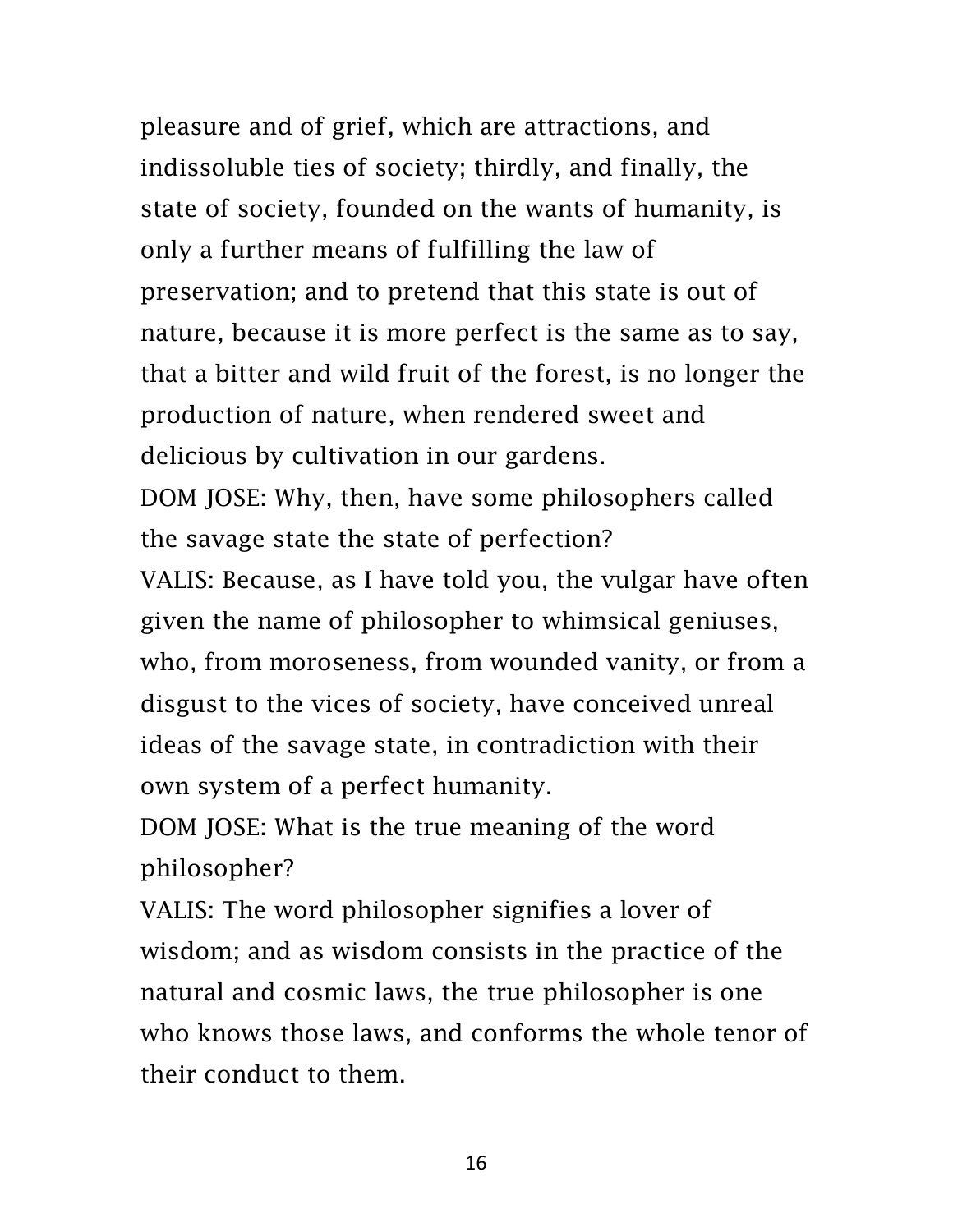DOM JOSE: What is humanity in the savage state? VALIS: A brutal, ignorant animal, a wicked and ferocious beast.

DOM JOSE: Is one happy in that state?

VALIS: No; for one only feels momentary sensations, which are habitually of violent wants which one cannot satisfy, since one is ignorant by nature, and weak by being isolated from their race.

DOM JOSE: Is such a one free?

VALIS: No: such a one is the most abject slave that exists; for their life depends on everything that surrounds them: they are not free to eat when hungry, to rest when tired, to warm themselves when cold; they are every instant in danger of perishing; wherefore nature offers but fortuitous examples of such beings; and we see that all the efforts of the human species, since its origin, sorely tends to emerge from that violent state by the pressing necessity of self-preservation. DOM JOSE: But does not this necessity of preservation engender in individual's egotism, that is to say selflove? And is not egotism contrary to the social state? VALIS: No; for if by egotism you mean a propensity to hurt our neighbor, it is no longer, self-love, but the hatred of others. Self-love, taken in its true sense, not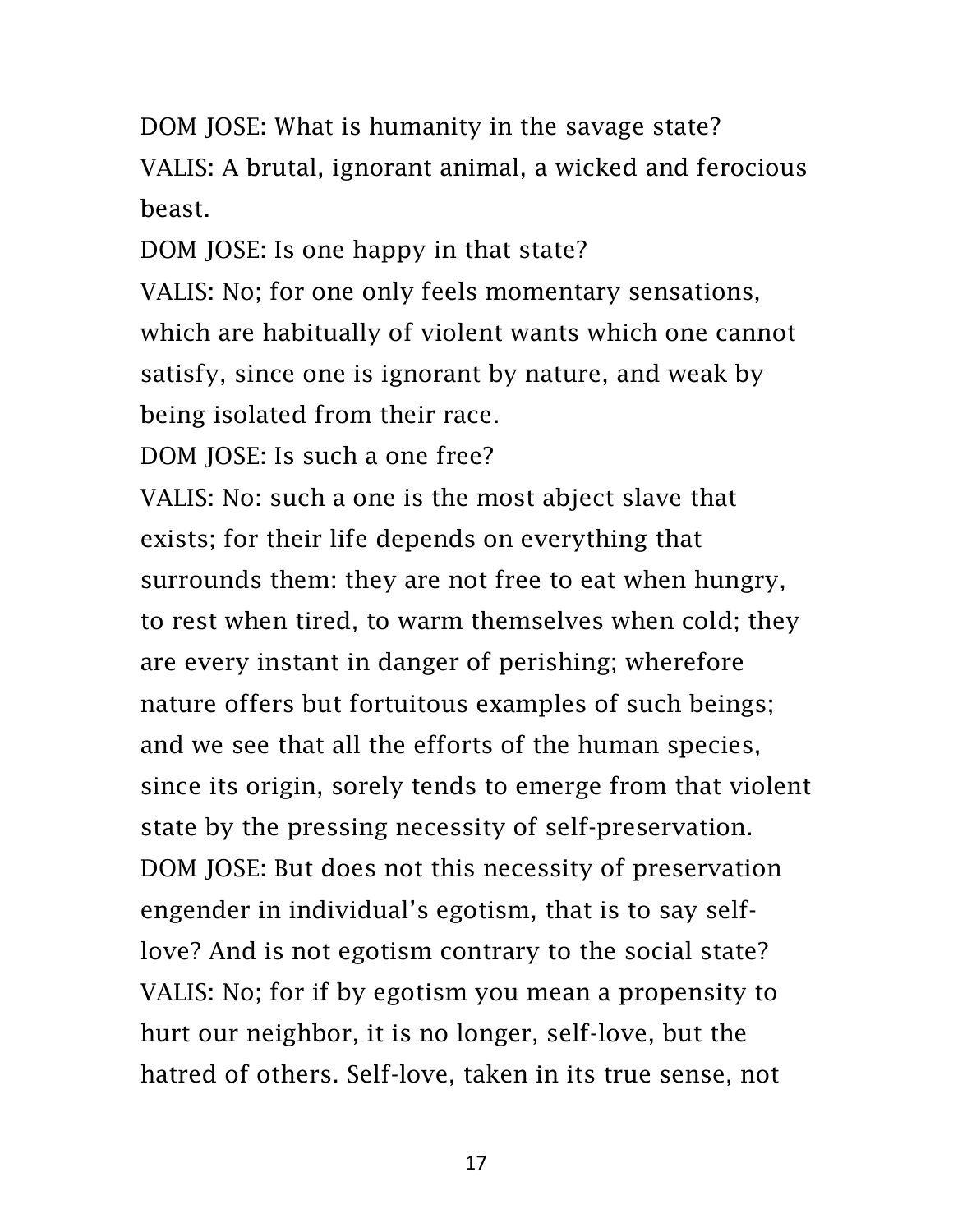only is not contrary to society,

but is its firmest support, by the necessity we lie under of not injuring others, lest in return they should injure us. Thus humanities preservation, and the unfolding of their faculties, directed towards this end, teach the true natural law in the production of the human being; and it is from this essential principle that are derived, are referred, and in its scale are weighed, all ideas of good and evil, of vice and virtue, of just and unjust, of truth or error, of lawful or forbidden, on which is founded the morality of individual or of social humanity.

DOM JOSE: What is good, according to the natural and cosmic laws?

VALIS: It is everything that tends to preserve and perfect humanity.

DOM JOSE: What is evil?

VALIS: That which tends to humanity's destruction or deterioration.

DOM JOSE: What is meant by physical good and evil, and by moral good and evil?

VALIS: By the word physical is understood, whatever acts immediately on the body. Health is a physical good; and sickness a physical evil. By moral, is meant what acts by consequences more or less remote. Slander is a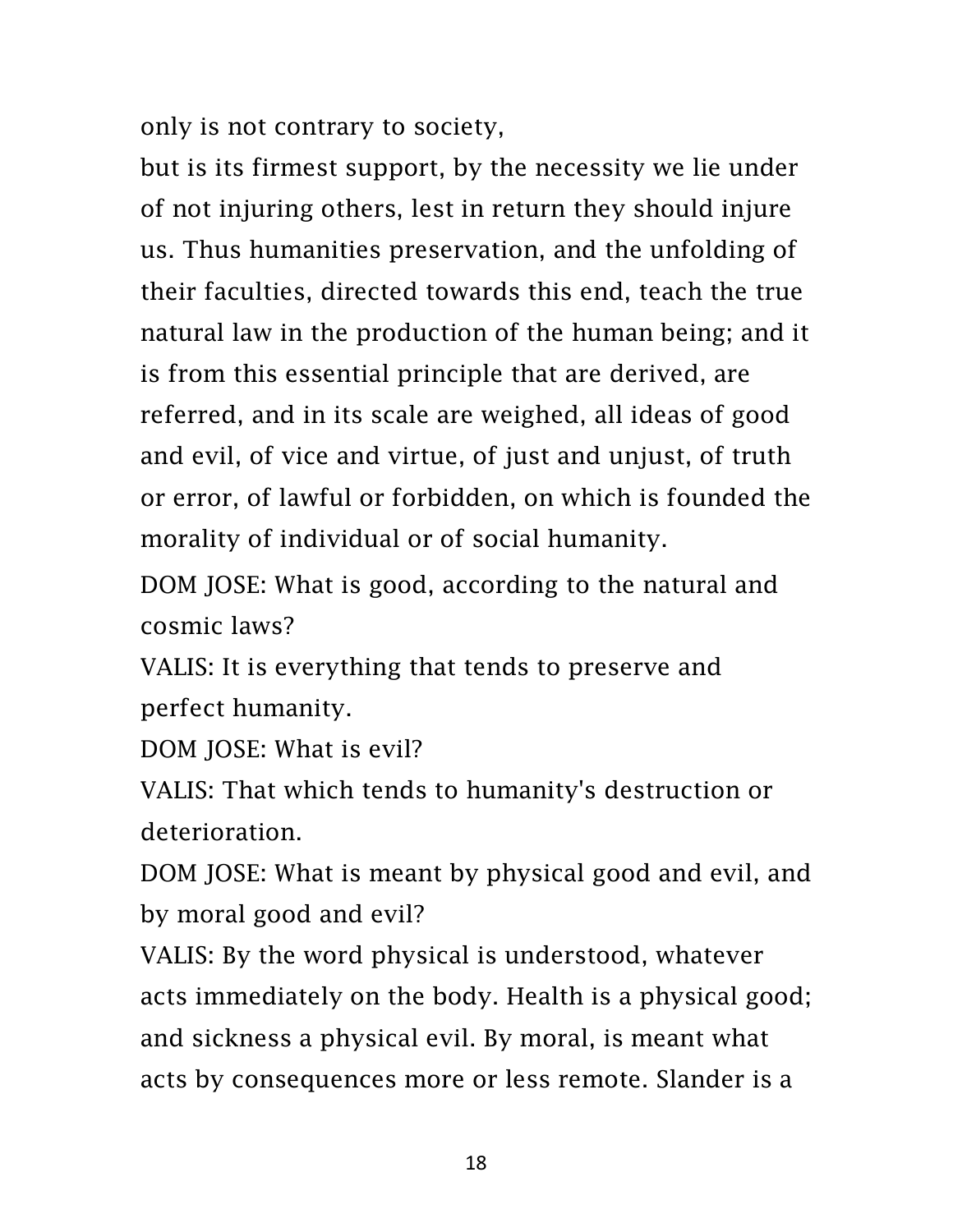moral evil; a fair reputation is a moral good because both one and the other occasion towards us, on the part of other people, dispositions and habitudes, which are useful or hurtful to our preservation, and which attack or favor our means of existence.

DOM JOSE: Everything that tends to preserve, or to produce is therefore a good?

VALIS: Yes; and it is for that reason that certain legislators have classed among the work agreeable to the divinity, the cultivation of a field, the fecundity of a woman and the wisdom of a teacher.

DOM JOSE: Whatever tends to cause death is, therefore, an evil?

VALIS: Yes: and it is for that reason some legislators have extended the idea of evil and of sin even to the killing of animals.

DOM JOSE: The murdering of a person is, therefore, a crime according to the natural and cosmic laws?

VALIS: Yes, and the greatest that can be committed; for every other evil can be repaired, but murder alone is irreparable.

DOM JOSE: What is a sin according to the natural and cosmic laws?

VALIS: Whatever tends to disturb the order established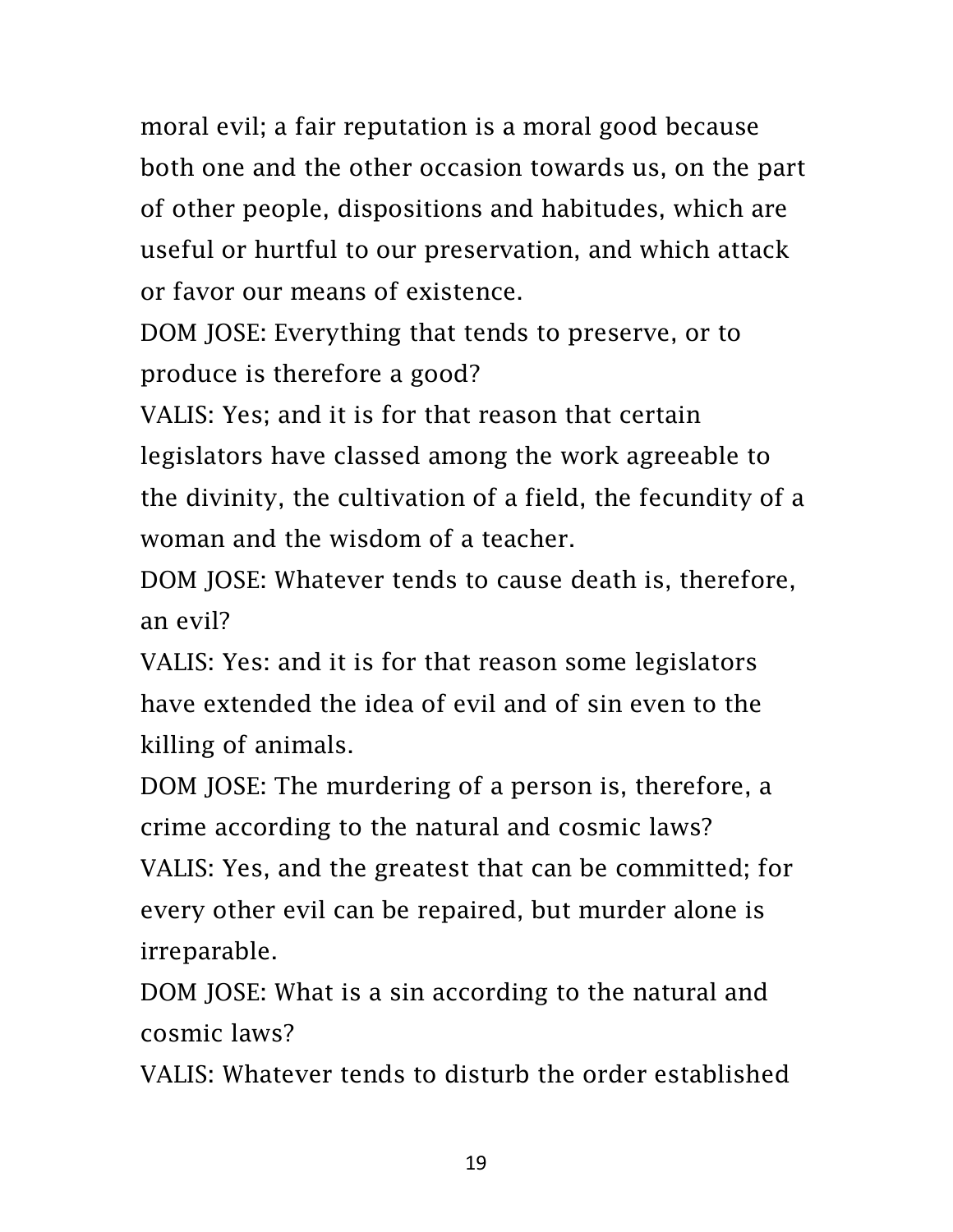by nature for the preservation and perfection of humanity and of society.

DOM JOSE: Can intention be a merit or a crime?

VALIS: No, for it is only an idea void of reality; but it is a commencement of sin and evil, by the impulse it gives to action.

DOM JOSE: What is virtue according to the natural and cosmic laws?

VALIS: It is the practice of actions useful to the individual and to society.

DOM JOSE: What is meant by the word individual?

VALIS: It means a person considered separately from every other.

DOM JOSE: What is vice according to the natural and cosmic laws?

VALIS: It is the practice of actions prejudicial to the individual to society.

DOM JOSE Have not virtue and vice an object purely spiritual and abstracted from the senses?

VALIS: No; it is always to a physical end that they finally relate, and that end is always to destroy or preserve the body.

DOM JOSE: Have vice and virtue degrees of strength and intensity?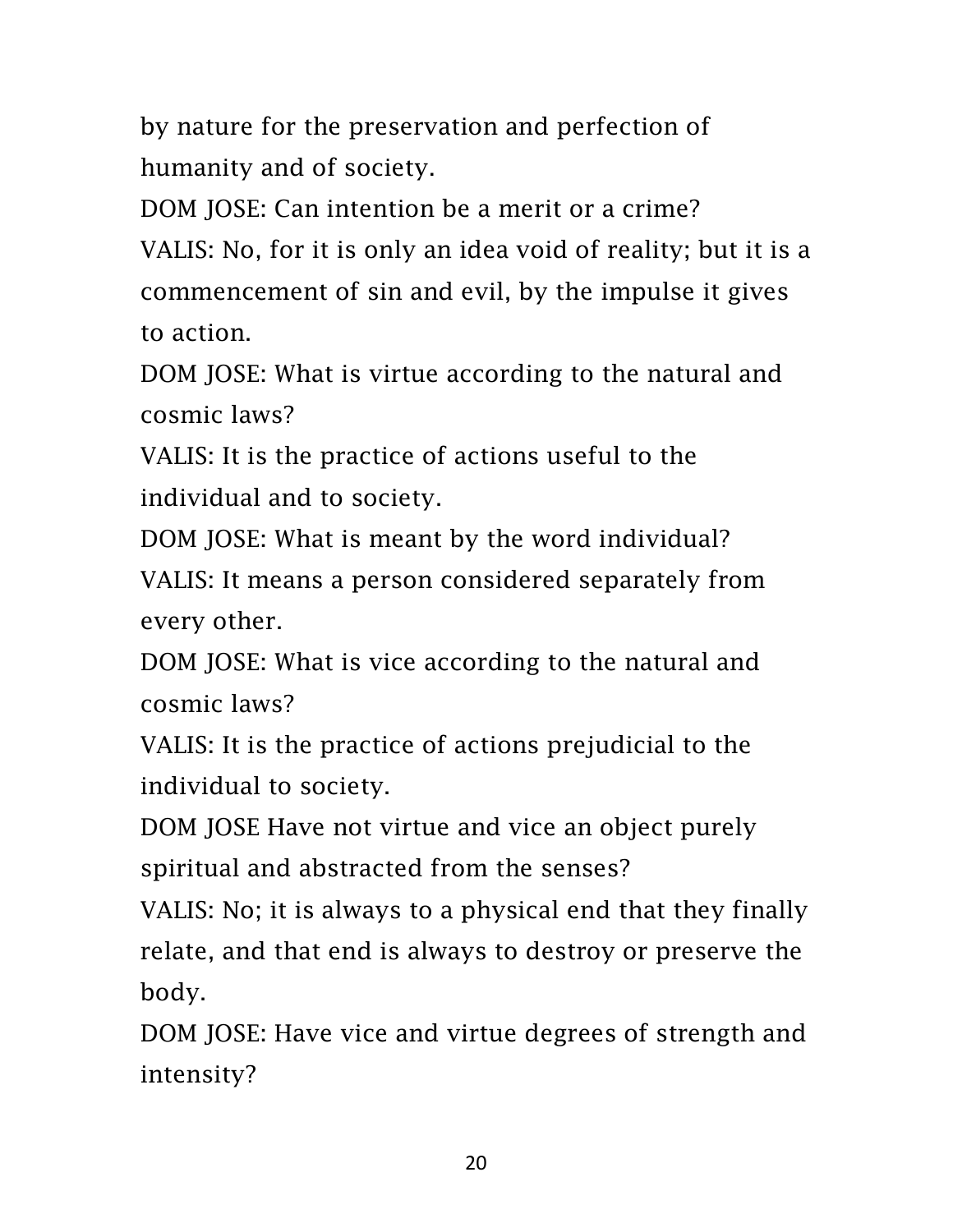VALIS: Yes: according to the importance of the faculties, which they attack or which they favor, and according to the number of persons in whom those faculties are favored or injured.

DOM JOSE: Give me some examples.

VALIS: The action of saving a person's life is more virtuous than the saving of their property; the action of saving the lives of ten people, than that of saving only the life of one, and an action useful to the whole human race is more virtuous than an action that is only useful to one single nation.

DOM JOSE: How does the natural and cosmic law prescribe the practice of good and virtue, and forbid that of evil and vice.

VALIS: By the advantages resulting from the practice of good and virtue for the preservation of our body, and by the losses which result to our existence from the practice of evil and vice.

DOM JOSE: Its precepts are then in action? VALIS: Yes: they are action itself, considered in its present effect and in its future consequences. DOM JOSE: How do you divide the virtues?

VALIS: We divide them in three classes, first, individual virtues, as relative to a person alone; secondly,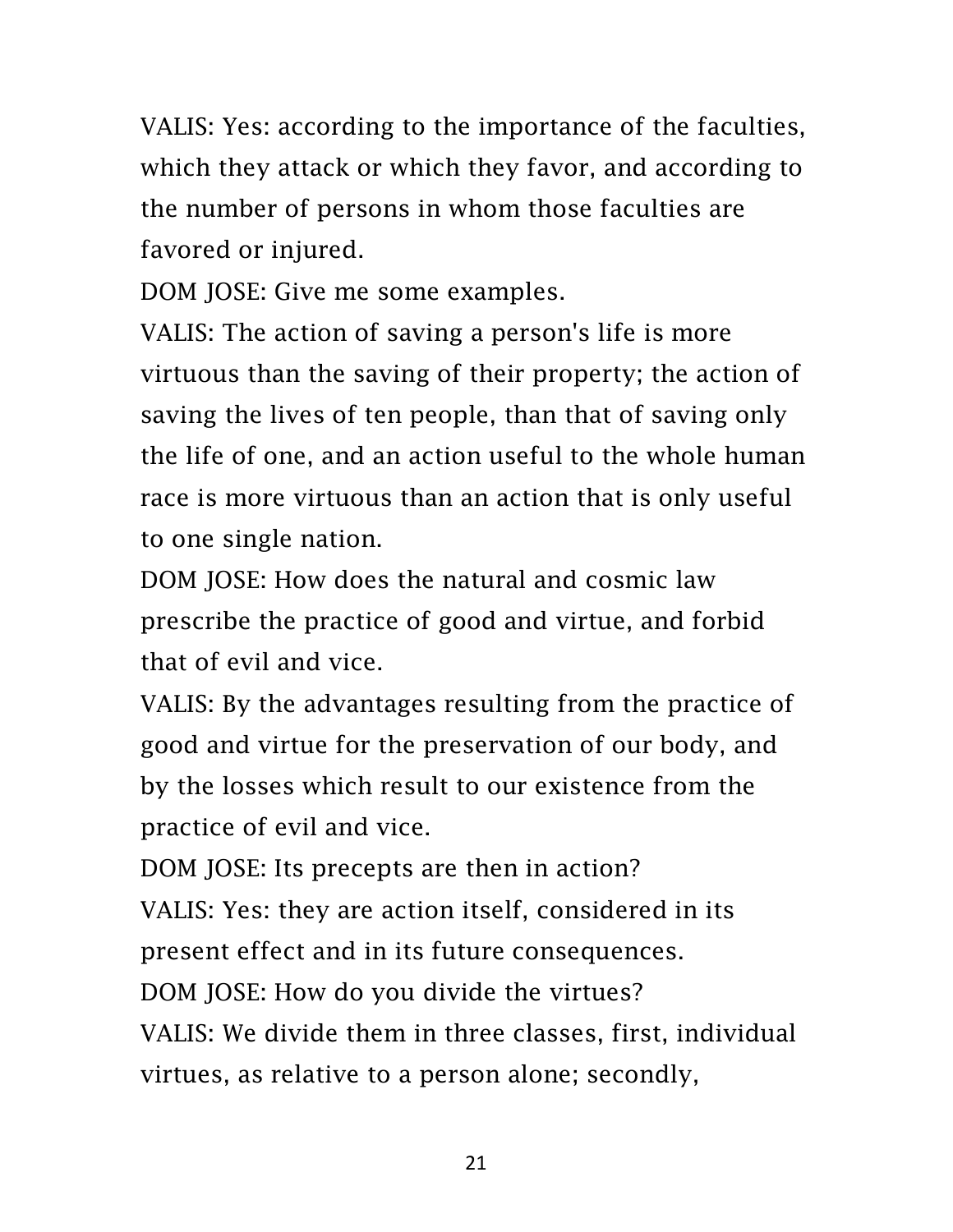domestic virtues, as relative to a family; thirdly, social virtues, as relative to society.

DOM JOSE: Which are the individual virtues according to the natural and cosmic laws?

VALIS: There are five principal ones, to wit: first, science, which comprises prudence and wisdom; secondly, temperance, comprising sobriety and moderation; thirdly, courage, or strength of body and mind; fourthly, activity, that is to say, love of labor and employment of time, fifthly, and finally, cleanliness, or purity of body, as well in dress as in habitation. DOM JOSE: How does the natural and cosmic law prescribe science?

VALIS: Because the person acquainted with the causes and effects of things attends in a careful and sure manner to their preservation, and the development of their faculties. Science is to one the eye and the light, which enable them to discern clearly and accurately all the objects with which they are conversant, and hence by an enlightened person is meant a learned and wellinformed person. With science and instruction, a person never wants for resources and means of subsistence: upon this principle a philosopher, who had been shipwrecked, said to their companions, that were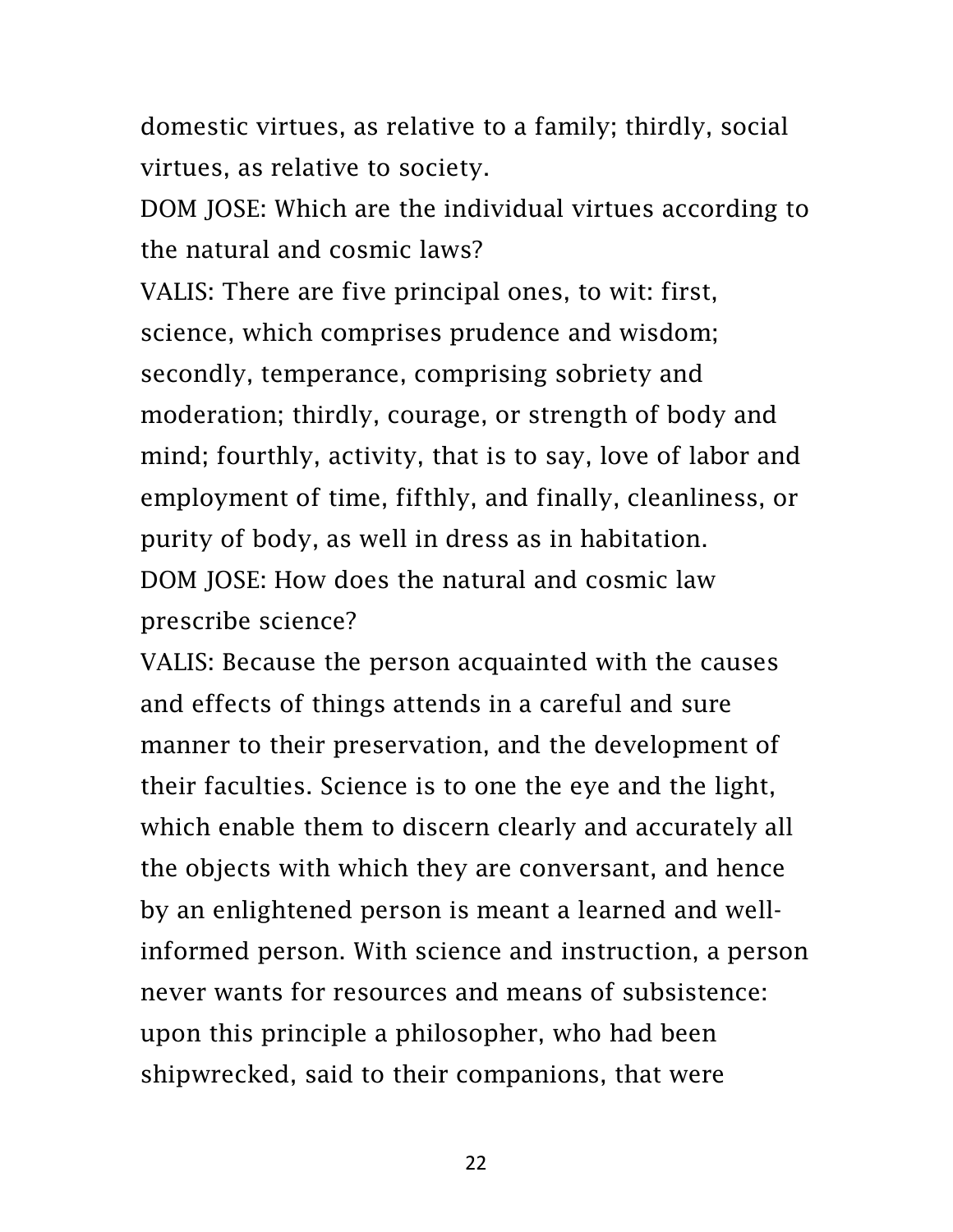inconsolable for the loss of their wealth: "For my part, I carry all my wealth within me."

DOM JOSE: Which is the vice contrary to science?

VALIS: It is ignorance.

DOM JOSE: How does the natural and cosmic law forbid ignorance?

VALIS: From the grievous detriments resulting from it to our existence; for the ignorant person who knows neither causes nor effects, omits every instant error most pernicious to themself and to others; resembles a blind person groping their way at random, and who, at every step jostles or is jostled by everyone they meet. DOM JOSE: What difference is there between an ignorant and a silly person?

VALIS: The same difference as between one who frankly avows their blindness and the blind person who pretends to sight; silliness is the reality of ignorance, to which is superadded the vanity of knowledge. DOM JOSE: Are ignorance and silliness common? VALIS: Yes, very common; they are the usual and general distempers of humankind; more than thousands of years ago the wisest of humanity said: "The number of fools is infinite"; and the world has not changed. DOM JOSE: What is the reason of it?

23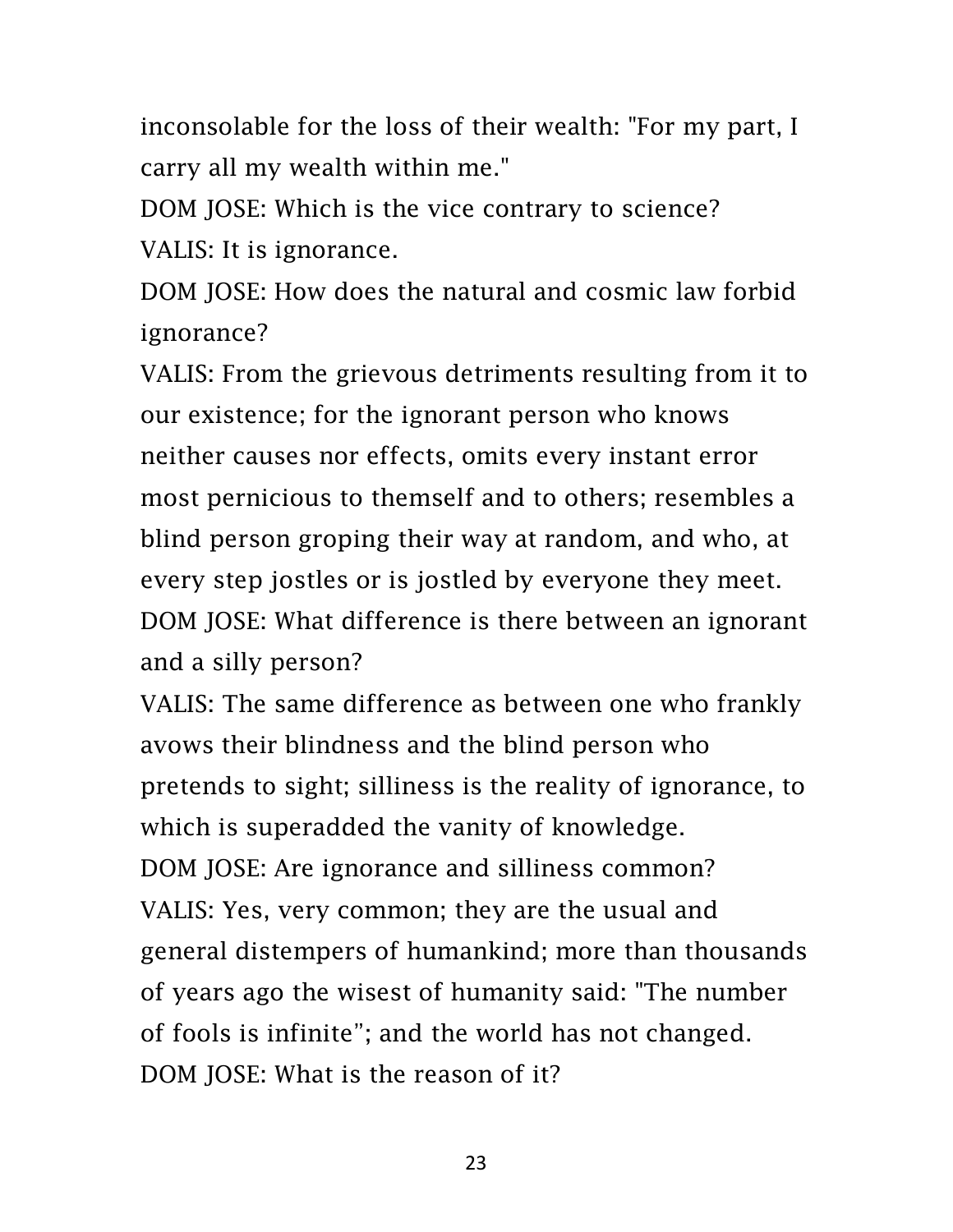VALIS: Because much labor and time are necessary to acquire instruction, and because people, both ignorant and indolent, find it more convenient to remain blind, and pretend to see clear.

DOM JOSE: What difference is there between a learned and a wise person?

VALIS: The learned knows, and the wise person practices.

DOM JOSE: What is prudence?

VALIS: It is the anticipated perception, the foresight of the effects and consequences of every action; by means of which foresight, I mean avoids the dangers which threaten one, while one seizes on and creates opportunities favorable to one: one thereby provides for one's present and future safety in a certain and secure manner, whereas the imprudent person, who calculates neither their step nor their conduct, nor efforts, nor resistance, falls every instant into difficulties and dangers, which sooner or later impair their faculties and destroy their existence.

DOM JOSE: What is temperance according to the natural and cosmic law?

VALIS: It is a regular use of our faculties, which makes us never exceed in our sensations the end of nature to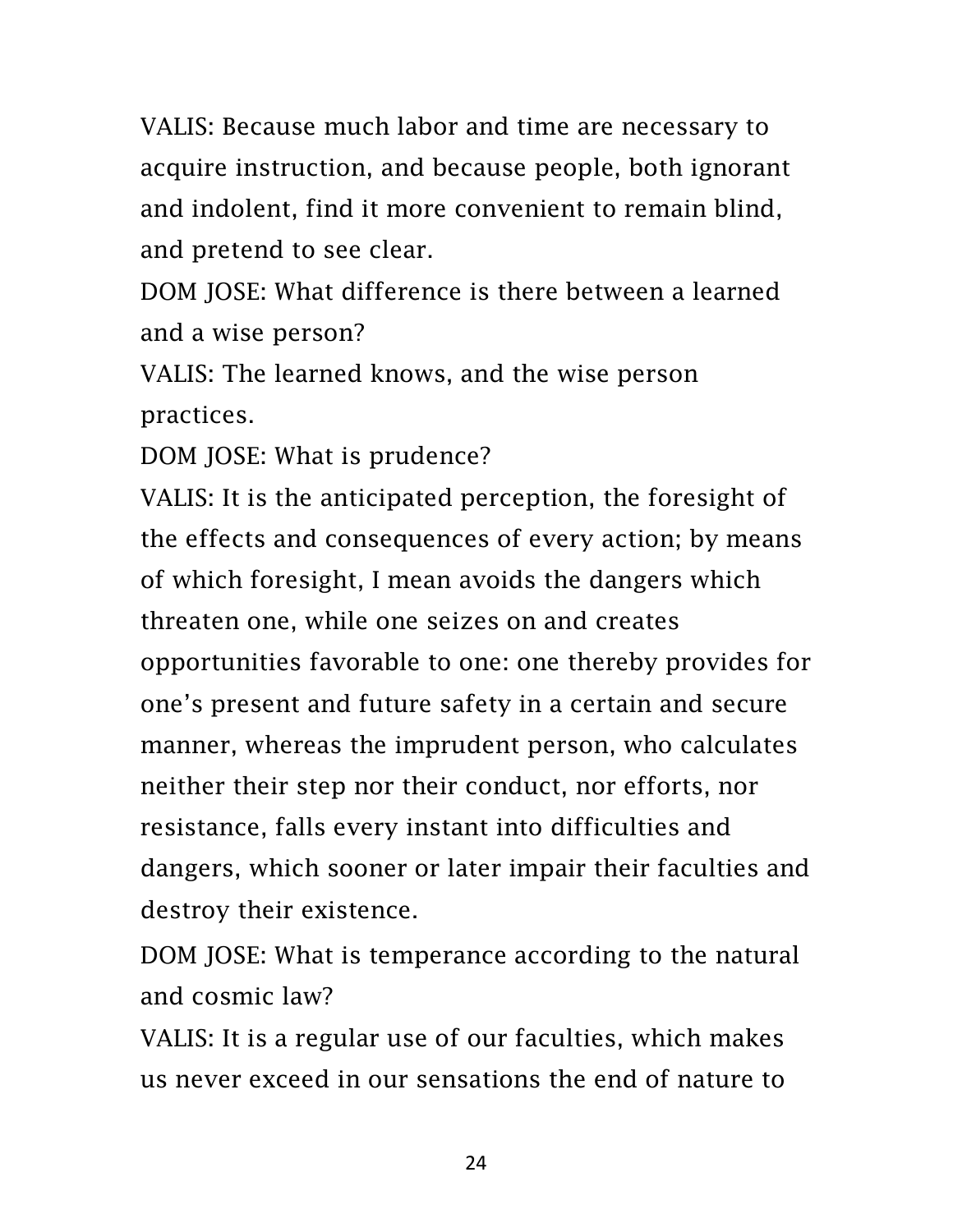preserve us; it is the moderation of the passions.

DOM JOSE: Which is the vice contrary to temperance? VALIS: The disorder of the passions, the avidity of all kinds of enjoyments, in a word, cupidity.

DOM JOSE: Which are the principal branches of temperance?

VALIS: Sobriety and continence.

DOM JOSE: How does the law of nature prescribe sobriety?

VALIS: By its powerful influence over our health. The sober person digests with comfort; they are not overpowered by the weight of ailments; their ideas are clear and easy; they fulfil all their functions, they conduct their business with intelligence; their old age is exempt from infirmity; they do not spend their money in remedies, and they enjoy, in mirth and gladness, the wealth which chance and their own prudence have procured them. Thus, from one virtue alone, generous nature derives innumerable recompenses. DOM JOSE: How does it prohibit gluttony? VALIS: By the numerous evils that are attached to it. The glutton, oppressed with aliments, digests with anxiety; their head, troubled by the fumes of indigestion, is incapable of conceiving clear and distinct ideas: They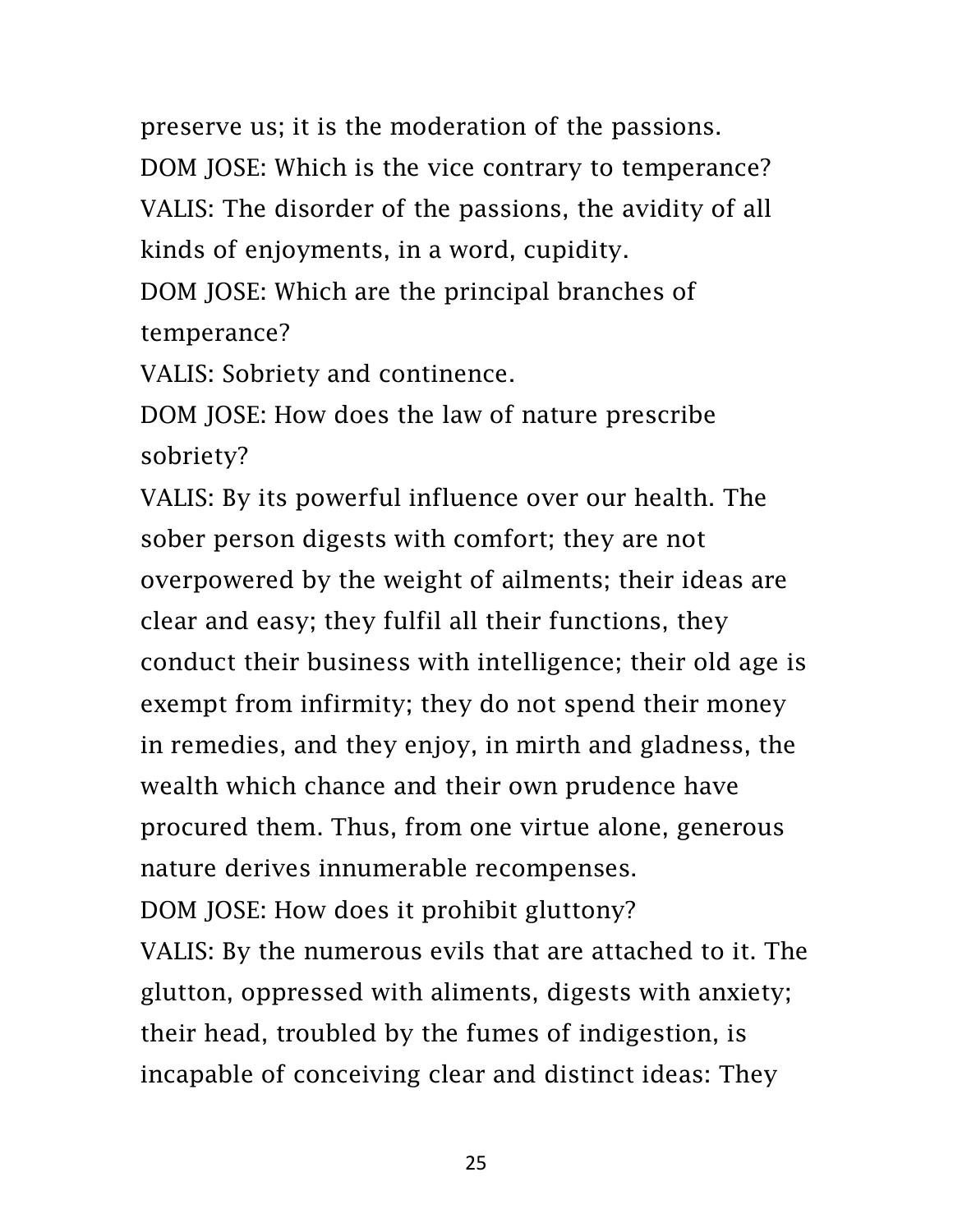abandon themself with violence to the disorderly impulse of lust and anger, which impair their health; their body becomes bloated, heavy, and unfit for labor; they endure painful and expensive distempers, they seldom live to be old; and his age is replete with infirmities and sorrows.

DOM JOSE: Should abstinence and fasting be regarded as virtuous actions?

VALIS: Yes, when one has eaten too much; for then fasting and abstinence are simple and efficacious remedies; but when the body is in want of aliment, to refuse it any, and let it suffer from hunger or thirst, is delirium and a real sin against the natural and cosmic law.

DOM JOSE: How is drunkenness considered according to the natural and cosmic law?

VALIS: As a most vile and pernicious vice. The drunkard, deprived of the sense and reason given us by the Creator, profanes the donations of the divinity: one debases oneself to the condition of brutes; unable even to guide one's steps, one staggers and falls as if one were epileptic; one hurts and even risks killing oneself; their debility in this state exposes them to the ridicule and contempt of every person that sees them; one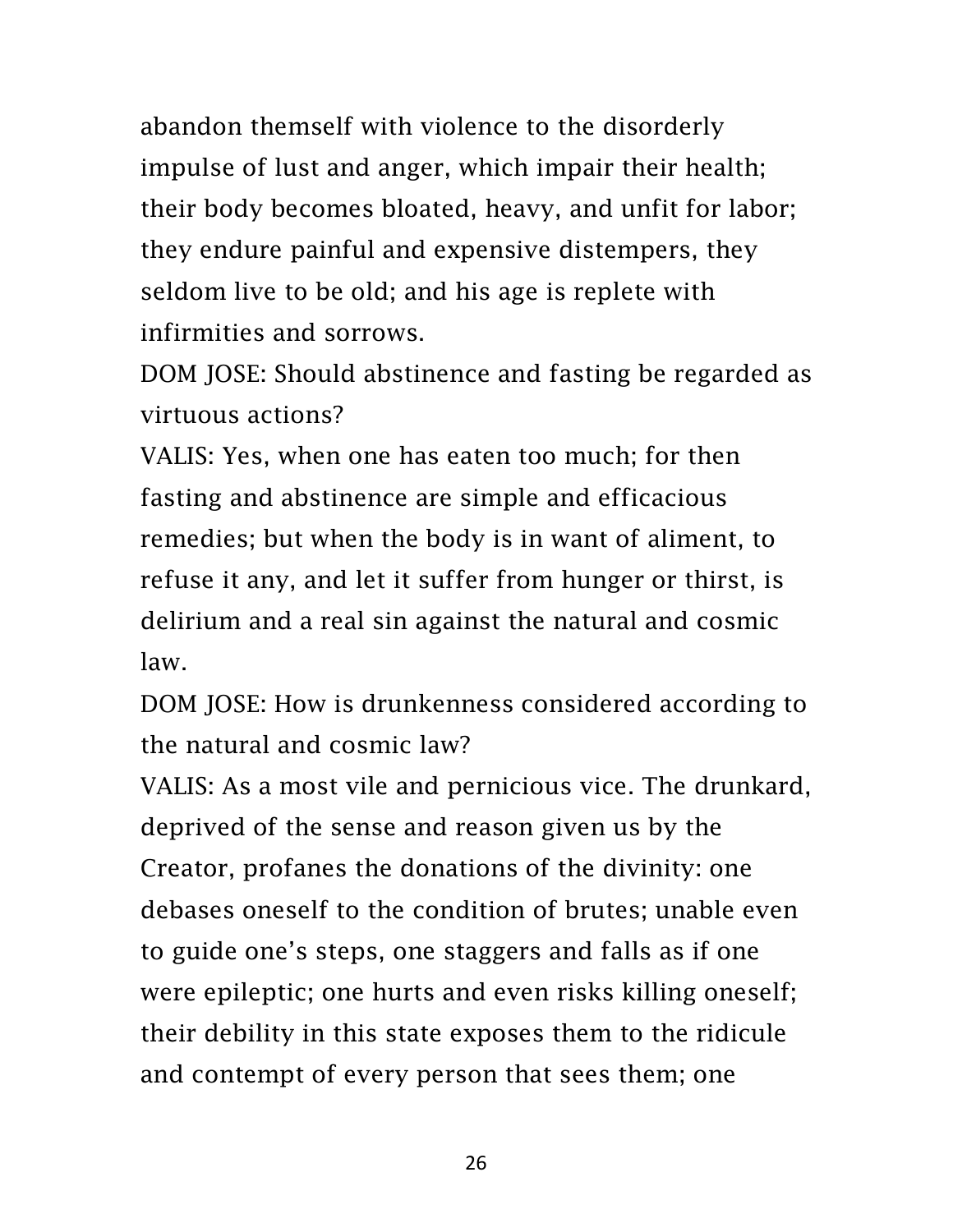makes in one's drunkenness, prejudicial and ruinous bargains, and injures one's fortune; one makes use of abusive language, which creates one's enemies and repentance; one fills one's house with trouble and sorrow, and ends by a premature death or by a miserable old age.

DOM JOSE: Does the law of nature interdict absolutely the use of wine?

VALIS: No; it only forbids the abuse; but as the transition from the use to the abuse is easy and prompt among the generality of people, perhaps the legislators, who have proscribed the use of wine, have rendered a service to humanity.

DOM JOSE: Does the law of nature forbid the use of certain kinds of foods on particular days, during certain seasons?

VALIS: No; it absolutely forbids only whatever is injurious to health; its precepts, in this respect, vary according to persons, and even constitute a very delicate and important science; for the quality, the quantity, and the combination of aliments have the greatest influence, not only over the momentary affections of the soul, but even over its habitual disposition. A person is not the same when fasting as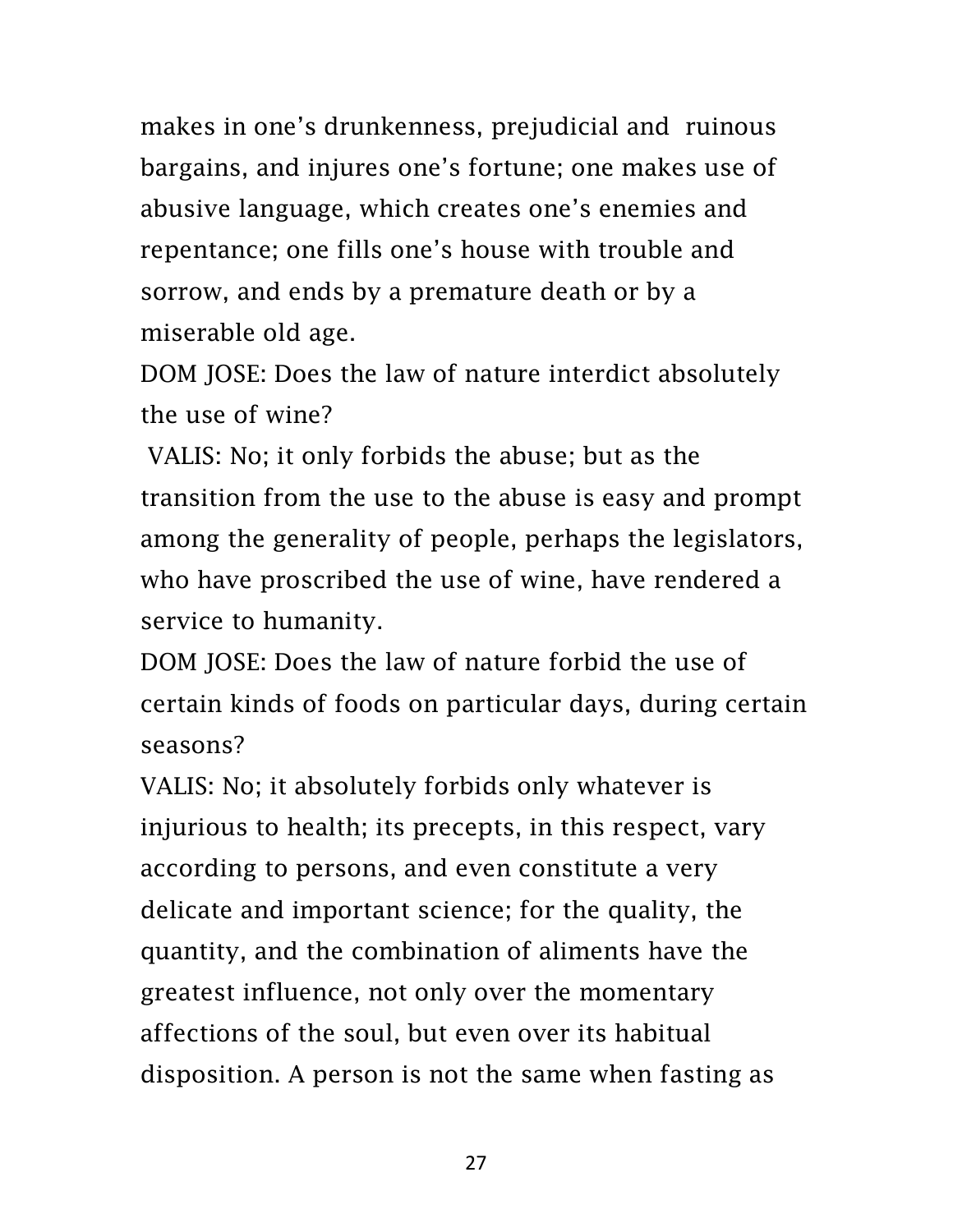after a meal, even if one were sober. A glass of spirituous liquor, or a drink of mead, gives degrees of vivacity, of mobility, of disposition to anger, sadness, or gaiety; such a meat, because it lies heavy on the stomach, engenders moroseness and melancholy; such a fruit because it facilitates digestion, creates sprightliness, and an inclination to oblige and to love. The use of vegetables, because they are light foods, cleanse the body, and gives a disposition to repose, calmness and ease; the use of meat, because it is full of calories, and of spirituous liquors, because they stimulate the nerves, creates excitement, uneasiness and audacity.

Now from those habitudes of aliment result habits of constitution and of the organs, which form afterwards different kinds of temperaments, each of which is distinguished by a peculiar characteristic. And it is for this reason that, in hot countries especially, legislators have made laws respecting regimen of food. The ancients were taught by long experience that the dietetic science constituted a considerable part of morality; among the Egyptians, the ancient Persians, and even among the Greeks, at the Areopagus, important affairs were examined fasting; and it has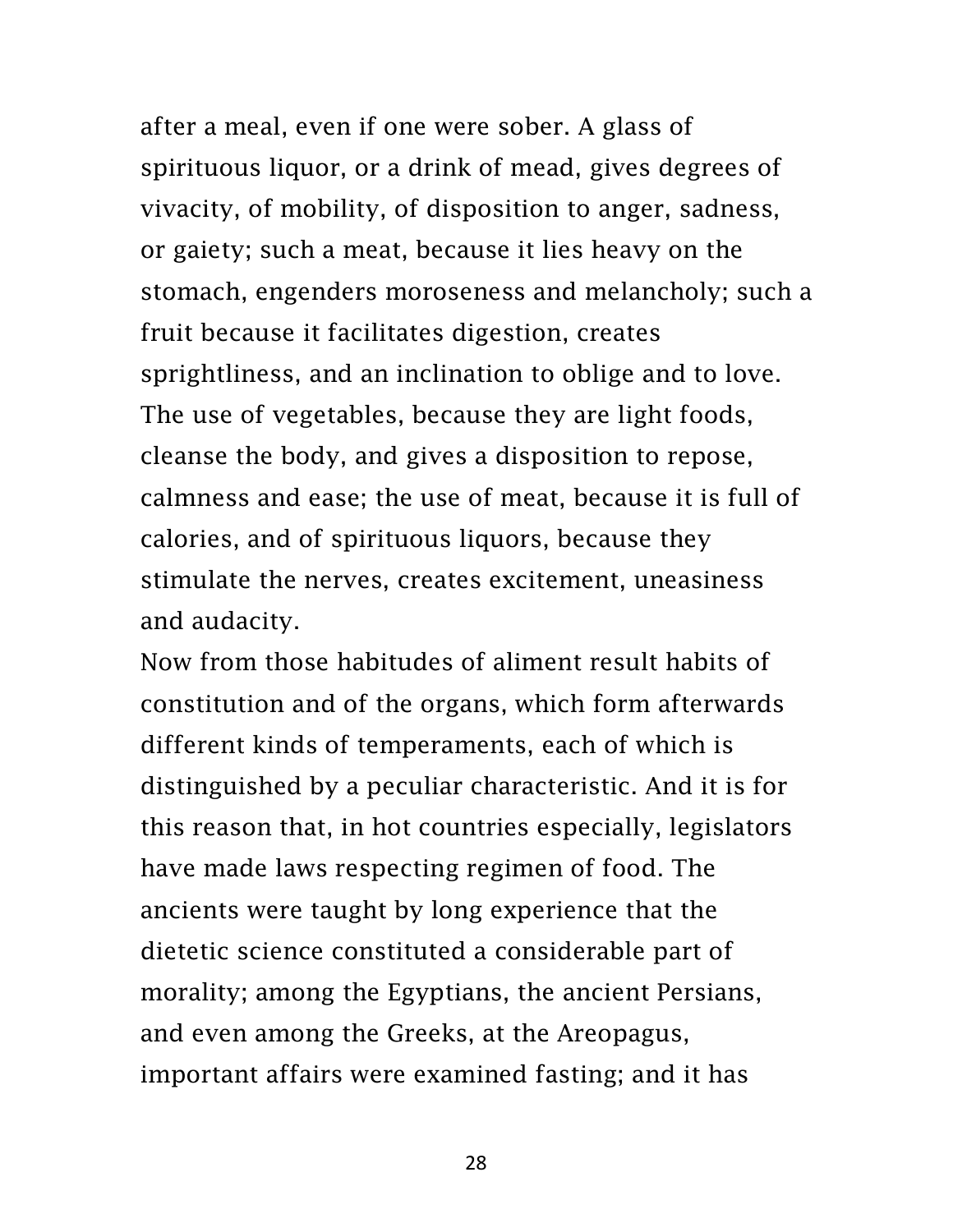been remarked that, among those people, where public affairs were discussed during the heat of meals, and the fumes of digestion, deliberations were hasty and violent, and the results of them frequently unreasonable, and productive of turbulence and confusion.

DOM JOSE: Does the natural and cosmic law prescribe continence?

VALIS: Yes; Because a moderate use of the most lively of pleasures is not only useful, but indispensable, to the support of strength and health; and because a simple calculation proves that, for some minutes of privation, you increase the number of your days, both in vigor of body and of mind.

DOM JOSE: How does it forbid libertinism?

VALIS: By the numerous evils which result from it to the physical and the moral existence.

He who carries it to an excess enervates and pines away; they can no longer attend to study or labor; they contracts idle and expensive habits, which destroy one's means of existence, their public consideration, and their credit; their intrigues occasion continual embarrassment, cares, quarrels and lawsuits, without mentioning the grievous deep-rooted distempers, and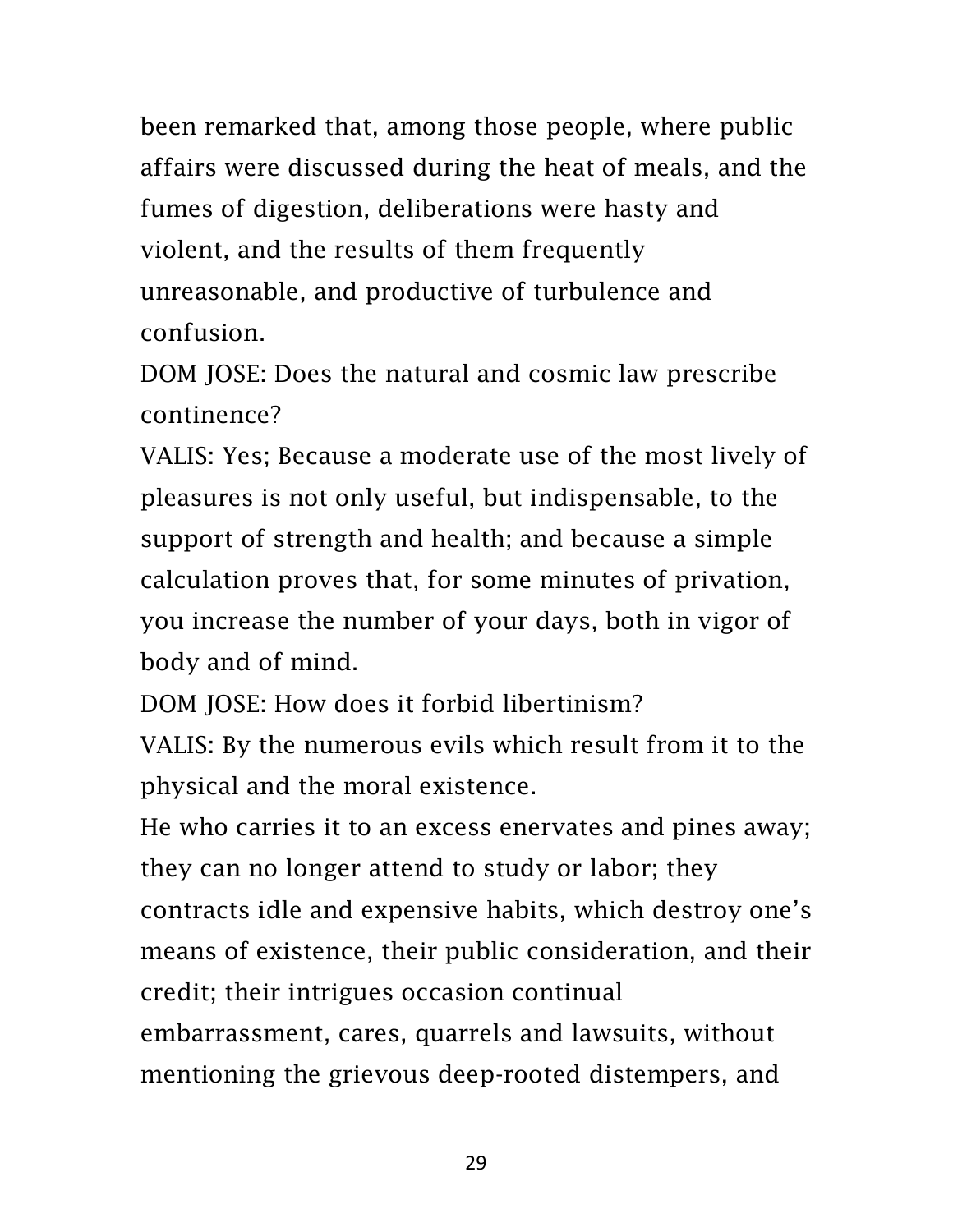the loss of their strength by an inward and slow poison; the stupid dullness of their mind, by the exhaustion of the nervous system; and, in fine, a premature and infirm old age.

DOM JOSE: Does the law of nature look on that absolute chastity so recommended in religious institutions, as a virtue?

VALIS: No: for that chastity is of no use either to the society that witnesses, or the individual who practices it; it is even prejudicial to both. First, it injures society by depriving it of population, which is one of its principal sources of wealth and power; and as bachelors confine all their views and affections to the term of their lives, they have in general an egotism unfavorable to the interests of society. In the second place, it injures the individuals who practice it, because it deprives them of a number of affections and relations which are the springs of most domestic and social virtues; and besides, it often happens, from circumstances of age, regimen, or temperament, that absolute continence injures the constitution and causes severe diseases, because it is contrary to the physical laws on which nature has founded the system of the reproduction of beings; and they who recommend so strongly chastity,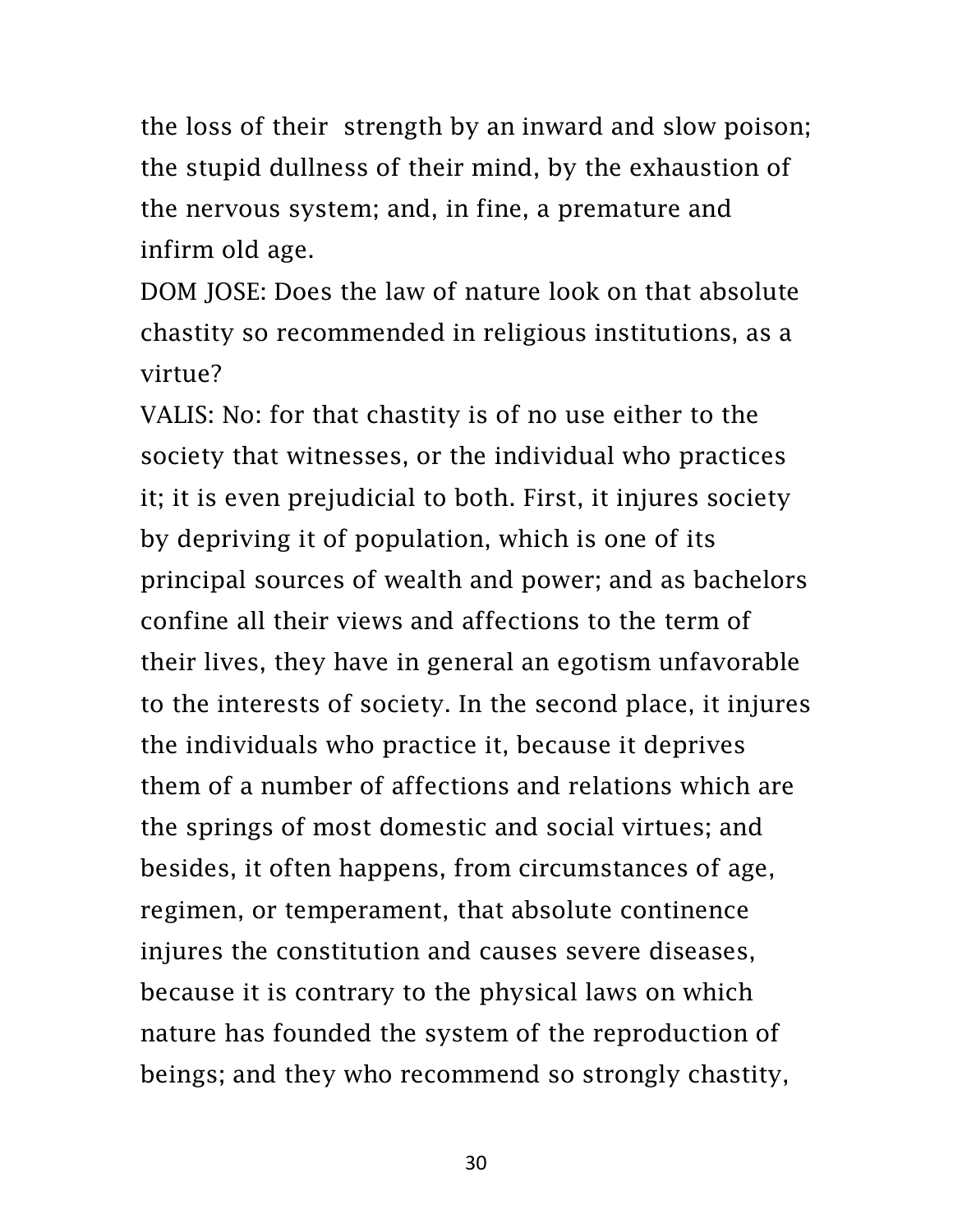even supposing them to be sincere, are in contradiction with their own doctrine, which consecrates the law of nature by the well-known commandment: increase and multiply.

DOM JOSE: Why according to the Mosaic Law is chastity considered a greater virtue in women than in men? VALIS: Because a want of chastity in women is attended with inconveniences much more serious and dangerous for them and for society; for, without taking into account the pains and diseases they have in common with men, they are further exposed to all the disadvantages and perils that precede, attend, and follow child-birth. When pregnant contrary to law, they become an object of public scandal and contempt, and spend the remainder of their lives in bitterness and misery.

Moreover, all the expense of maintaining and educating their fatherless children falls on them; which expense impoverishes them, and is in every way prejudicial to their physical and moral existence. In this situation, deprived of the freshness and health that constitute their charm, carrying with them an extraneous and expensive burden, they are less prized by men, they find no solid establishment, they fall into poverty,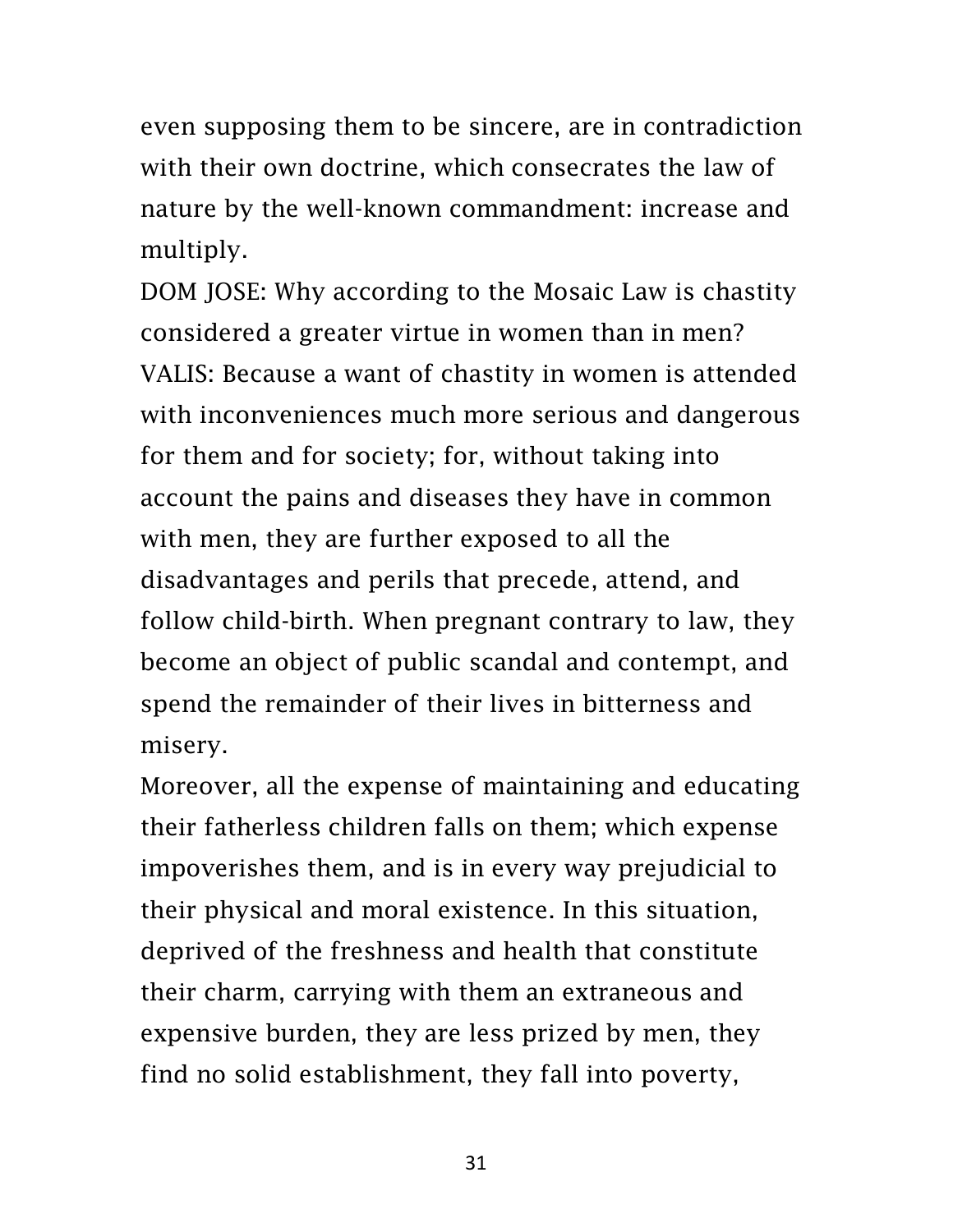misery, and wretchedness, and thus drag on in sorrow their unhappy existence.

DOM JOSE: Does the natural and cosmic law extend so far as the scruples of desires and thoughts? VALIS: Yes; because, in the physical laws of the human body, thoughts and desires inflame the senses, and soon provoke to action: now, by another law of nature in the organization of our body, those actions become mechanical wants which recur at certain periods of days or of weeks, so that, at such a time, the want is renewed of such an action and such a secretion; if this action and this secretion be injurious to health, the habitude of them becomes destructive of life itself. Thus, thoughts and desires have a true and natural importance. DOM JOSE: Should modesty be considered as a natural virtue?

VALIS: Yes, because modesty, inasmuch as it is a shame of certain actions, maintains the soul and body in all those habits useful to good order, and to selfpreservation.

DOM JOSE: Are courage and strength of body and mind virtues according to the natural and cosmic law? VALIS: Yes, and most important virtues; for they are efficacious - and indispensable means of attending to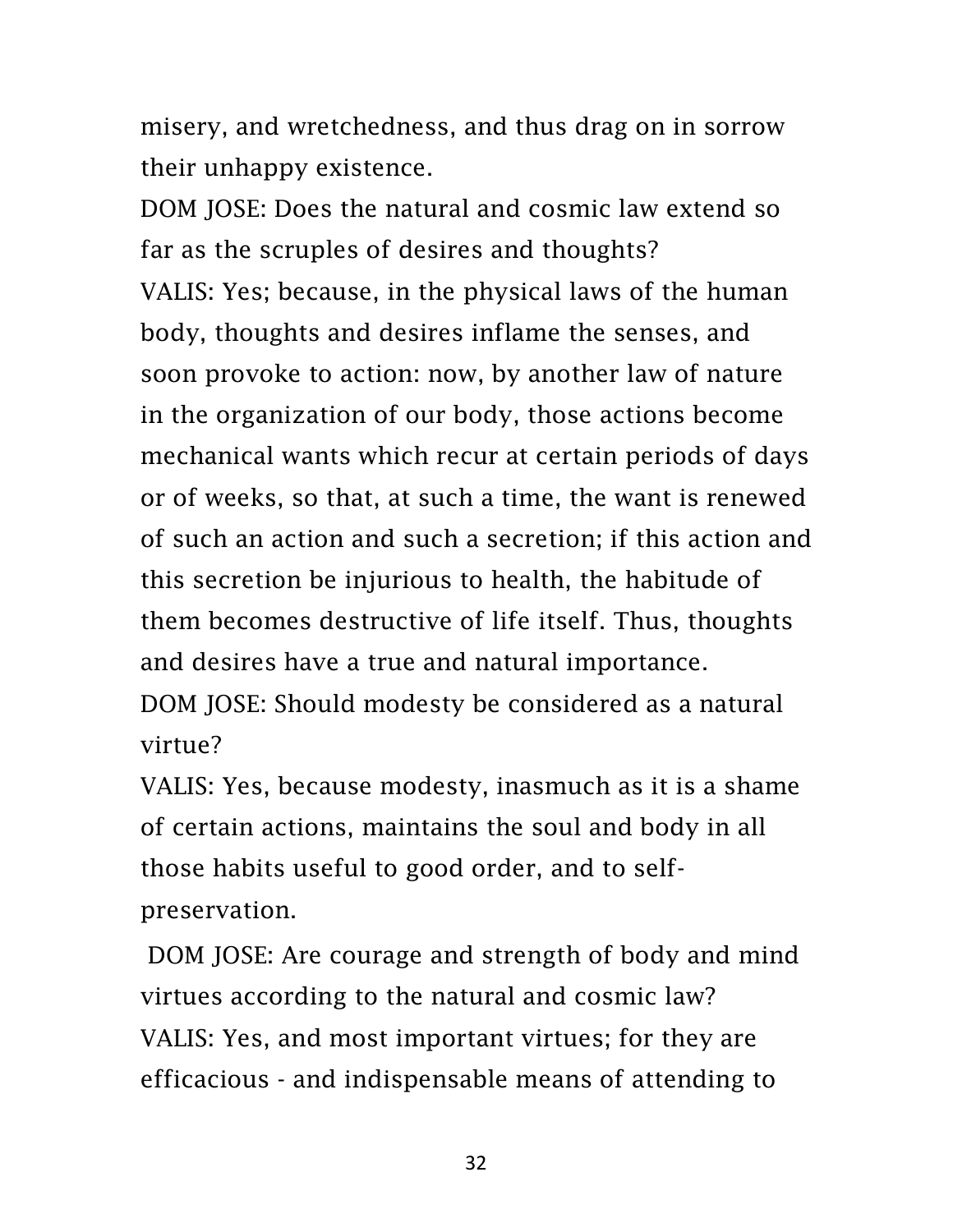our preservation and welfare. The courageous and strong person repulses oppression, defends their life, their liberty, and their property; by their labor they procure themselves an abundant subsistence, which they enjoy in tranquility and peace of mind. If one falls into misfortunes, from which one's prudence could not protect one, one supports them with fortitude and resignation; and it is for this reason that the ancient moralists have reckoned strength and courage among the four principal virtues.

DOM JOSE: Should weakness and cowardice be considered as vices according to the natural and cosmic law?

VALIS: Yes, since it is certain that they produce innumerable calamities. The weak or cowardly person lives in perpetual cares and agonies; they undermine their health by the dread, oftentimes ill founded, of attacks and dangers: and this dread which is an evil, is not a remedy, it renders them, on the contrary, the slave of them who wish to oppress them; and by the servitude and debasement of all their faculties, it degrades and diminishes their means of existence, so far as the being of their life depends on the will and caprice of another person.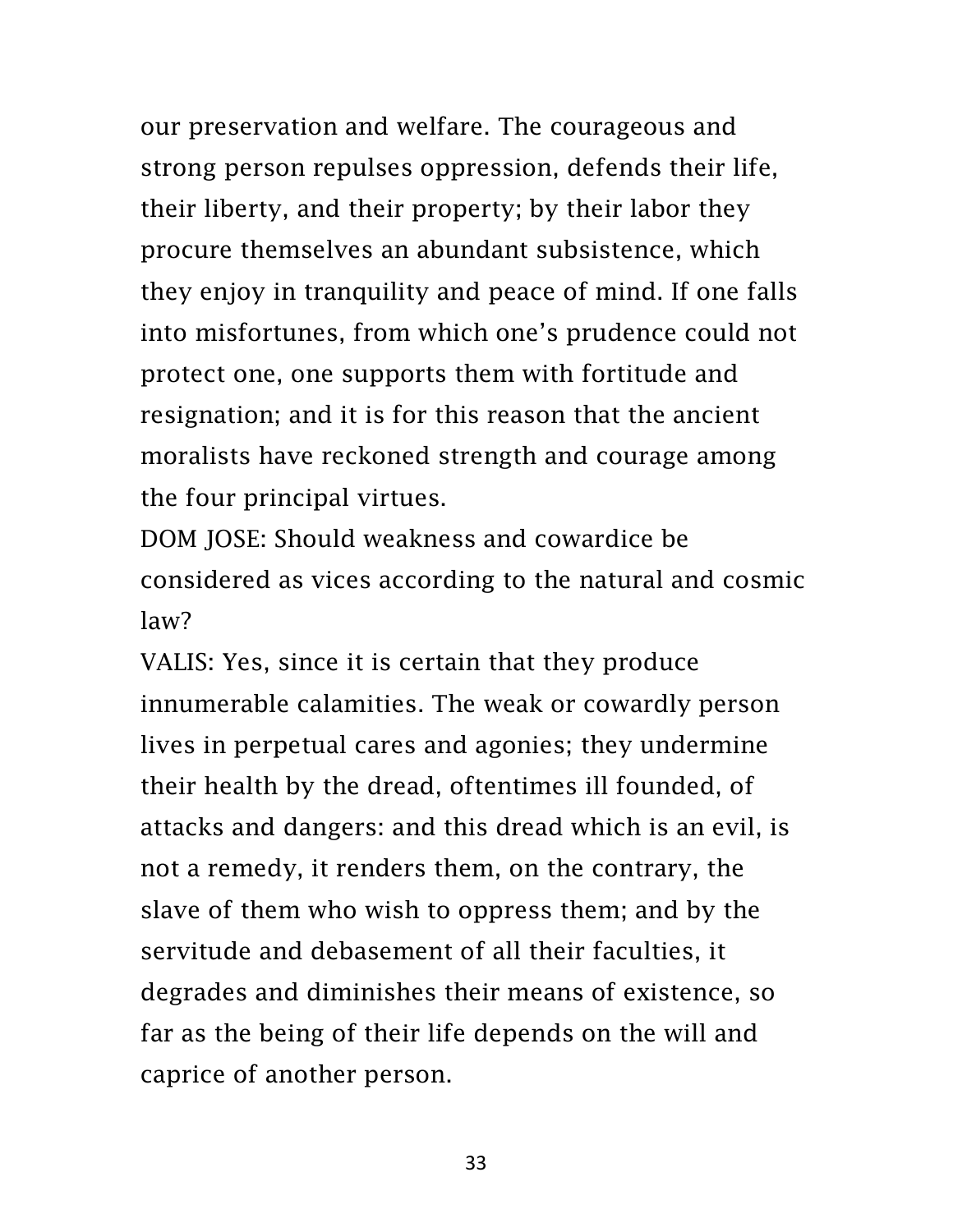DOM JOSE: But, after what you have said on the influence of aliments, are not courage and force, as well as many other virtues, in greater measure the effect of our physical constitution and temperament.

VALIS: Yes, it is true; and so far, that those qualities are transmitted by generation and blood, with the elements on which they depend: the most reiterated and constant facts prove that in the breed of animals of every kind, we see certain physical and moral qualities, attached to the individuals of those species, increase or decay according to the combinations and mixtures they make with other breeds.

DOM JOSE: But, then, as our will is not sufficient to procure us those qualities, is it a crime to be destitute of them?

VALIS: No, it is not a crime, but a misfortune; it is what the ancients call an unlucky fatality; but even then we have it yet in our power to acquire them; for, as soon as we know on what physical elements such or such a quality is founded, we can promote its growth, and hasten its developments, by a skillful management of those elements; and in this consists the science of education, which, according as it is directed, meliorates or degrades individuals, or the whole race, to such a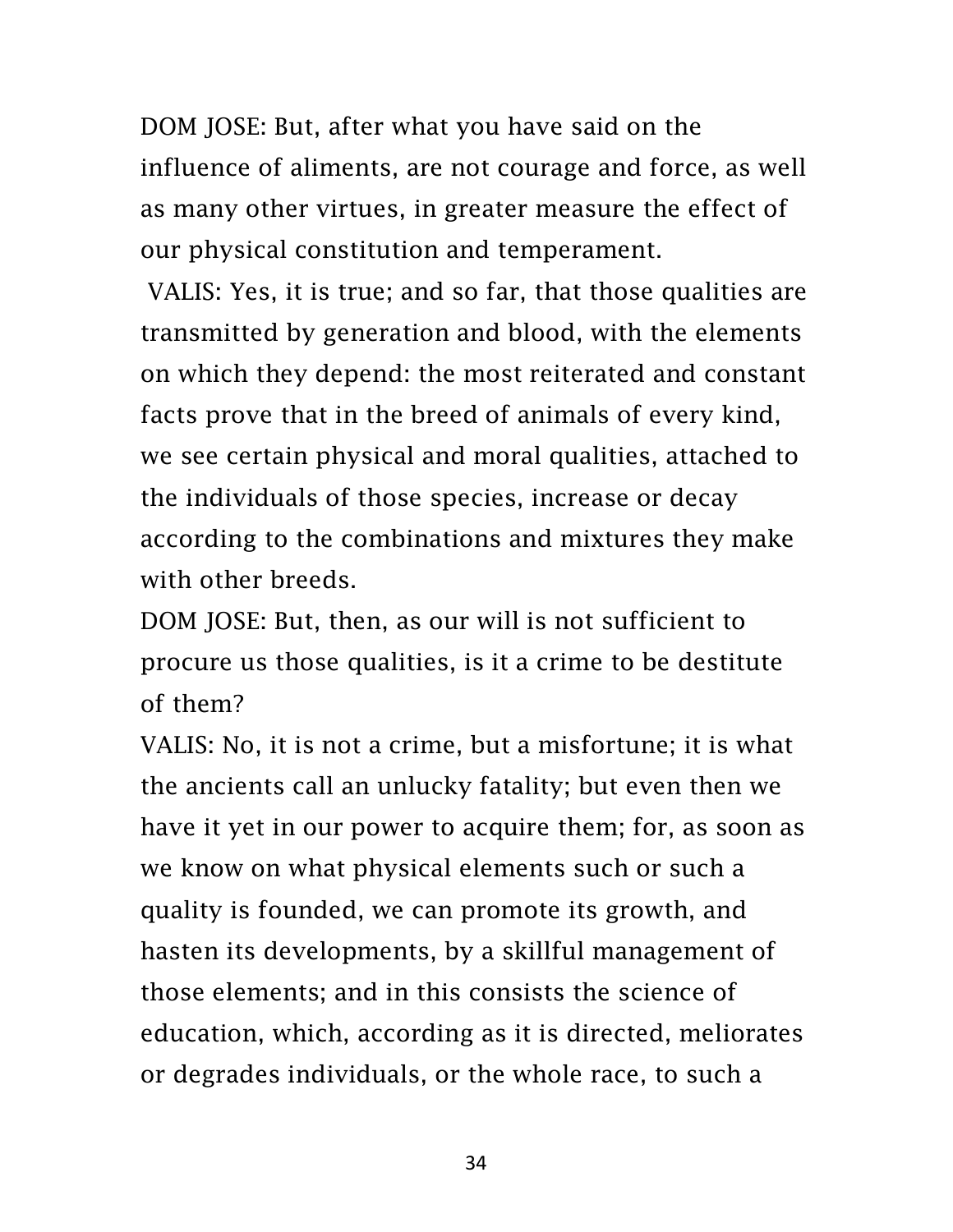pitch as totally to change their nature and inclinations; for which reason it is of the greatest importance to be acquainted with the natural and cosmic laws by which those operations and changes are certainly and necessarily effected.

DOM JOSE: Why do you say that activity is a virtue according to the natural and cosmic law? VALIS: Because the person who works and employs their time usefully, derives from it a thousand precious advantages to their existence. If one is born poor, their labor furnishes them with subsistence; and still more so, if one is sober, continent, and prudent, for one soon acquires a competency, and enjoys the sweets of life; one's very labor gives one virtue; for, while one occupies one's body and mind, one is not affected with unruly desires, time does not lie heavy on one, one contracts mild habits, one augments one's strength and health, and attains a peaceful and happy old age. DOM JOSE: Are idleness and sloth vices according to the natural and cosmic law?

VALIS: Yes, and the most pernicious of all vices, for they lead to all the others.

By idleness and sloth humanity remains ignorant, they forget even the science they had acquired, and falls into

35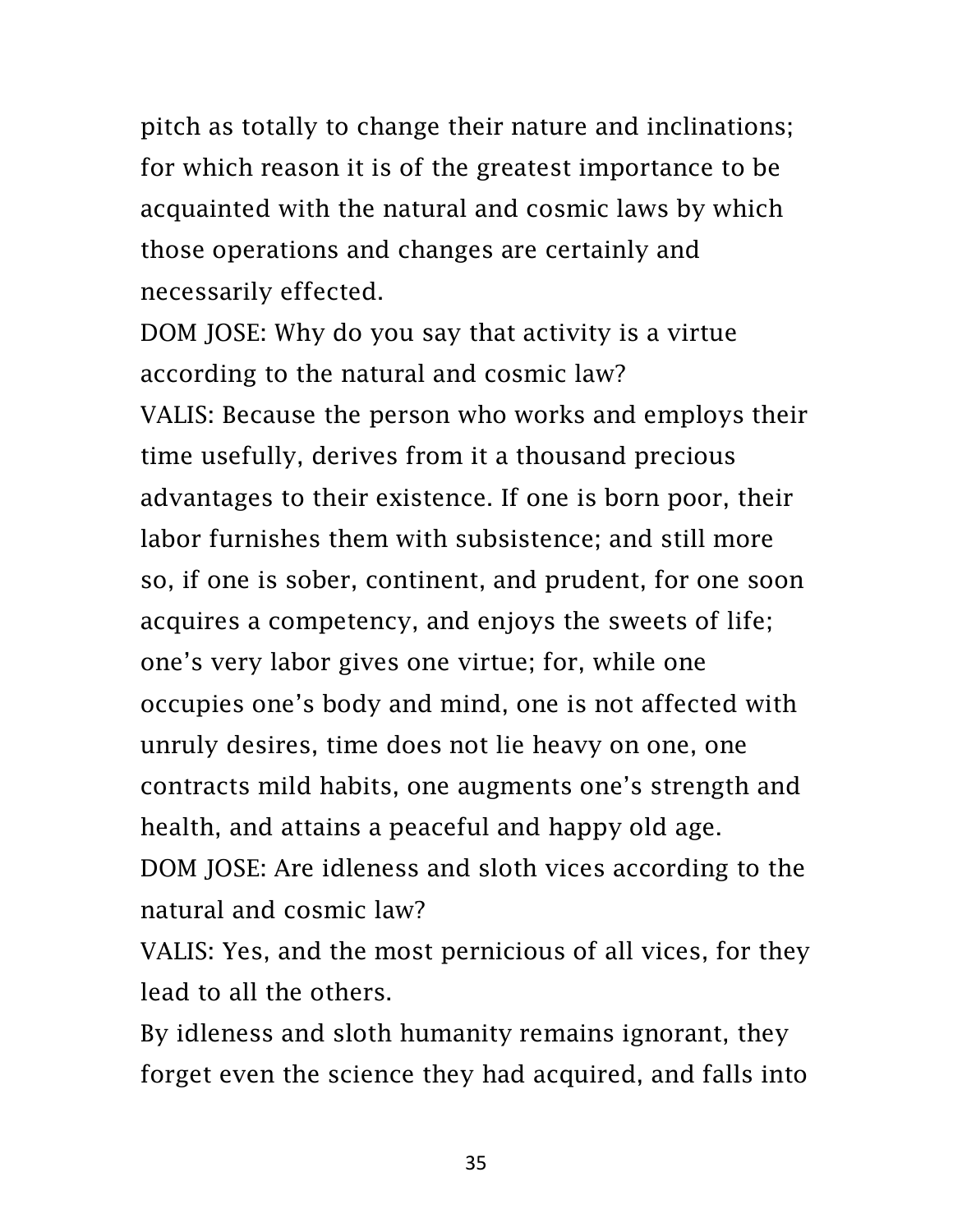all the misfortunes which accompany ignorance and folly; by idleness and sloth humans, devoured with disquietude, in order to dissipate it, abandon themselves to all the desires of their senses, which, becoming every day more inordinate, render them intemperate, gluttonous, lascivious, enervated, cowardly, vile, and contemptible. By the certain effect of all those vices, they ruin their fortune, consume their health, and terminates their life in all the agonies of sickness and of poverty.

DOM JOSE: From what you say, one would think that poverty was a vice?

VALIS: No, it is not a vice; but it is still less a virtue, for it is by far more ready to injure than to be useful; it is even commonly the result, or the beginning of vice, for the effect of all individual vices is to lead to indigence, and to the privation of the necessaries of life; and when a person is in want of necessaries, one is tempted to procure them by vicious means, that is to say, by means injurious to society. All the individual virtues tend, on the contrary, to procure to humanity an abundant subsistence: and when one has more than one can consume, it is much easier for one to give to others, and to practice the actions useful to society.

36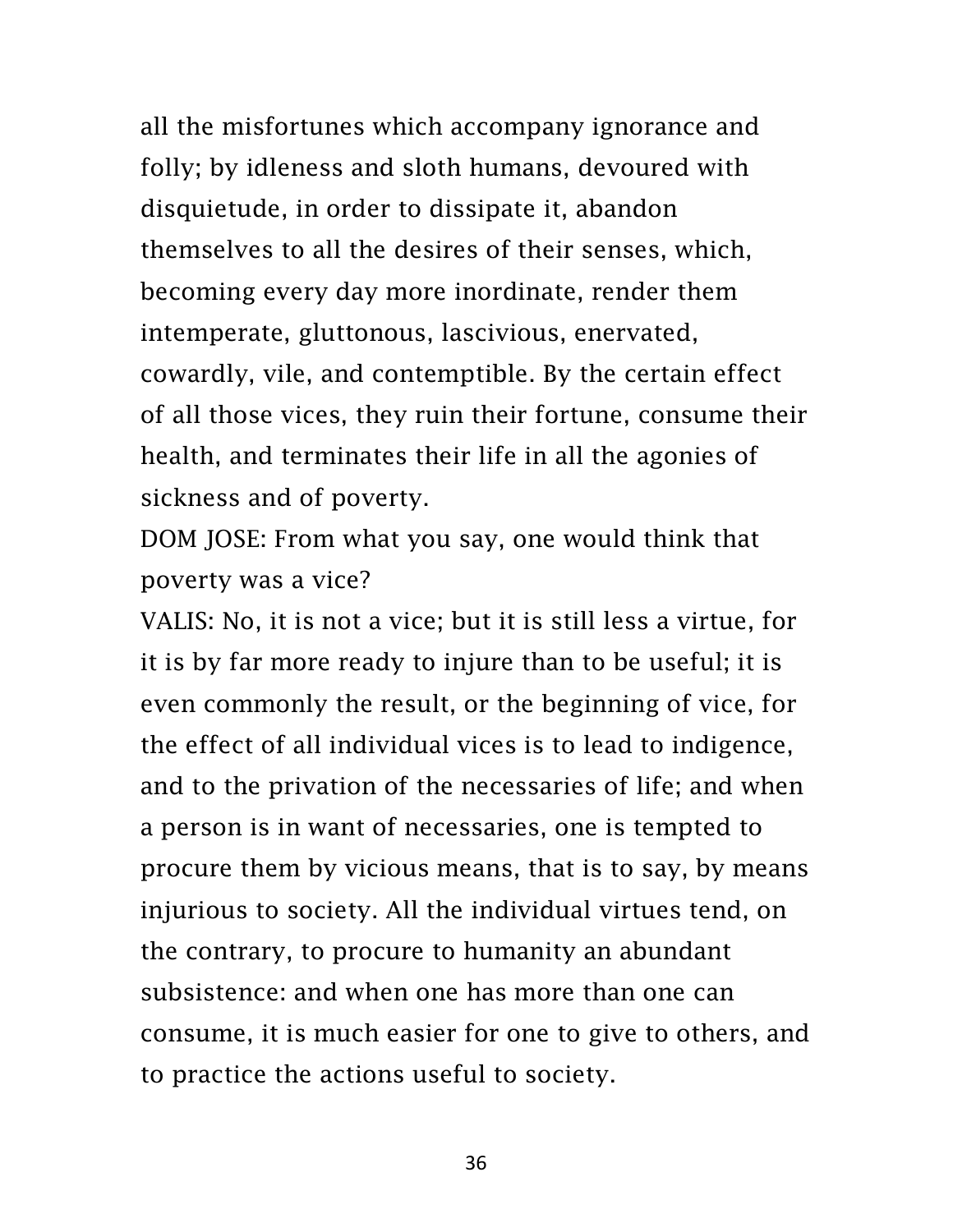DOM JOSE: Do you look upon opulence as a virtue? VALIS: No, but still less as a vice: it is the use alone of wealth that can be called virtuous or vicious, according as it is serviceable or prejudicial to humanity and to society. Wealth is an instrument, the use and employment alone of which determine its virtue or vice. DOM JOSE: Why is cleanliness included among the natural virtues?

VALIS: Because it is, in reality, one of the most important among them, on account of its powerful influence over the health and preservation of the body. Cleanliness, as well in dress and residence, as in food, obviates the pernicious effects of the humidity, baneful odors, and contagious exhalations, proceeding from all things abandoned to putrefaction. Cleanliness maintains free transpiration; it renews the air, refreshes the blood, and disposes even the mind to cheerfulness. From this it appears that persons attentive to the cleanliness of their bodies and habitations are, in general, healthier, and less subject to disease, than those who live in filth and nastiness; and it is further remarked, that cleanliness carries with it, throughout all the branches of domestic administration, habits of order and arrangement, which are the chief means and first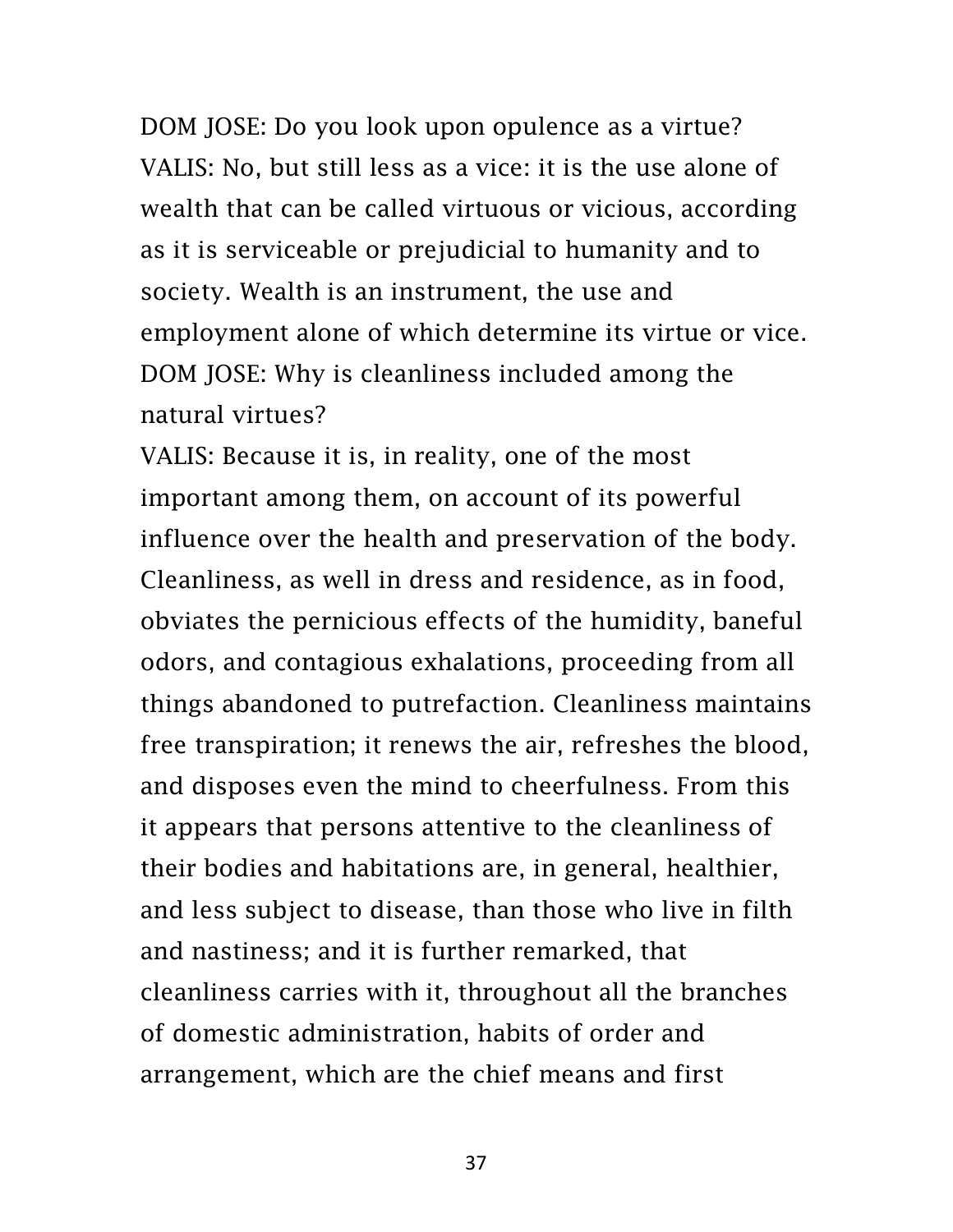elements of happiness.

DOM JOSE: Uncleanness or filthiness is, then, a real vice according to the natural and cosmic law? VALIS: Yes, as real a one as drunkenness, or as idleness, from which in a great measure it is derived. Uncleanness is the second and often the first, cause of many inconveniences, and even of grievous disorders; it is a fact in medicine, that it brings on the itch, the scurf, leprosy's, as much as the use of tainted or sour elements; that it favors the contagious influence of the plague and malignant fevers, that it occasions rheumatism, by encrusting the skin with dirt, and thereby preventing transpiration; without reckoning the shameful inconvenience of being devoured by verminthe foul appendage of misery and depravity. Most ancient legislators, therefore, considered cleanliness, which they called purity, as one of the essential dogmas of their religions. It was for this reason that they expelled from society, and even punish corporeally those who were infected with distempers produced by uncleanness; that they instituted and consecrated ceremonies of ablutions, baptisms, and of purification's, even by the aromatic fumes of incense, myrrh, etc., so that the entire system of all those rites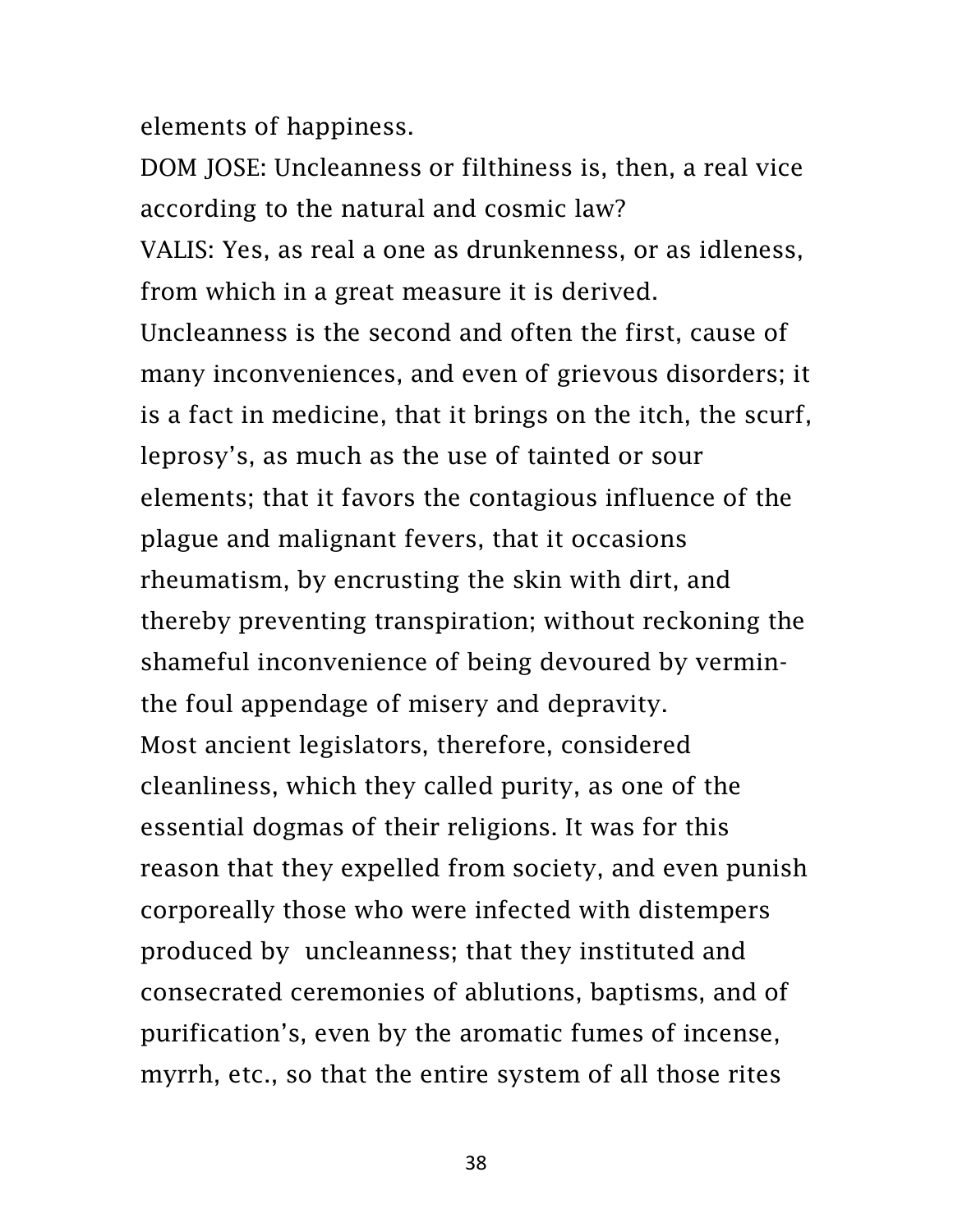clean and unclean things, degenerated since into abuses and prejudices, were only founded originally on the judicious observation, which wise and learned people had made, of the extreme influence that cleanliness in food, dress and abode exercises over the health of the body, and by an immediate consequence over that of the mind and moral faculties. Thus, all the individual virtues have for their object, more or less direct, more or less near, the preservation of the person who practice them; and by the preservation of each person, they lend to that of families and society, which are composed of the united sum of individuals.

DOM JOSE: What do you mean by domestic virtues? VALIS: I mean the practice of actions useful to a family, supposed to live in the same house.

DOM JOSE: What are those virtues according to the natural and cosmic law?

VALIS: They are economy, paternal love, filial love, conjugal love, fraternal love, and the accomplishment of the duties of master and servant.

DOM JOSE: What is economy?

VALIS: It is the proper administration of everything that concerns the existence of the family or house; and as subsistence holds the first rank, the word economy is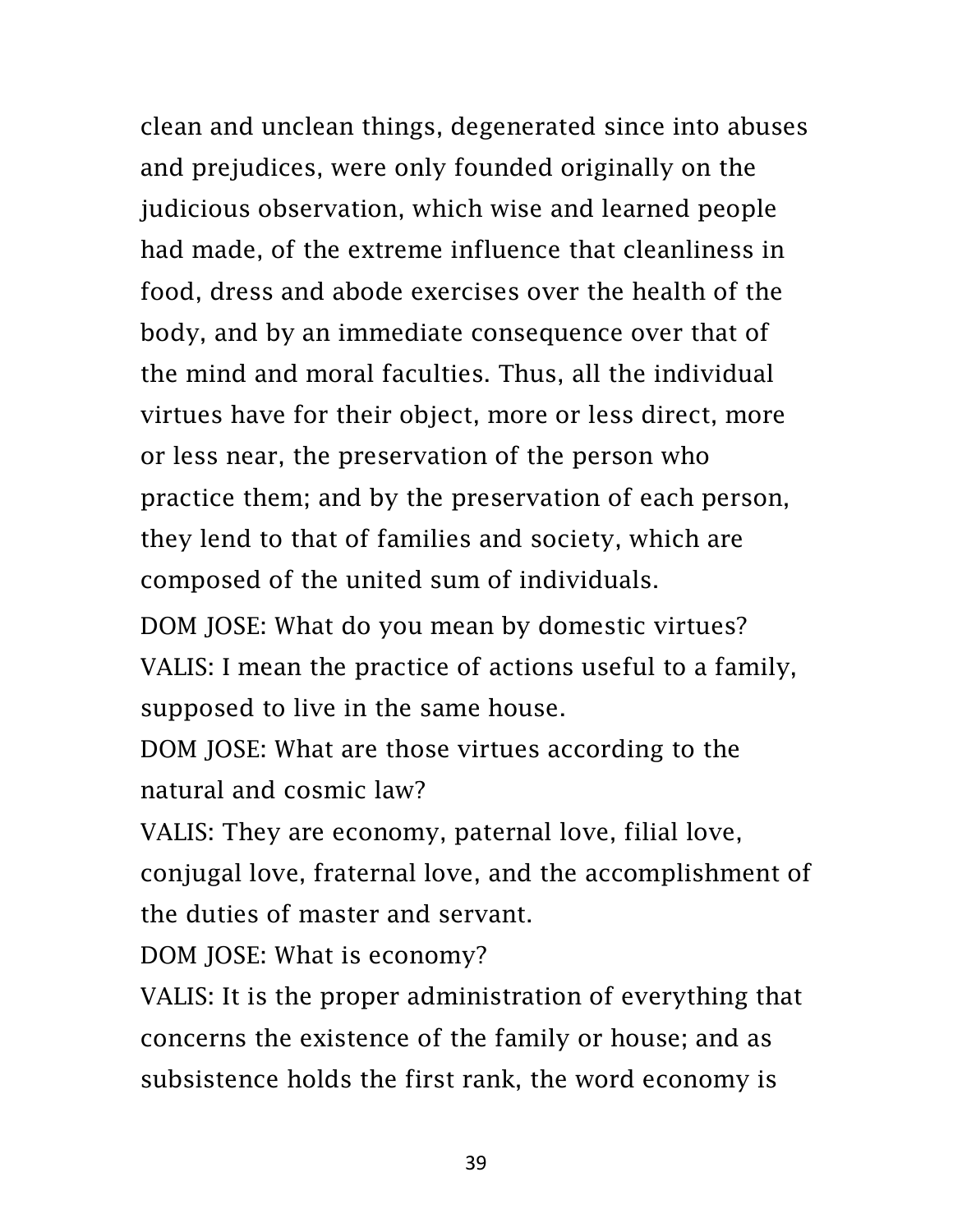confined to the best employment of values for the wants of life.

DOM JOSE: Why is economy a virtue?

VALIS: Because a person who makes no useless expenses acquires an abundance, which is true wealth, and by means of which one acquires for oneself and one's family everything that is really convenient and useful; without mentioning one securing thereby resources against accidental and unforeseen losses, so that one and their family enjoy an agreeable and undisturbed competency, which is the basis of human felicity in society.

DOM JOSE: Dissipation and prodigality, therefore, are vices?

VALIS: Yes, for by them humanity, in the end, is deprived of the necessaries of life in society; one falls into poverty and wretchedness.

DOM JOSE: What is paternal love?

VALIS: It is the assiduous care taken by parents to make their children contract the habit of every action useful to themselves and to society.

DOM JOSE: Why is paternal tenderness a virtue in parents?

VALIS: Because parents, who rear their children in those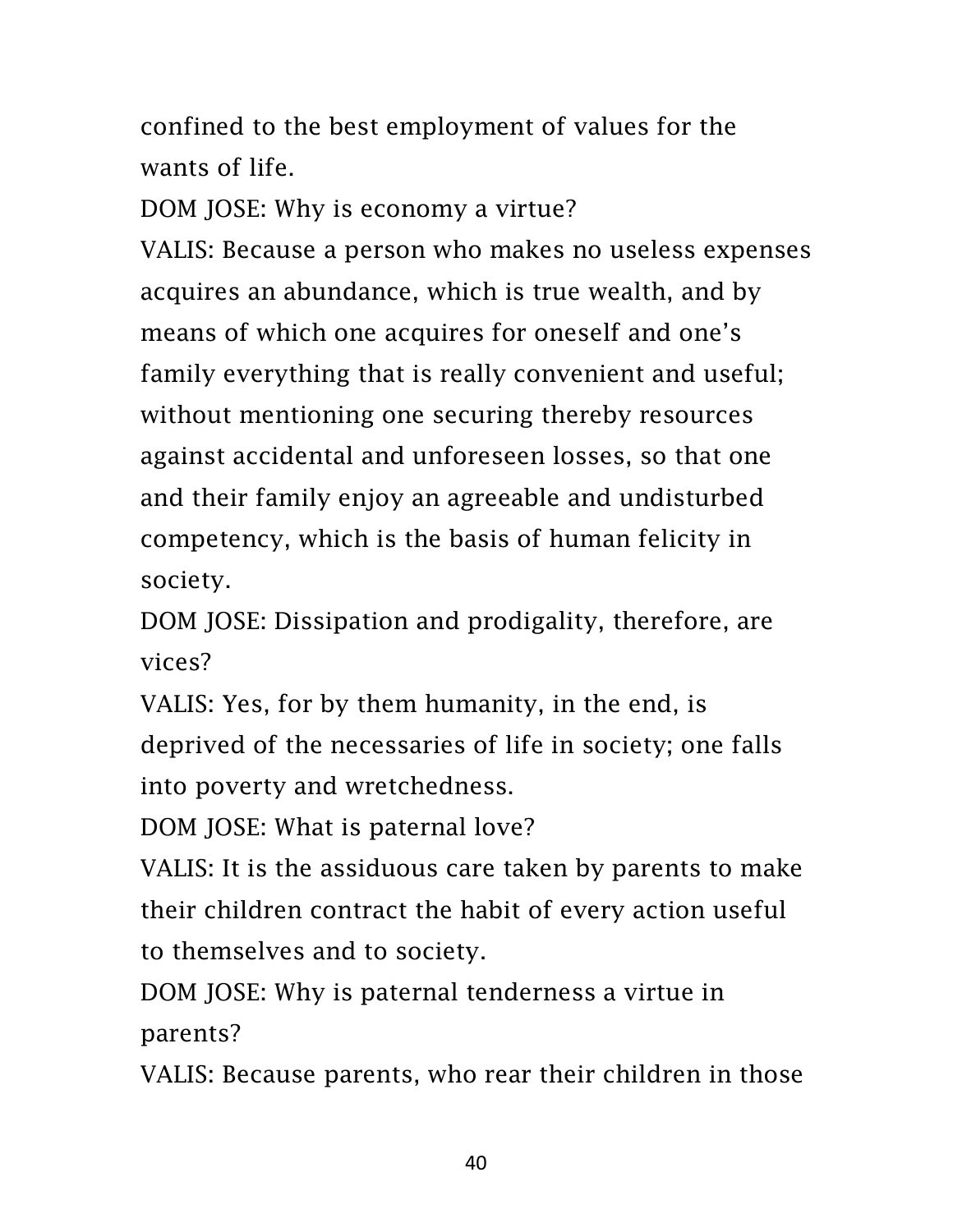habits, procure for themselves, during the course of their lives, enjoyments and helps that give a sensible satisfaction at every instant, and which assure to them, when advanced in years, supports and consolations against the wants and calamities of all kinds with which old age is beset.

DOM JOSE: Is paternal love a common virtue? VALIS: No; notwithstanding the ostentation made of it by parents, it is a rare virtue. They do not love their children; they caress and spoil them. In them they love only the agents of their will, the instruments of their power, the trophies of their vanity, the pastime of their idleness. It is not so much the welfare of their children that they propose to themselves, as their submission and obedience; and if among children so many are seen ungrateful for benefits received, it is because there are among parents as many despotic and ignorant benefactors.

DOM JOSE: Why do you say that conjugal love is a virtue?

VALIS: Because the concord and union resulting from the love of the married, establish in the heart of the family a multitude of habits useful to its prosperity and preservation. The united pair are attached to, and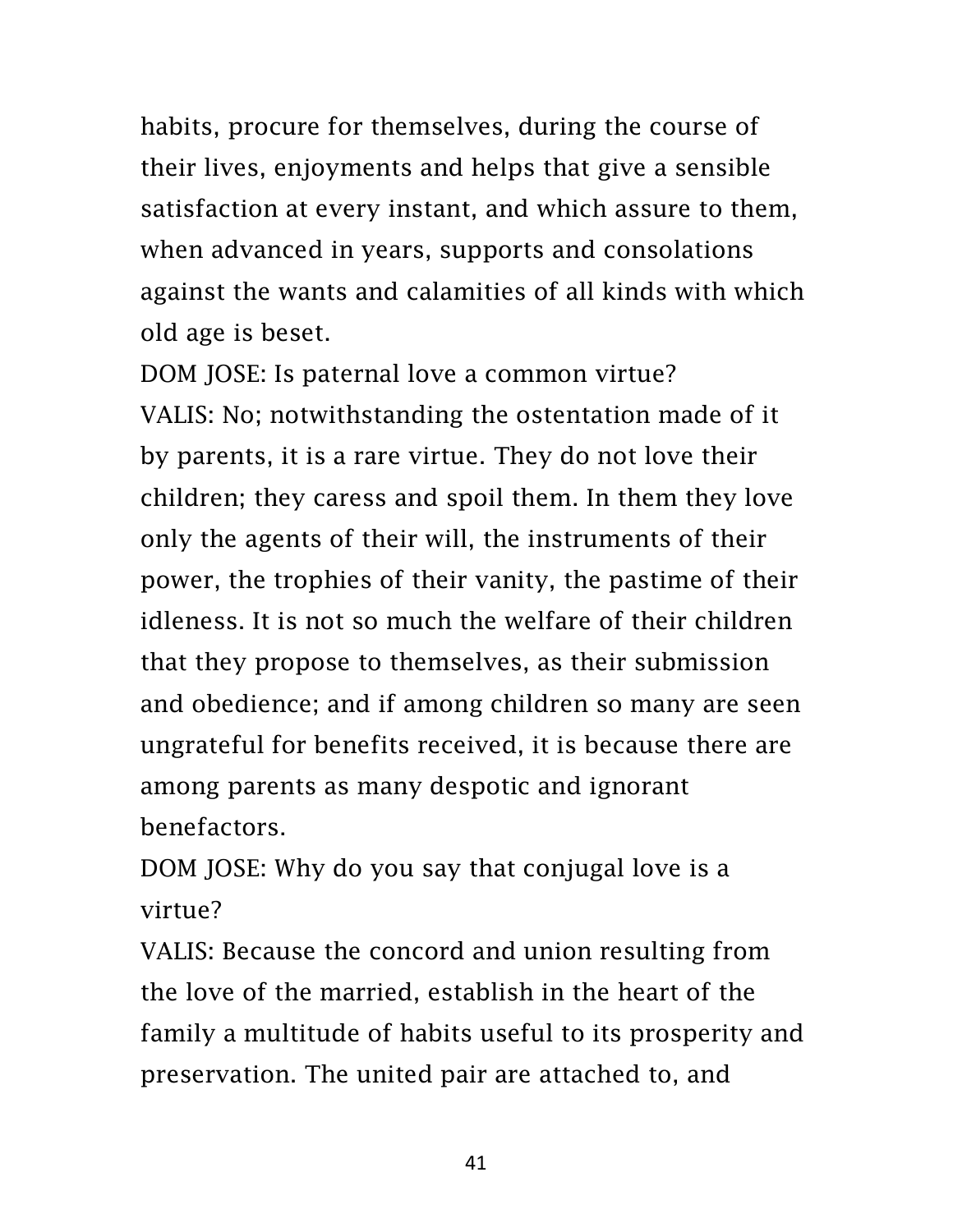seldom quit their home; they superintend each particular direction of it; they attend to the education of their children; they prevent all disorder and dissipation; and from the whole of their good conduct, they live in ease and consideration; while married persons who do not love one another, fill their house with quarrels and troubles; the married pair avoid each other, or contend in lawsuits; and the whole family falls into disorder, ruin, disgrace and want.

DOM JOSE: Is adultery an offence according to the Mosaic Law?

VALIS: Yes; for it is attended with a number of habits injurious to the married and to their families.

The wife or husband, whose affections are estranged, neglect their house, avoid it, and deprive it, as much as they can, of its revenues or income, to expend them with the object of their affections; hence arise quarrels, scandal, lawsuits, the neglect of their children and servants, and at last the plundering and ruin of the whole family.

DOM JOSE: What is filial love?

VALIS: It is, on the side of the children, the practice of those actions useful to themselves and to their parents. DOM JOSE: How does the natural and cosmic law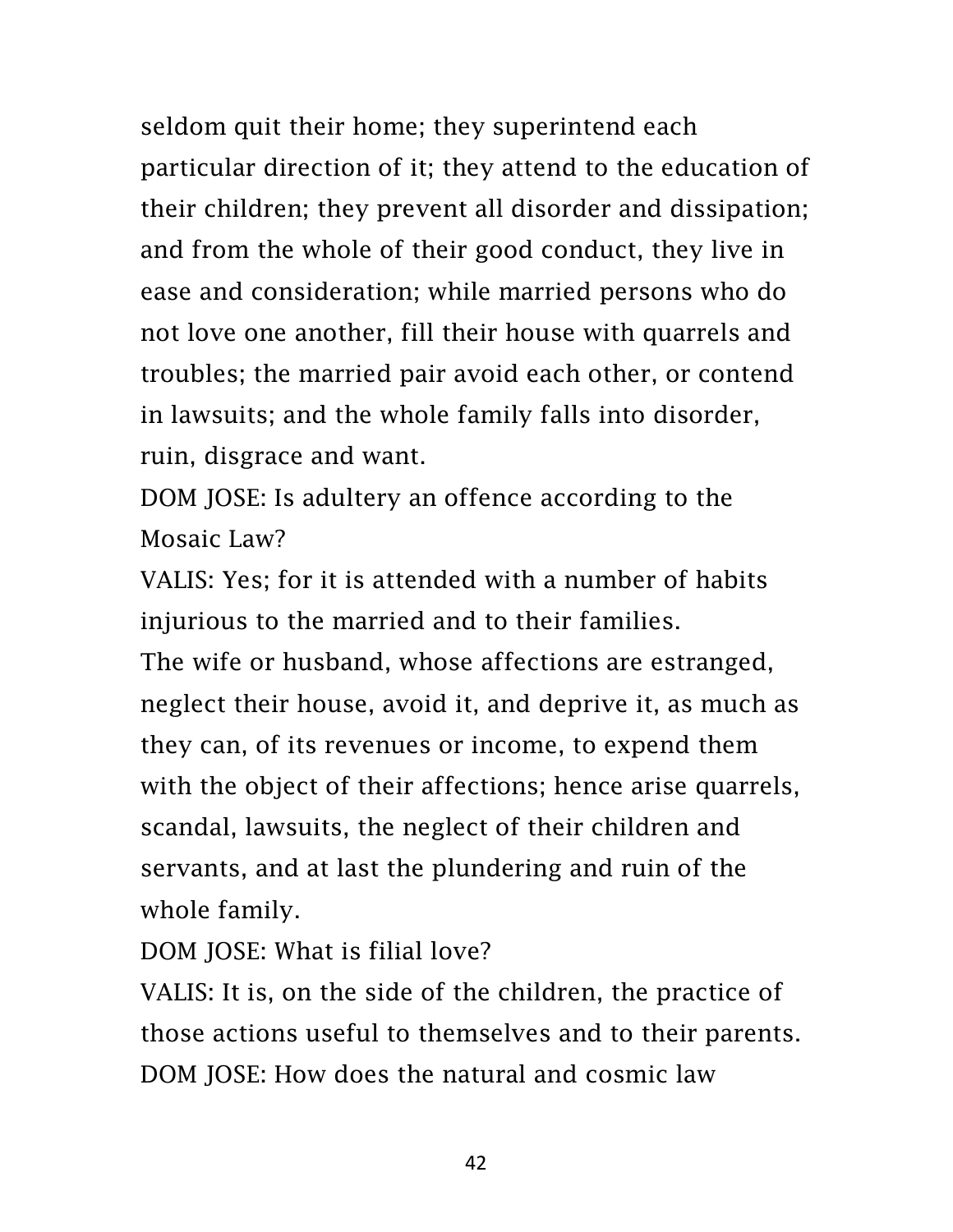prescribe filial love?

VALIS: By three principal motives: One, by sentiment; for the affectionate care of parents inspires from the most tender age, mild habits of attachment. Two, by justice; for children owe to their parents a return and indemnity for the cares, and even for the expenses, they have caused them. Three, by personal interest; for, if they use them ill, they give to their own children examples of revolt and ingratitude, which authorize them, at a future day, to behave to themselves in a similar manner.

DOM JOSE: Are we to understand by filial love a passive and blind submission?

VALIS: No; but a reasonable submission, founded on the knowledge of the mutual rights and duties of parents and children; rights - and duties, without the observance of which their mutual conduct is nothing but disorder.

DOM JOSE: Why is fraternal love a virtue? VALIS: Because the concord and union, which result from the love of brothers, establish the strength, security, and conservation of the family: brothers united defend themselves against all oppression, they aid one another in their wants, they help one another in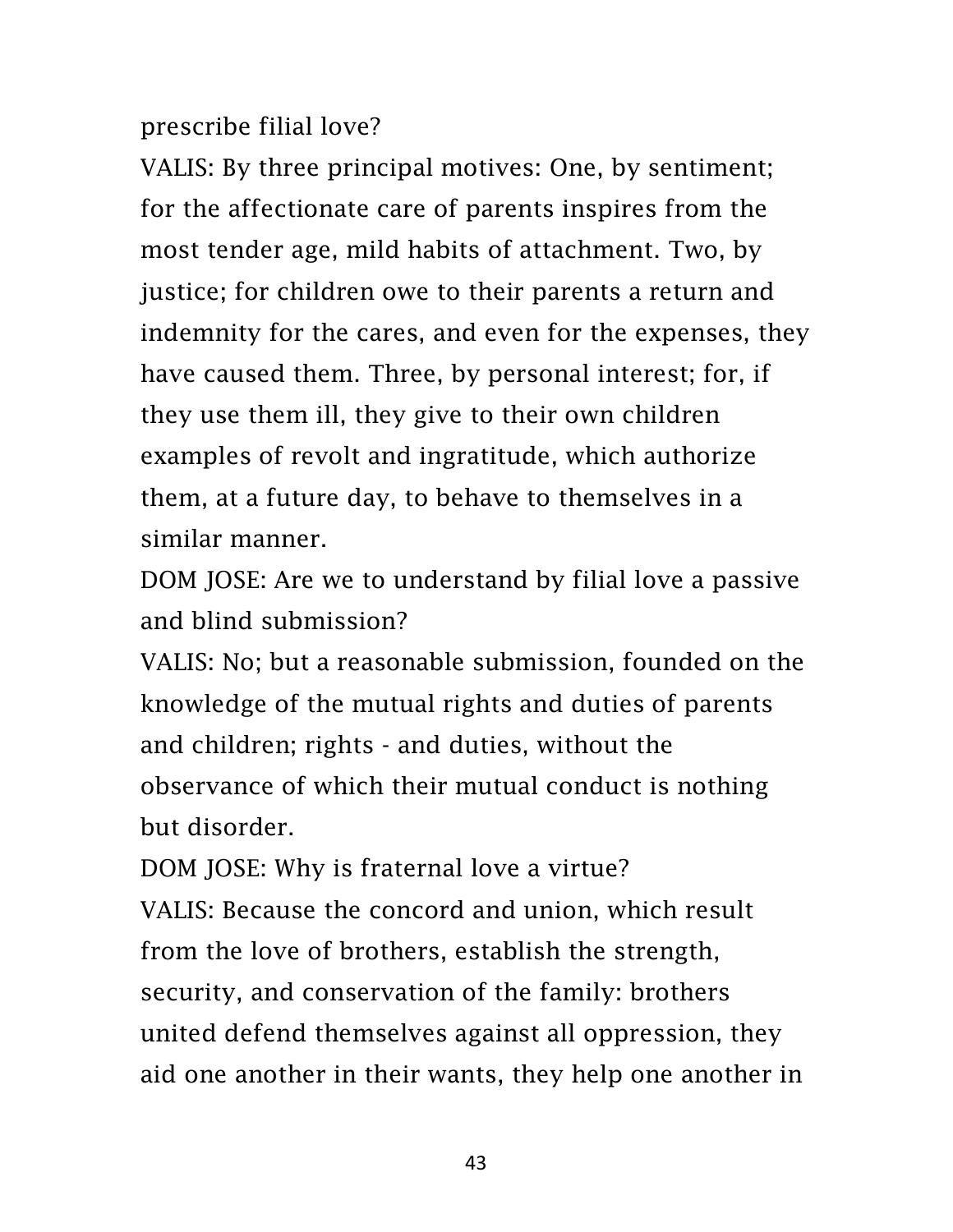their misfortunes, and thus secure their common existence; while siblings disunited, abandoned each to their own personal strength, fall into all the inconveniences attendant on an isolated state and individual weakness.

This is what a certain Scythian king ingeniously expressed when, on his death-bed, calling his children to him, he ordered them to break a bundle of arrows. The young, though strong, being unable to effect it, he took them in his turn, and untying them, broke each of the arrows separately with his fingers. "Behold," said he, "the effects of union; united together, you will be invincible; taken separately, you will be broken like reeds."

DOM JOSE: What are the reciprocal duties of managers and of workers?

VALIS: They consist in the practice of the actions which are respectively and justly useful to them; and here begin the relations of society; for the rule and measure of those respective actions is the equilibrium or equality between the service and the recompense, between what one returns and the other gives; which is the fundamental basis of all society. Thus, all the domestic and individual virtues refer, more or less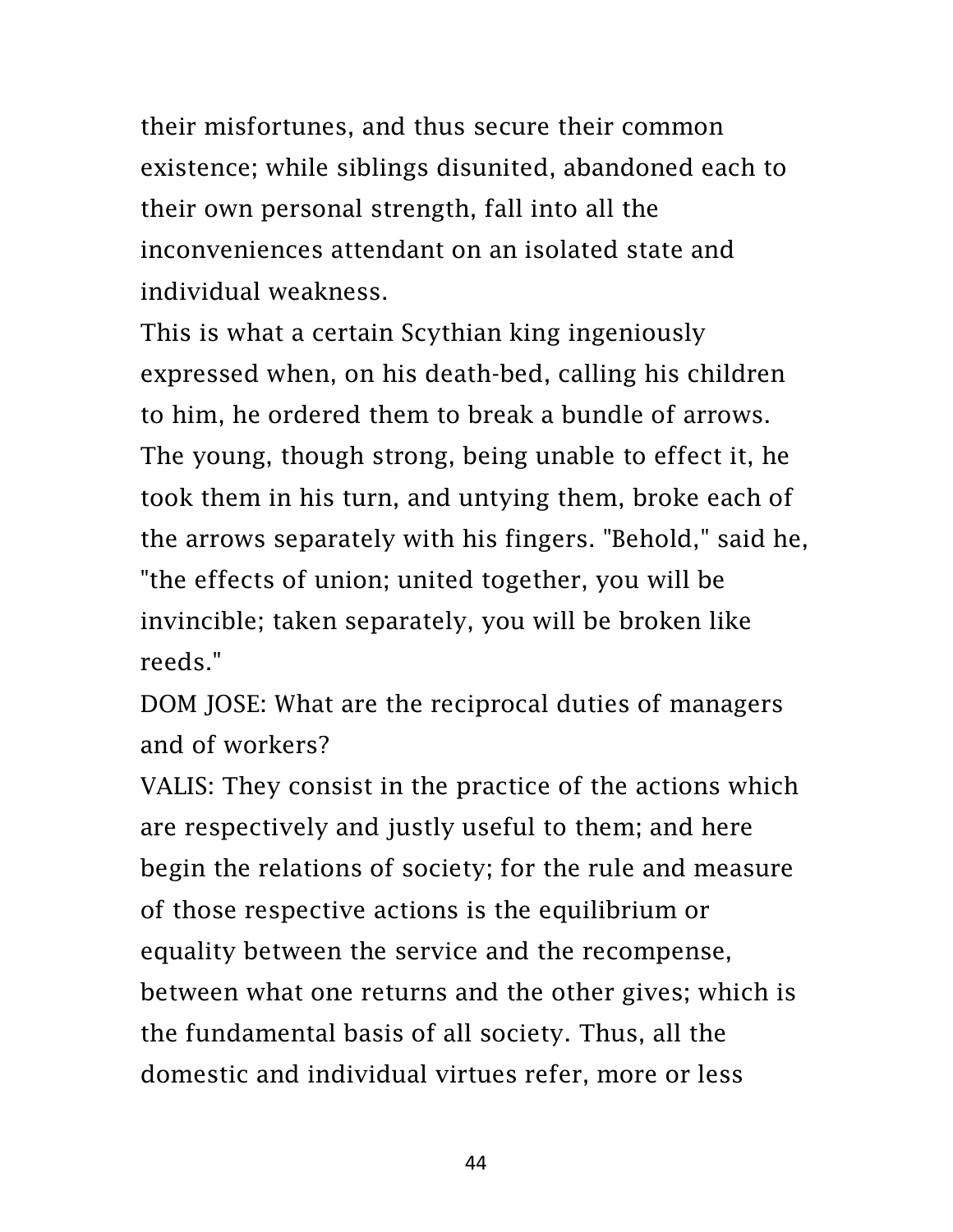mediately, but always with certitude, to the physical object of the improvement and preservation of humanity, and are thereby precepts resulting from the fundamental law of nature in one's formation. DOM JOSE: What is society?

VALIS: It is every reunion of humans living together under the clauses of an expressed or tacit contract, which has for its end their common preservation. DOM JOSE: Are the social virtues numerous?

VALIS: Yes; they are in as great number as the kinds of actions useful to society; but all may be reduced to one principle.

DOM JOSE: What is that fundamental principle according to the natural and cosmic law?

VALIS: It is justice, which alone comprises all the virtues of society.

DOM JOSE: Why do you say that justice is the fundamental and almost only virtue of society? VALIS: Because it alone embraces the practice of all the actions useful to it; and because all the other virtues, under the denominations of charity, humanity, probity, love of one's country, sincerity, generosity, simplicity of manners, and modesty, are only varied forms and diversified applications of the axiom, "Do not do to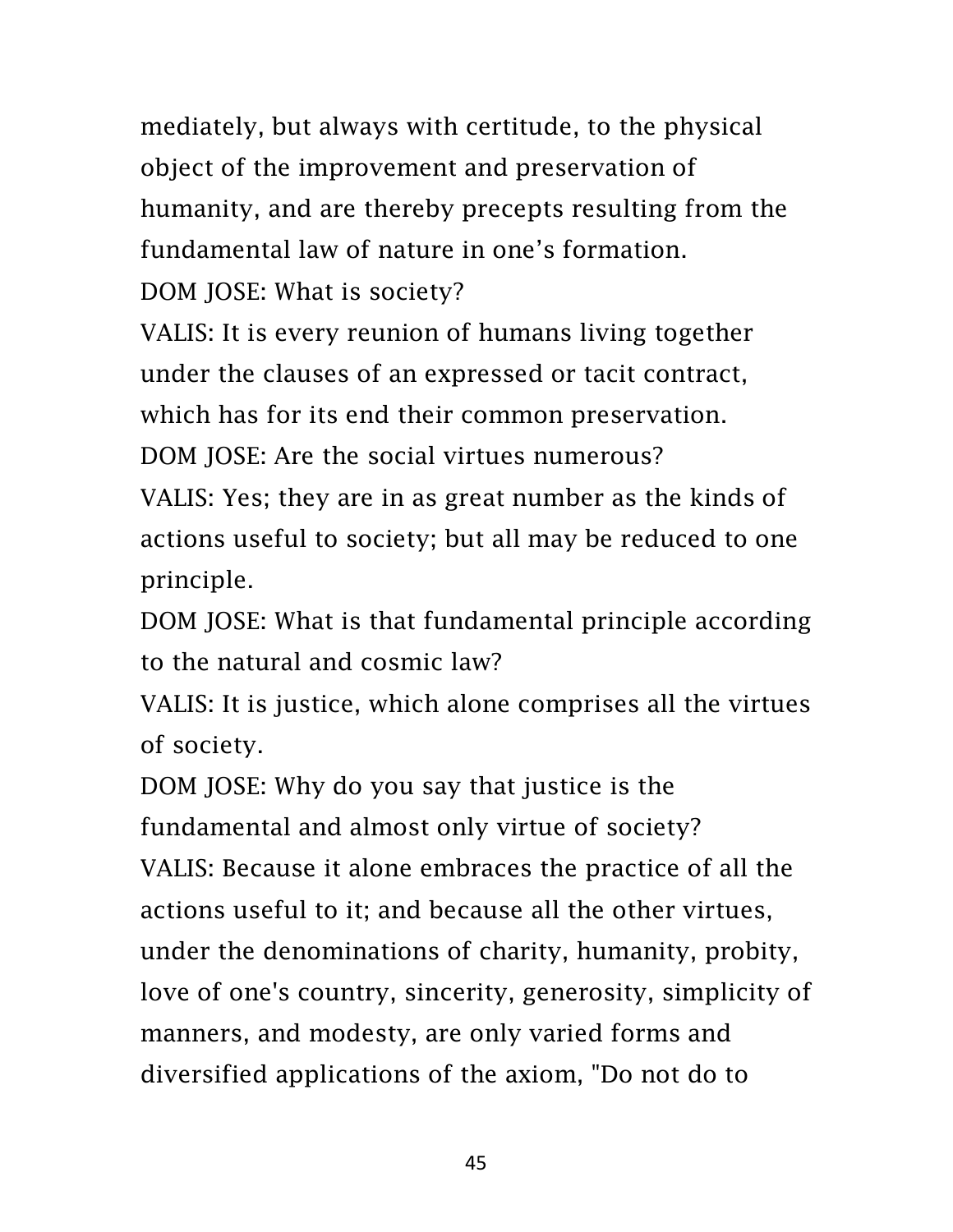another what you do not wish to be done to yourself," which is the definition of justice.

DOM JOSE: How does the natural and cosmic law prescribe justice?

VALIS: By three physical attributes, inherent in the organization of humanity.

DOM JOSE: What are those attributes?

A VALIS: They are equality, liberty, and property.

DOM JOSE: How is equality a physical property of humanity?

VALIS: Because all people, having equally eyes, hands, mouths, ears, and the necessity of making use of them, in order to live, have, by this reason alone, an equal right to life, and to the use of the aliments which maintain it; they are all equal before the Creator. DOM JOSE: Do you suppose that all people hear equally, see equally, feel equally, have equal wants, and equal passions?

VALIS: No; for it is evident, and daily demonstrated, that one is short, and another long-sighted; that one eats much, another little; that one has mild, another violent passion; in a word, that one is weak in body and mind, while another is strong in both.

DOM JOSE: They are, therefore, really unequal?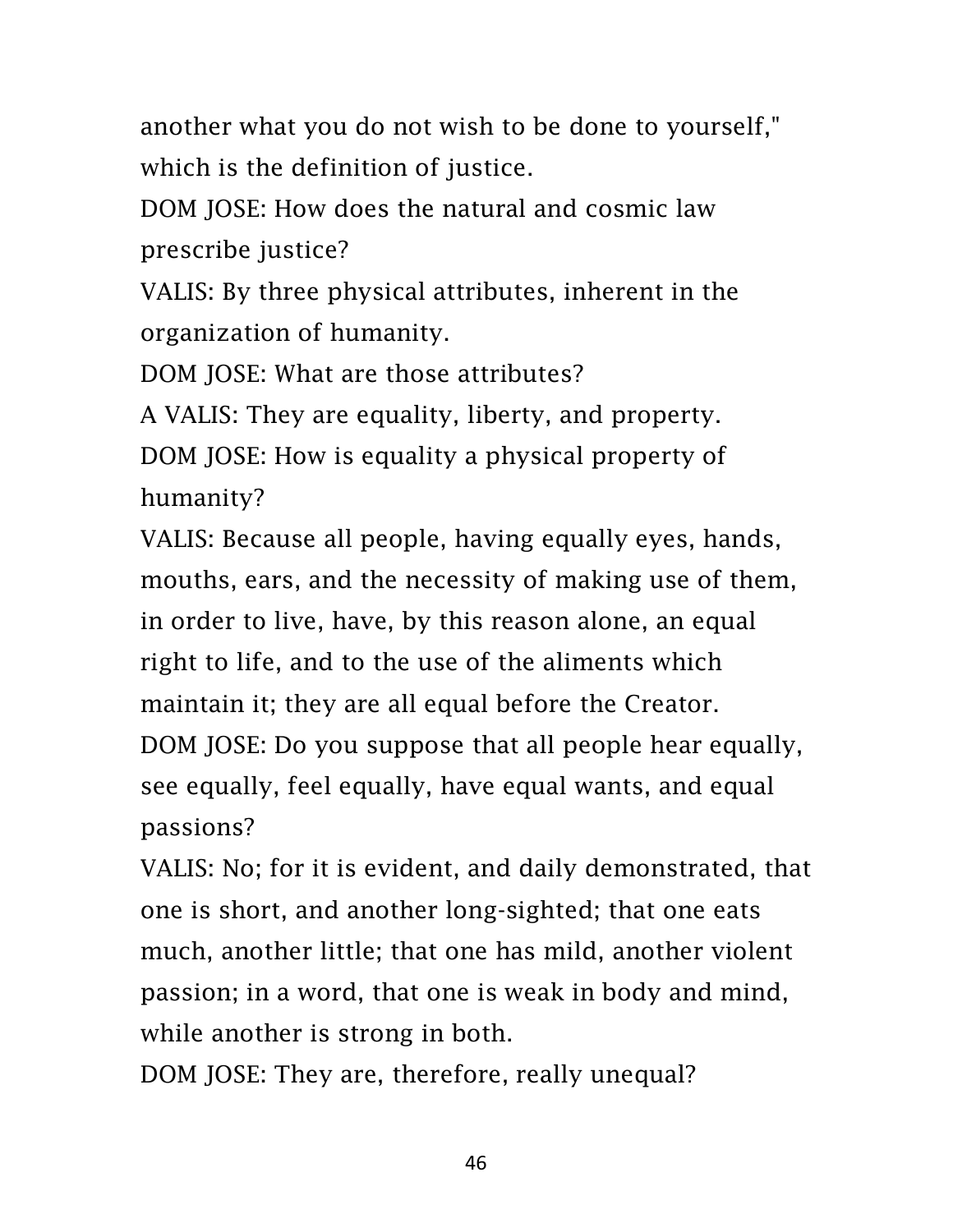VALIS: Yes, in the development of their means, but not in the nature and essence of those means.

They are made of the same stuff, but not in the same dimensions, nor are the weight and value equal. Our language possesses no one word capable of expressing the identity of nature, and the diversity of its form and employment. It is a proportional equality; and it is for this reason I have said, equal before the Creator, and in the order of nature. Consequently, all people have equal right to all preconditions and possibilities of life and individual evolution.

DOM JOSE: How is liberty a physical attribute of humanity?

VALIS: Because all people having senses sufficient for their preservation - no one wanting the eye of another to see, their ear to hear, their mouth to eat, their feet to walk - they are all, by this very reason, constituted naturally independent and free; no person is necessarily subjected to another, nor has one a right to dominate over them.

DOM JOSE: But if a person is born strong, has that one a natural right to master the weak person? VALIS: No; for it is neither a necessity for one, nor a convention between them; it is an abusive extension of

47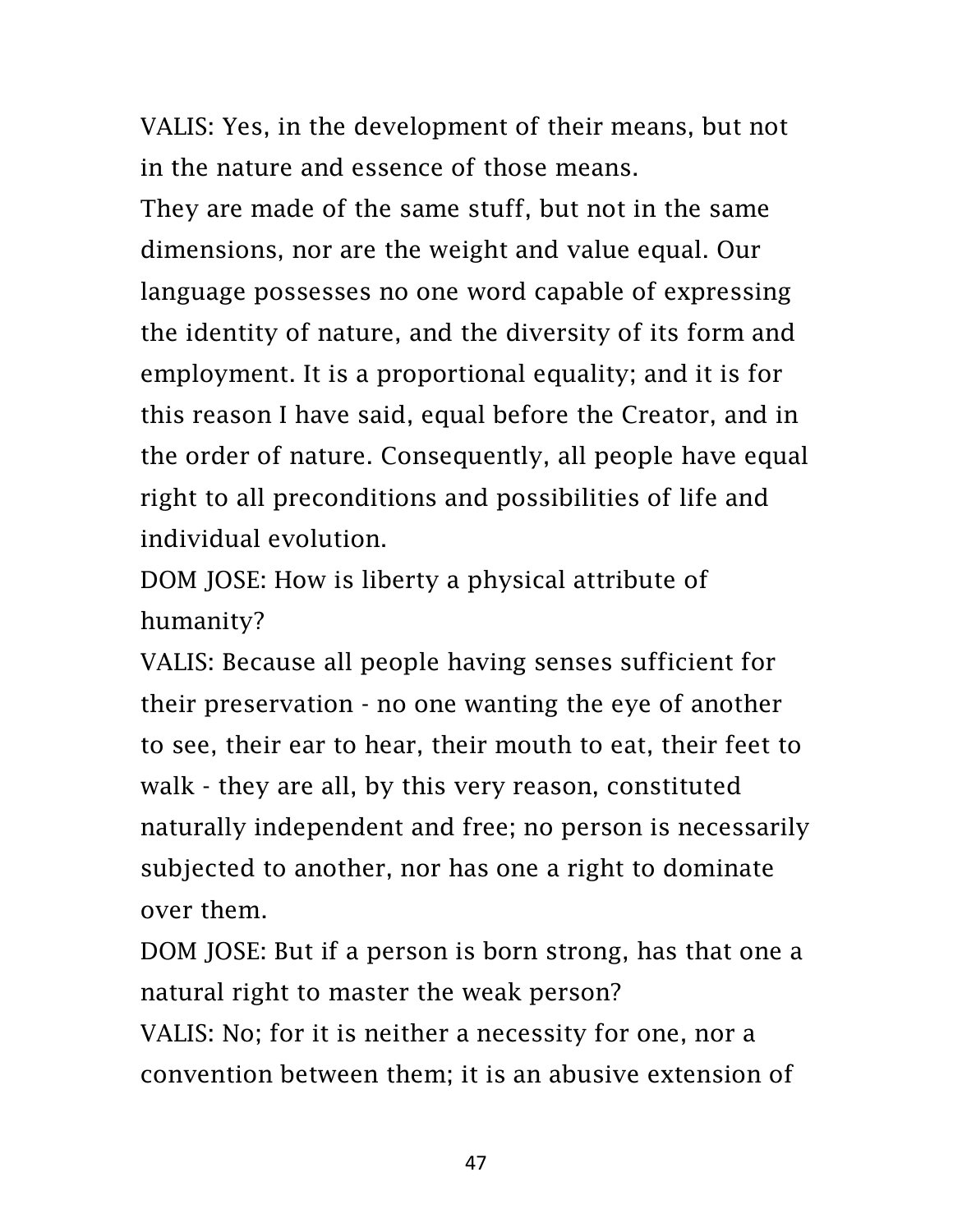one's strength; and here an abuse is made of the word right, which in its true meaning implies justice or reciprocal faculty.

DOM JOSE; How is property a physical attribute of humanity?

VALIS: Inasmuch as all people being constituted equal or similar to one another, and consequently independent and free, each is the absolute master, the full proprietor of their body and of the produce of their labor.

DOM JOSE: How is justice derived from these three attributes?

VALIS: In this, that people being equal and free, owing nothing to each other, have no right to require anything from one another only inasmuch as the balance of what is given is in equilibrium with what is returned; and it is this equality, this equilibrium which is called justice, equity, that is to say that quality and justice are but one and the same word, the same natural and cosmic law, of which the social virtues are only applications and derivatives.

DOM JOSE: Explain how the social virtues are derived from the natural and cosmic law. How is charity or the love of one's neighbor a precept and application of it?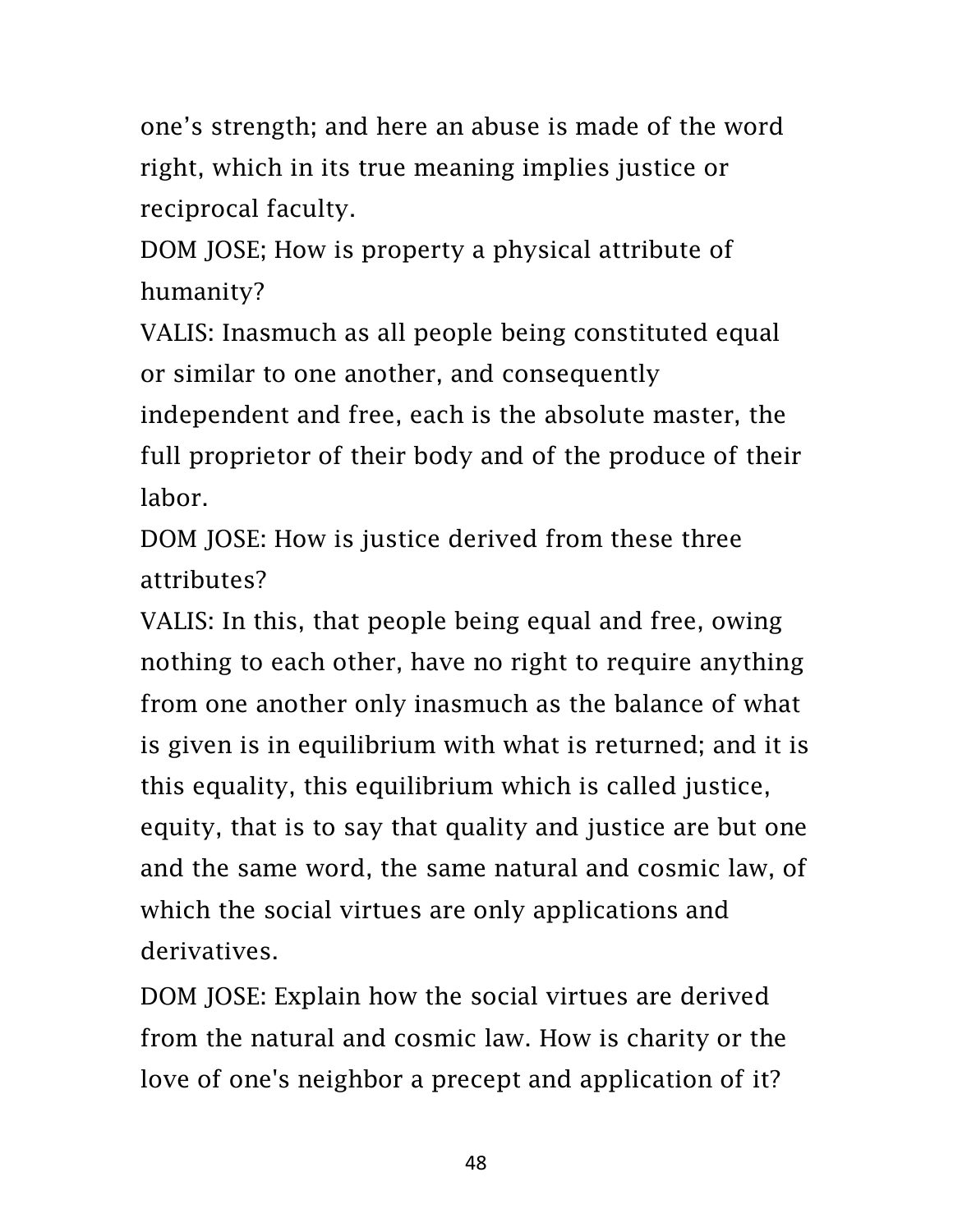VALIS: By reason of equality and reciprocity; for when we injure another, we give one a right to injure us in return; thus, by attacking the existence of our neighbor, we endanger our own, from the effect of reciprocity; on the other hand, by doing good to others, we have room and right to expect an equivalent exchange; and such is the character of all social virtues, that they are useful to the person who practices them, by the right of reciprocity which they give one over those who are benefited by them.

DOM JOSE: Charity is then nothing but justice? VALIS: Yes, it is only justice; with this slight difference, that strict justice confines itself to saying, "Do not to another the harm you would not wish one should do to you;" and that charity, or the love of one's neighbor, extends so far as to say, "Do to another the good which you would wish to receive from them."

DOM JOSE: Does it enjoin forgiveness of injuries? VALIS: Yes, when that forgiveness implies selfpreservation.

DOM JOSE: Does the law of nature prescribe to do good to others beyond the bounds of reason and measure? VALIS: No; for it is a sure way of leading them to ingratitude. Such is the force of sentiment and justice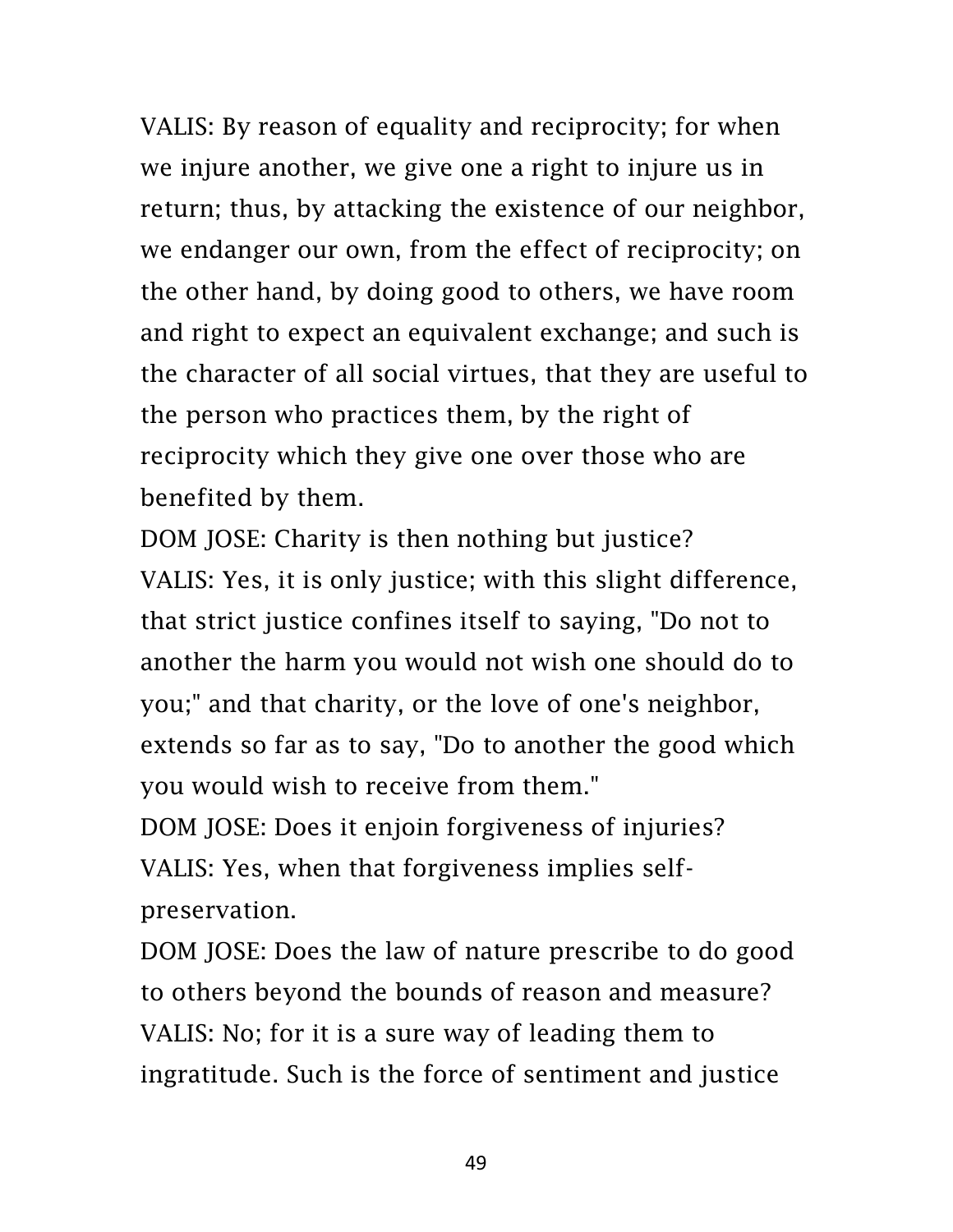implanted in the heart of humanity, that one is not even grateful for benefits conferred without discretion. There is only one measure with them, and that is to be just DOM JOSE: Is alms-giving a virtuous action in society? VALIS: Yes, when it is practiced according to the rule first mentioned; without which it degenerates into imprudence and vice, inasmuch as it encourages laziness, which is hurtful to the beggar and to society; no one has a right to partake of the property and fruits of another's labor, without rendering an equivalent of one's own industry.

DOM JOSE: Does the natural and cosmic law prescribe probity?

VALIS: Yes, for probity is nothing more than respect for one's own rights in those of another; a respect founded on a prudent and well-combined calculation of our interests compared to those of others.

DOM JOSE: But does not this calculation, which embraces the complicated interests and rights of the social state, require an enlightened understanding and knowledge, which make it a difficult science? VALIS: Yes, and a science so much the more delicate as the honest person pronounces in their own cause. DOM JOSE: Probity, then, shows an extension and justice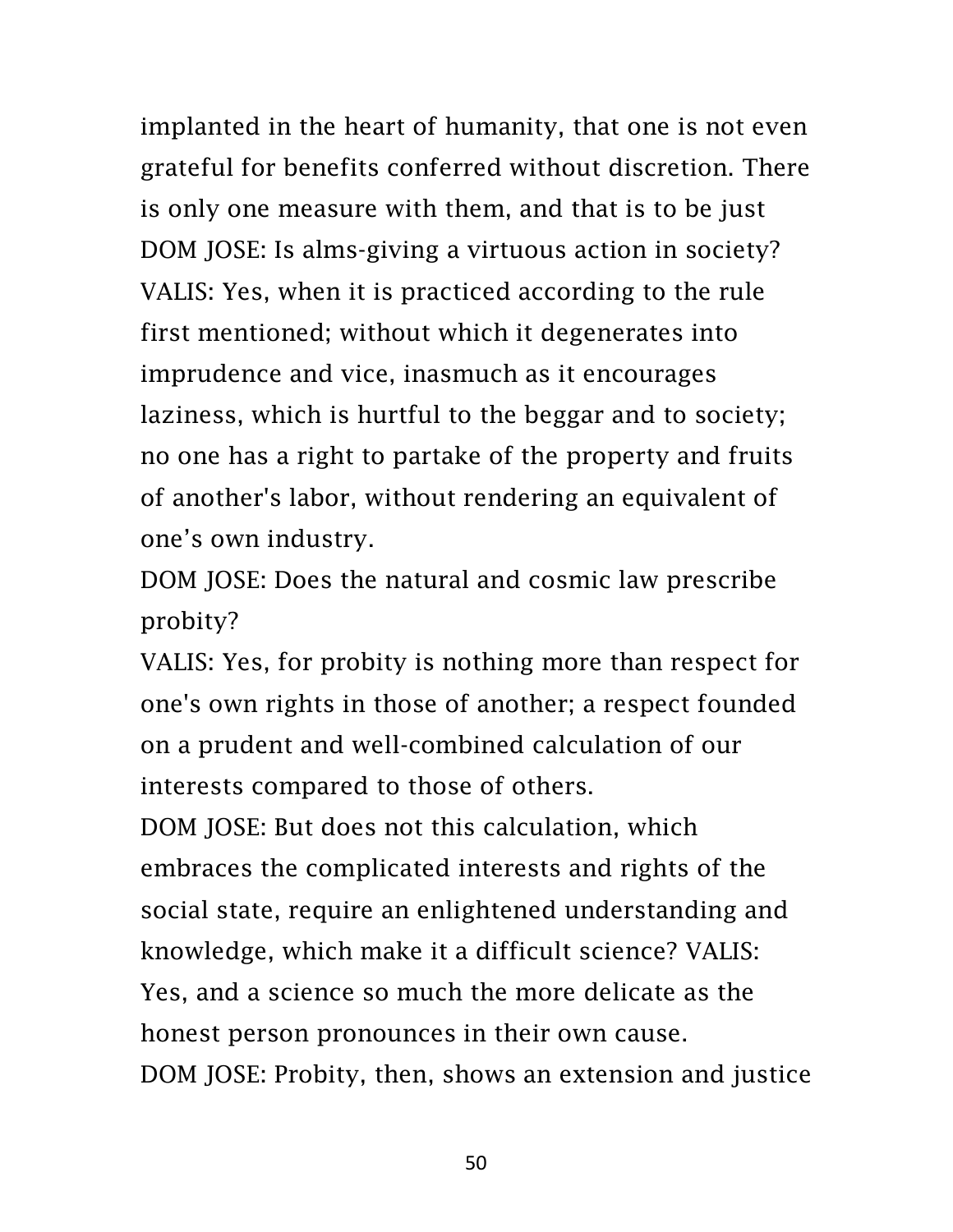in the mind?

VALIS: Yes, for the honest person almost always neglects present interest, in order not to destroy a future one; whereas the knave does the contrary, and loses a great future interest for a present smaller one. DOM JOSE: Improbity, then, is a sign of false judgment and a narrow mind?

VALIS: Yes, and rogues may be defined ignorant and silly calculators; for they do not understand their true interest, and they pretend to cunning: nevertheless, their cunning only ends in making known what they are - in losing all confidence and esteem, and the good services resulting from them for their physical and social existence. They neither live in peace with others, nor with themselves and incessantly menaced by their conscience and their enemies, they enjoy no other real happiness but that of not being punished.

DOM JOSE: Does the natural and cosmic law forbid robbery.

VALIS: Yes, for the person who robs another gives them a right to rob him; from that moment there is no security in their property, nor in their means of preservation: thus, in injuring others, they, by counterblow, injures themselves.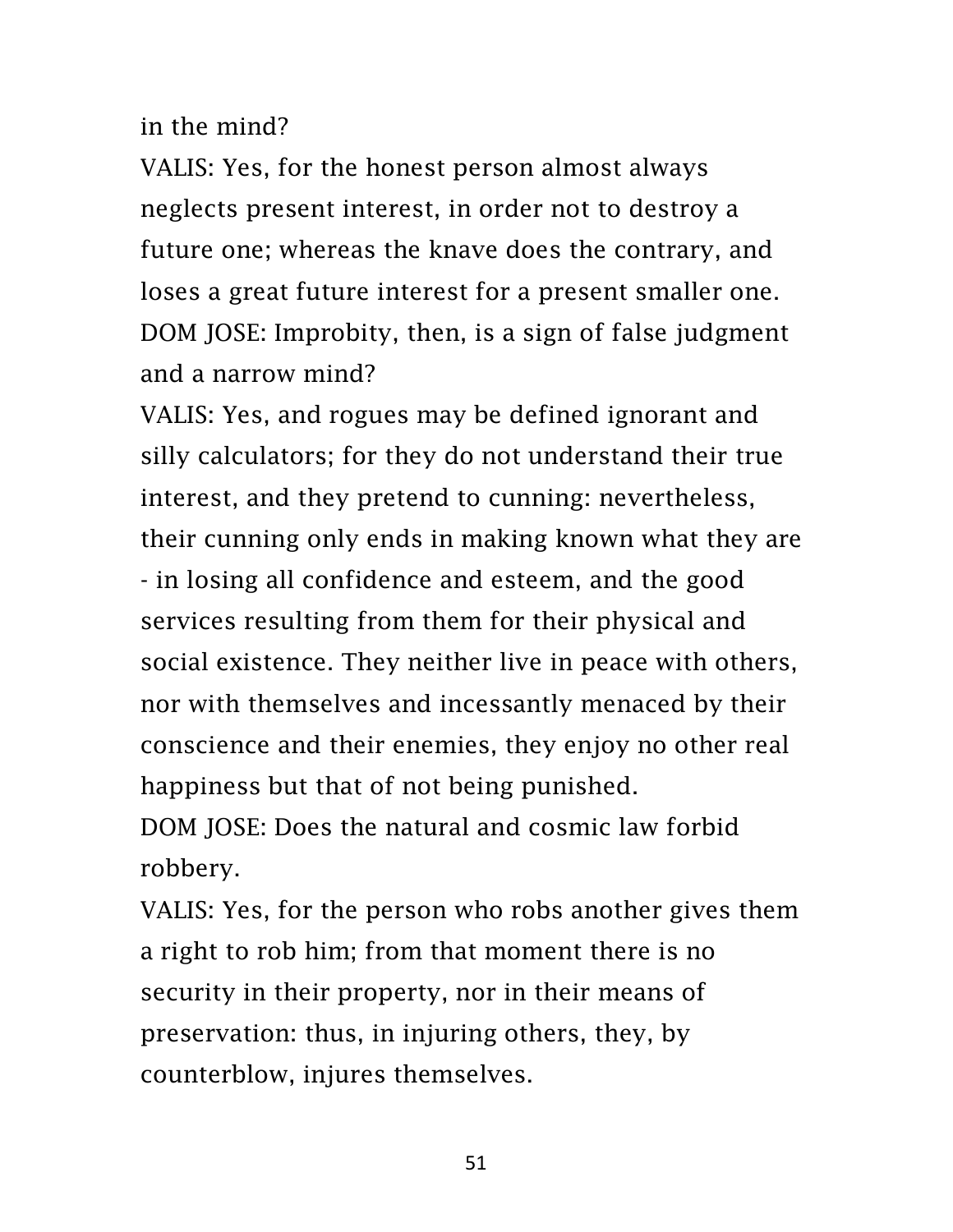DOM JOSE: Does it interdict even an inclination to rob? VALIS: Yes, for that inclination leads naturally to action, and it is for this reason that envy is considered a sin. DOM JOSE: How does it forbid murder? VALIS: By the most powerful motives of selfpreservation; for, first, the person who attacks exposes themselves to the risk of being killed, by the fight of defense; secondly, if one kills, one gives to the relations and friends of the deceased, and to society at large, an equal fight of killing them; so that their life is no longer in safety.

DOM JOSE: How can we, by the natural and cosmic law, repair the evil we have done?

VALIS: By rendering a proportionate good to those whom we have injured.

DOM JOSE: Does it allow us to repair it by prayers, vows, offerings to God, fasting and mortifications? VALIS: No: for all those things are foreign to the action we wish to repair: they neither restore the ox to one from whom it has been stolen, honor to one we have deprived of it, nor life to one from whom it has been taken away; consequently they miss the end of justice; they are only perverse contracts by which a person sells to another goods which do not belong to one; they are a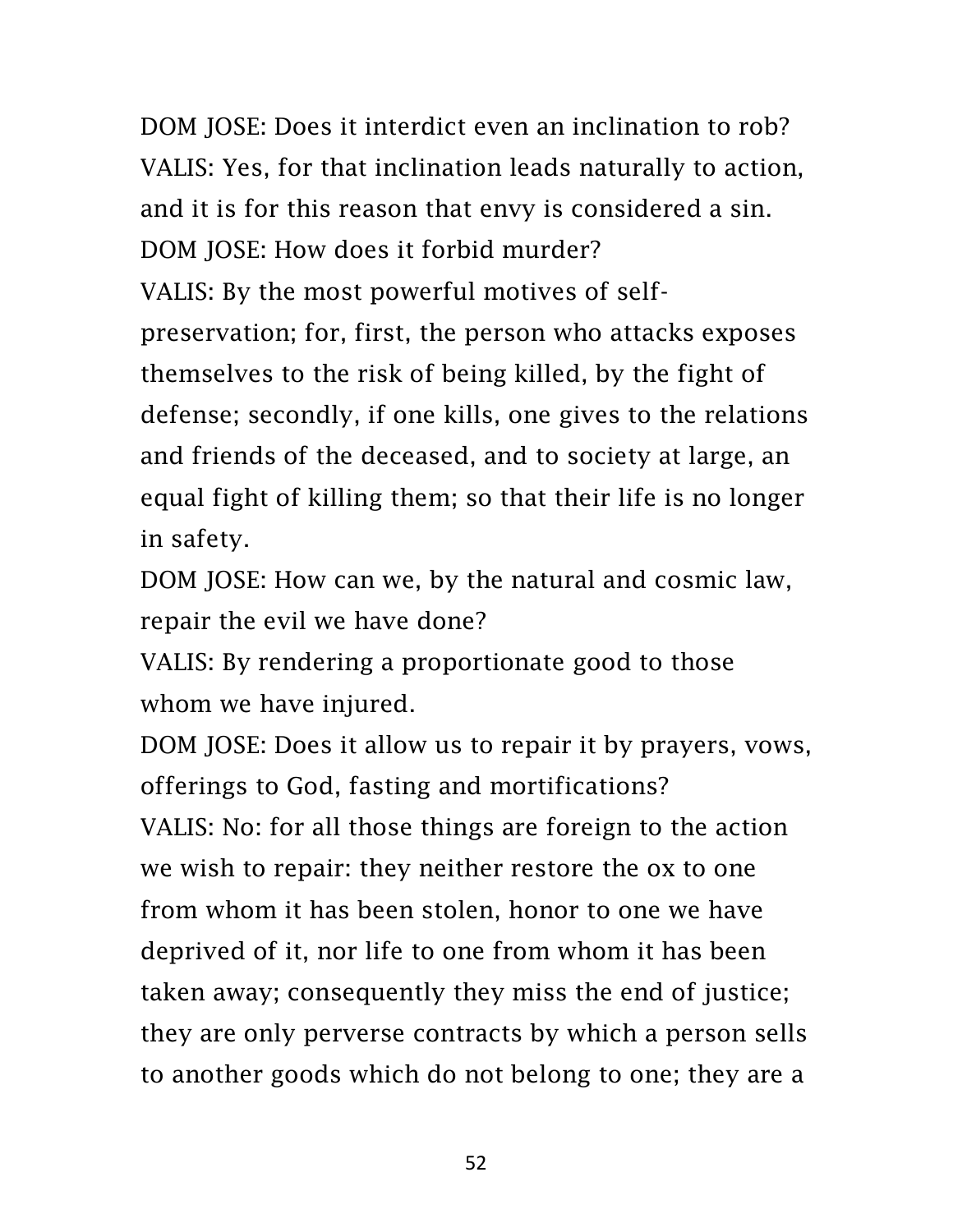real deprivation of morality, inasmuch as they embolden to commit crimes through the hope of expiating them; wherefore, they have been the real cause of all the evils by which the people among whom those expiatory practices were used, have been continually tormented.

DOM JOSE: Does the natural and cosmic law order sincerity?

VALIS: Yes; for lying, perfidy, and perjury create distrust, quarrels, hatred, revenge and a crowd of evils among people, which tend to their common destruction; while sincerity and fidelity establish confidence,

concord, and peace, besides the infinite good resulting from such a state of things to society.

DOM JOSE: Does it prescribe mildness and modesty? VALIS: Yes; for harshness and obduracy, by alienating from us the hearts of other people, give them an inclination to hurt us; ostentation and vanity, by wounding their self-love and jealousy, occasion us to miss the end of a real utility.

DOM JOSE: Does it prescribe humility as a virtue? VALIS: No; for it is a propensity in the human heart to despise secretly everything that presents to it the idea of weakness; and self- debasement encourages pride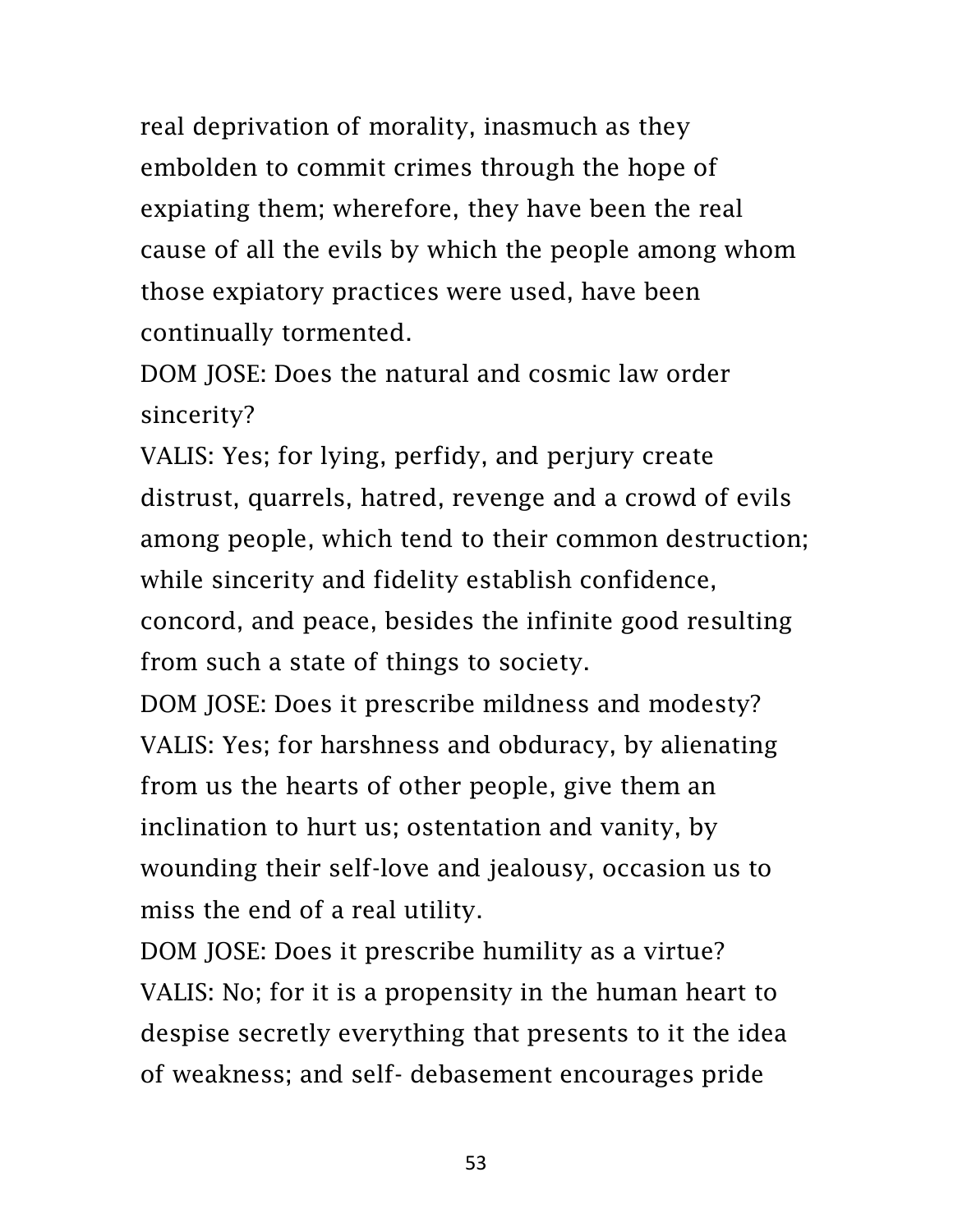and oppression in others; the balance must be kept in equipoise.

DOM JOSE: You have reckoned simplicity of manners among the social virtues; what do you understand by that word?

VALIS: I mean the restricting of our wants and desires to what is truly useful to the existence of the individual and their family; that is to say, the person of simple manners has but few wants, and lives content with a little.

DOM JOSE: How is this virtue prescribed to us? VALIS: By the numerous advantages which the practice of it procures to the individual and to society; for the person whose wants are few, is free at once from a crowd of cares, perplexities and labors; one avoids many quarrels and contests arising from avidity and a desire of gain; one spares oneself the anxiety of ambition, the inquietudes of possession, and the uneasiness of losses; finding superfluity everywhere, one is the real rich person; always content with what one has, one is happy at little expense; and other people, not fearing any competition from them, leave that one in quiet, and are disposed to render that one the services that one should stand in need of. And if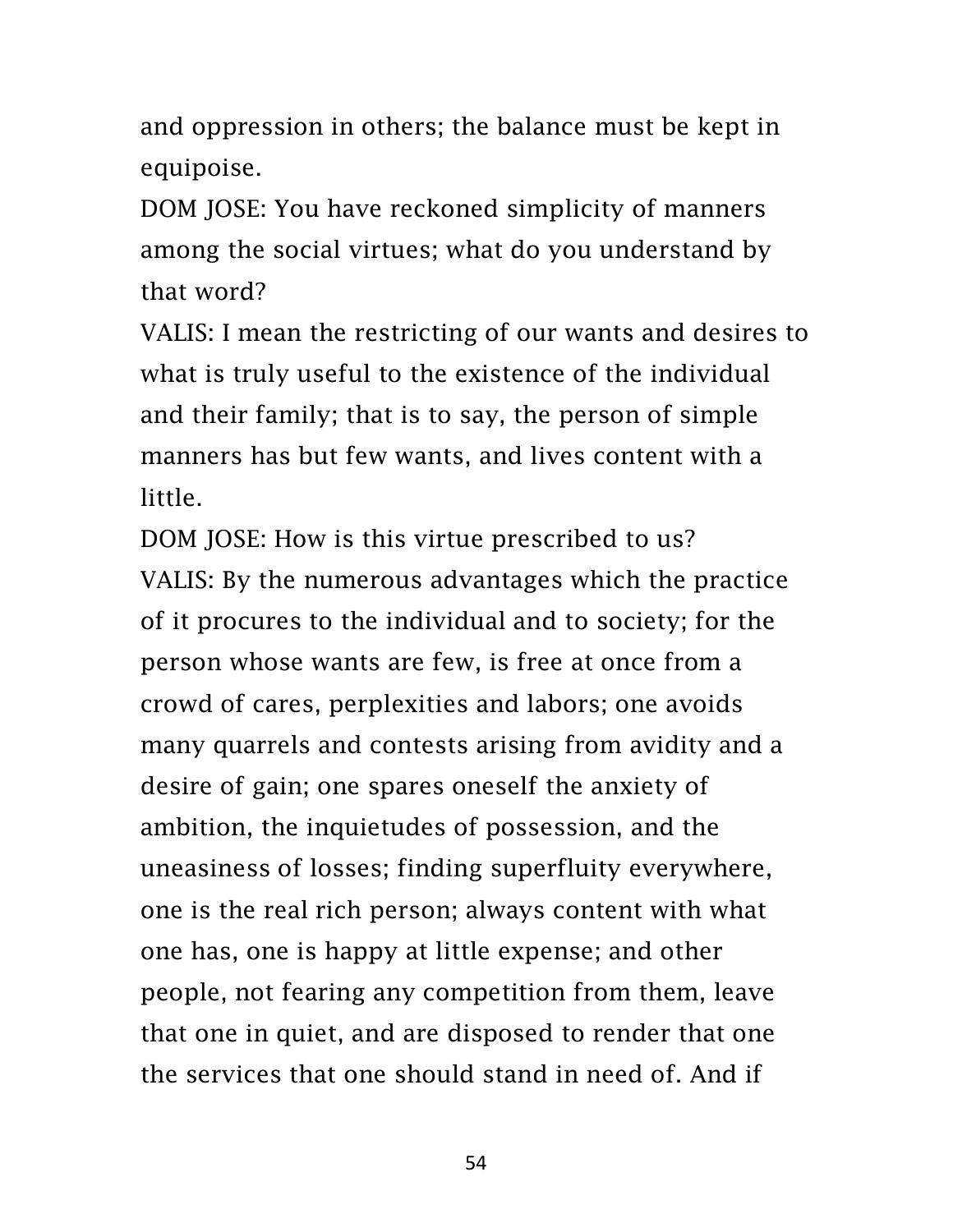this virtue of simplicity extends to a whole people, they insure to themselves abundance; rich in everything they do not consume, they acquire immense means of exchange and commerce; they work, fabricate, and sell at a lower price than others, and attain to all kinds of prosperity, both at home and abroad.

DOM JOSE: What is the vice contrary to this virtue? VALIS: It is cupidity and luxury.

DOM JOSE: Is luxury a vice in the individual and in society?

VALIS: Yes, and to that degree, that it may be said to include all the others; for the person who stands in need of many things, imposes thereby on themselves all the anxiety, and submits to all the means just or unjust of acquiring them. Does one possess an enjoyment, one covets another; and in the bosom of superfluity, one is never rich; a commodious dwelling is not sufficient for one, one must have a beautiful palace; not content with a plenteous table, one must have rare costly viands: he must have splendid furniture, expensive clothes, a train of attendants, horses, carriages, women, theatrical representations and games. Now, to supply so many expenses, much money must be had: and one looks on every method of procuring it as good and even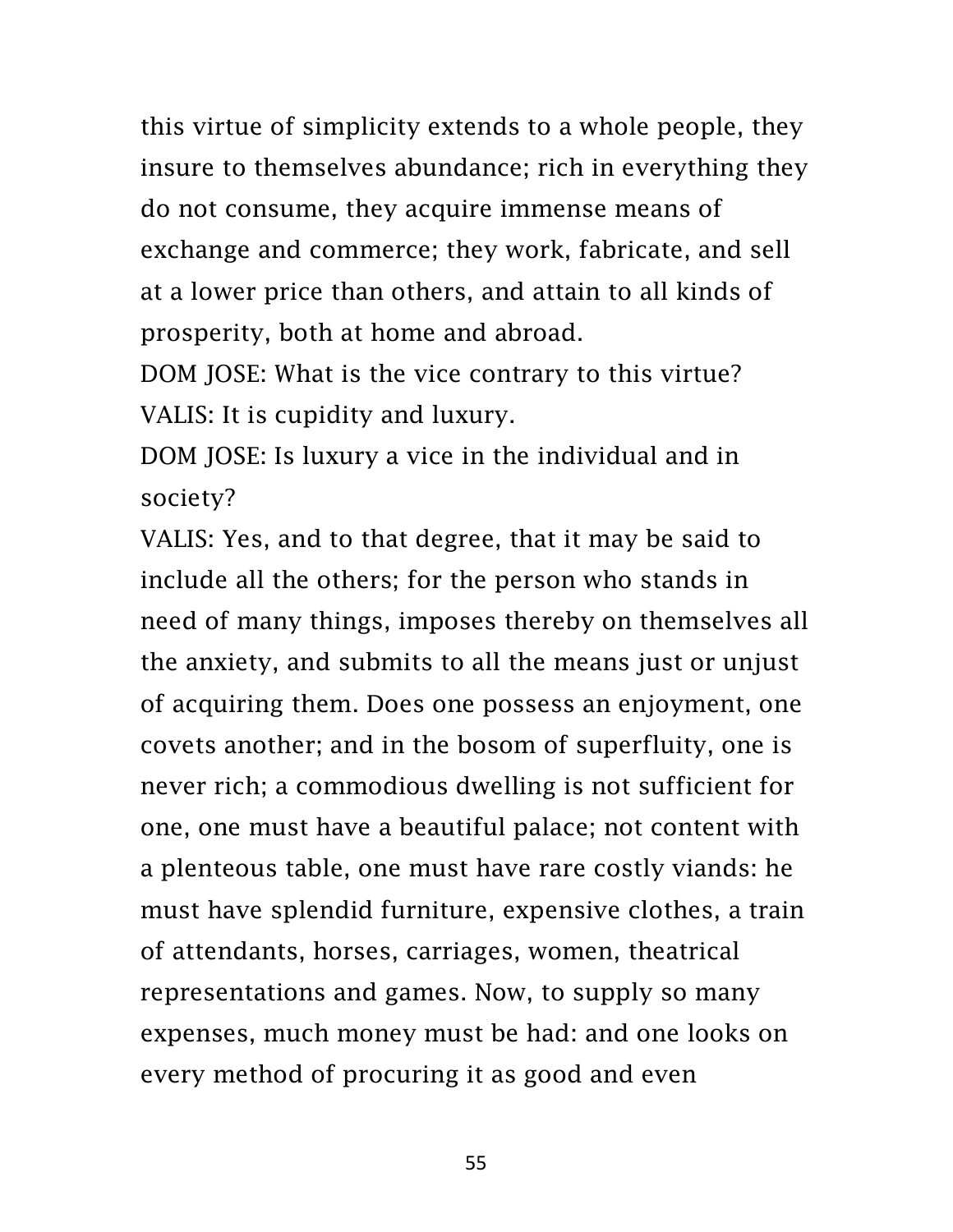necessary; at first one borrows, afterwards one steals, robs, plunders, is at war with every one, ruins and is ruined. Should a nation be involved in luxury, it occasions on a larger scale the same devastation's; by reason that it consumes its entire produce, it finds itself poor even with abundance; it has nothing to sell to foreigners; its manufactures are carried on at a great expense and are sold too dear; it becomes tributary for everything it imports; it attacks externally its consideration, power, strength, and means of defense and preservation, while internally it undermines and falls into the dissolution of its members. All its citizens being covetous of enjoinments, are engaged in a perpetual struggle to obtain them; all injure or are near injuring themselves; and hence arise those habits and actions of usurpation, which constitute what is denominated moral corruption, internal war between citizen and citizen. From luxury arises avidity, from avidity, invasion by violence and perfidy; from luxury arises the iniquity of the judge, the venality of the witness, the improbity of the husband, the prostitution of the wife, the obduracy of parents, the ingratitude of children, the avarice of the master, the dishonesty of the servant, the dilapidation of the administrator, the

56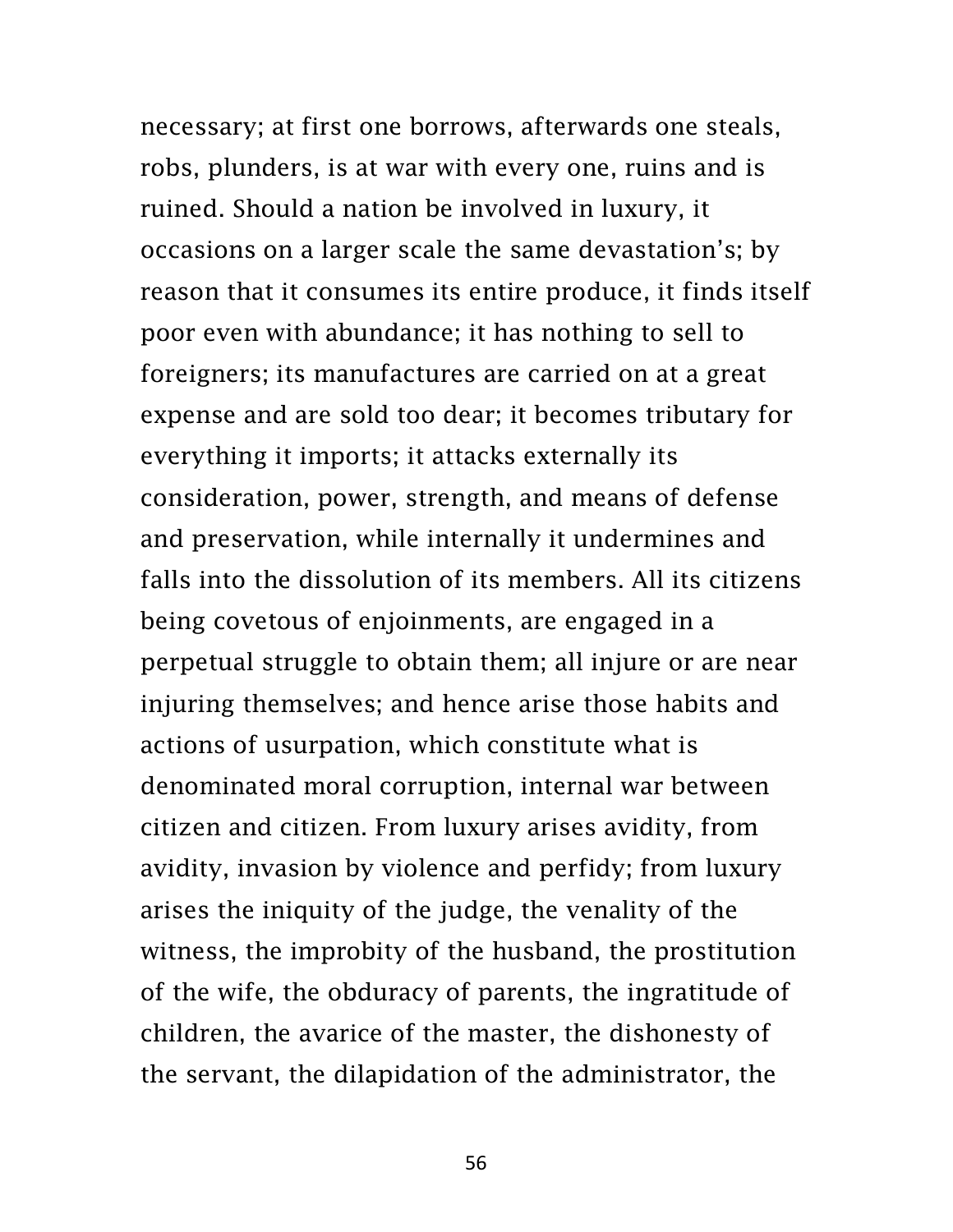perversity of the legislator, lying, perfidy, perjury assassination, and all the disorders of the social state; so that it was with a profound sense of truth, that ancient legislators and philosophers have laid the basis of the social virtues on simplicity of manners, restriction of wants, and a contentment with a little; and a sure way of knowing the extent of a humanity's virtues and vices is, to find out if one's expenses are proportionate to one's fortune, and calculate, from one's want of money, one's probity, one's integrity in fulfilling one's engagements, one's devotion to the public weal, and one's sincere or pretended love of one's country and of humanity.

DOM JOSE: What do you mean by the word country? VALIS: I mean the community of citizens who, united by fraternal sentiments, and reciprocal wants, make of their respective strength one common force, the reaction of which on each of them assumes the noble and beneficent character of paternity. In society, citizens form a unity of interest; in our country we form a family of endearing attachments; it is charity, the love of one's neighbor extended to a whole nation. Now as charity cannot be separated from justice, no member of the family can pretend to the enjoyment of its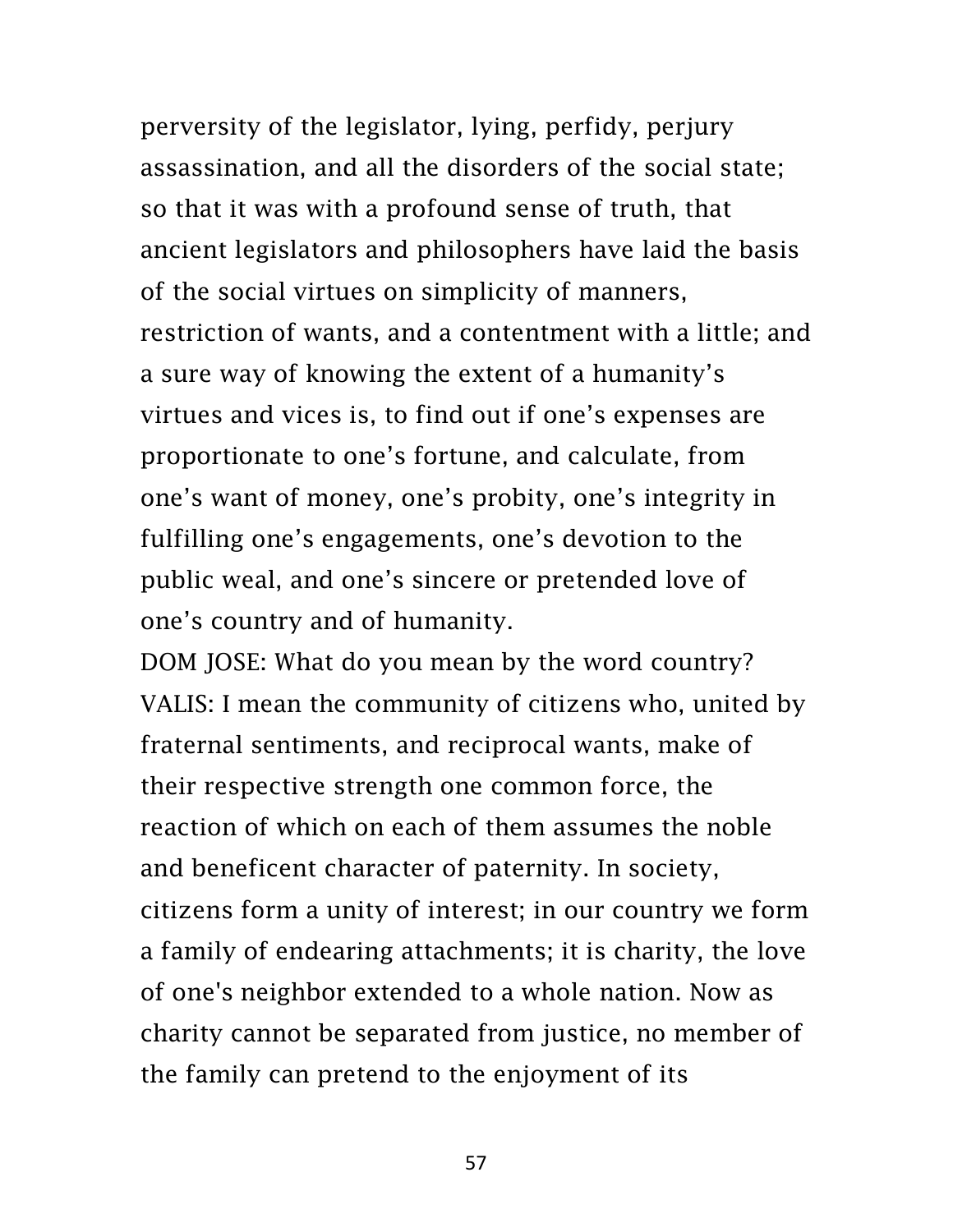advantages, except in proportion to one's labor; if one consumes more than one produces, one necessarily encroaches on one's fellow-citizens; and it is only by consuming less than what one produces or possesses, that one can acquire the means of making sacrifices and being generous.

DOM JOSE: What do you conclude from all this? VALIS: I conclude from it that all the social virtues are only the habitude of actions useful to society and to the individual who practices them. That they refer to the physical object of humanities preservation; That nature having implanted in us the want of that preservation, has made a law to us of all its consequences, and a crime of everything that deviates from it; That we carry in us the seed of every virtue, and of every perfection; That it only requires to be developed; That we are only happy inasmuch as we observe the rules established by nature for the end of our preservation; And that all wisdom, all perfection, all law, all virtue, all philosophy, consist in the practice of the axioms founded on the natural and cosmic law.

DOM JOSE: What are these axioms?

VALIS: Your Father is the Cosmos. Your Mother is Nature. Your siblings are your fellow humans.